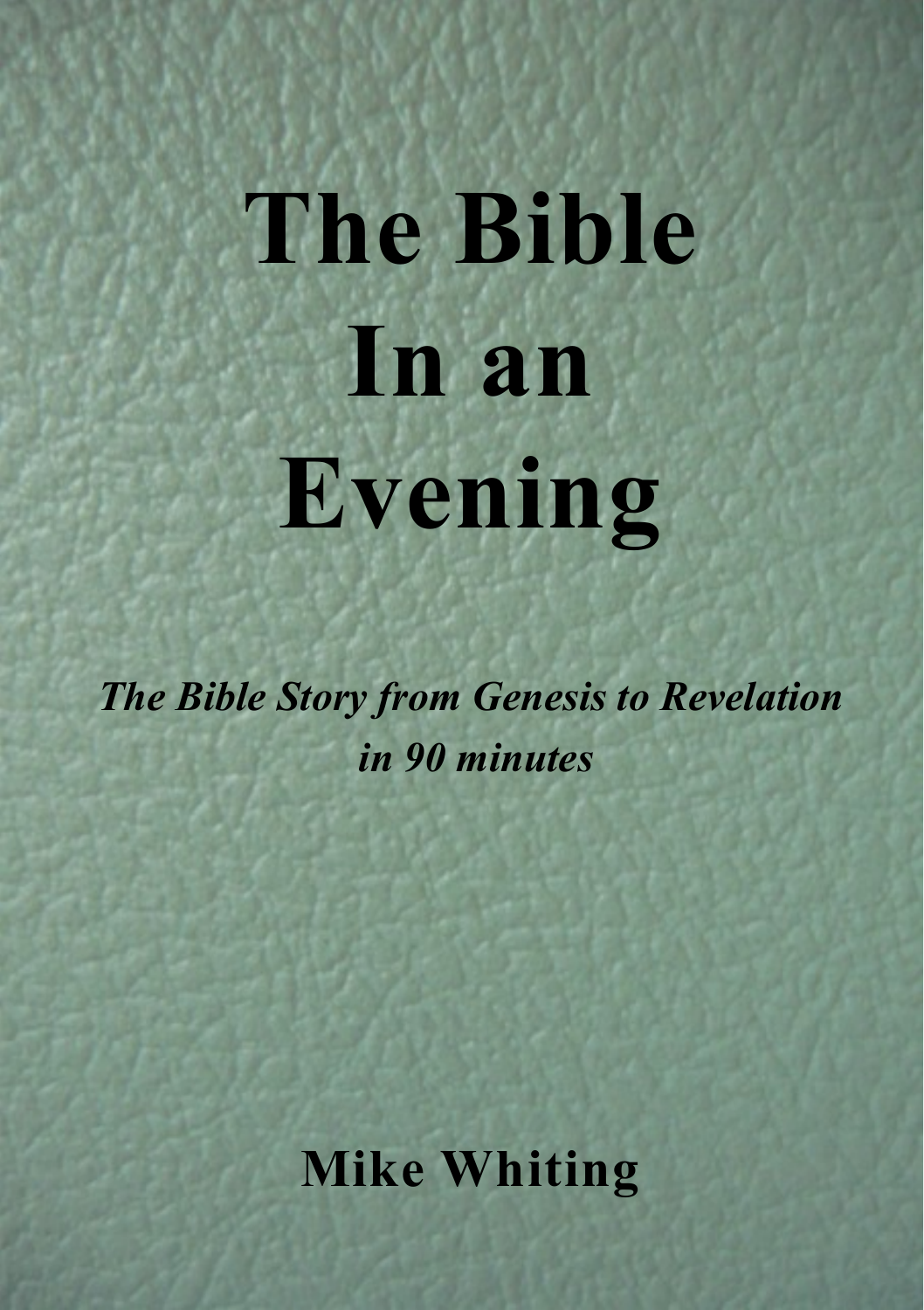Copyright on this text has been waived. You are free to copy, amend and / or distribute according to your own needs. If you amend and distribute, reference to www.easybible.net would be appreciated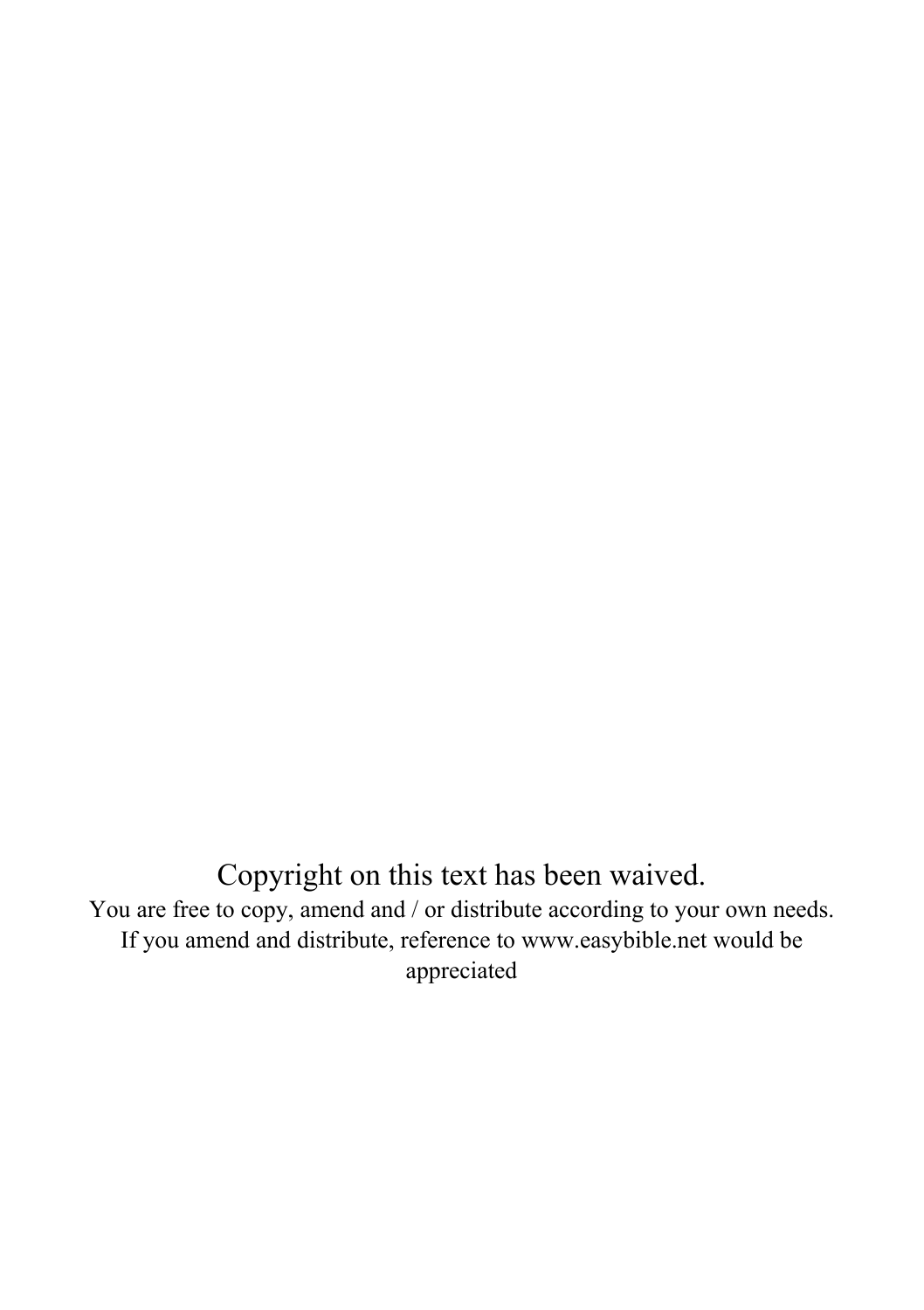## **Introduction**

'The Bible in an Evening', so called because it can be read in around 90 minutes, is offered to those who prefer to start with a briefer overview of the Bible than that previously offered at EasyBible.net as 'The Bible in a Day'.

EasyBible.net was produced to enable readers to become familiar with the Bible's content in a relatively short period of time. The complete text of EasyBible can be read in around 7½ hours (the Bible takes approximately 72 hours to read), hence the title 'The Bible in a Day'. The primary method used to achieve this is a précis of the books containing history narrative: Genesis to Esther plus Daniel, and Matthew to Acts plus Revelation. Coverage of the other books varies between a précis and the briefest summary - as with Psalms and Proverbs - dependant on their content.

The shorter read time of 'The Bible in an Evening' is made possible by further reducing the detail from the history narrative and only making a passing reference to the other books. Nevertheless, the reader is still able to gain a good understanding of the Bible story from Genesis to Revelation.

It is worth noting that since the chapter 'The Story of Jesus' had to be compiled from the four gospels, it is susceptible to differing opinions in both the order of events and what should be included or excluded. Also, in an attempt to include as much detail as can be reasonably expected in what is a cut-down version of a précis, some events have been recorded with a simple one sentence statement. Nevertheless, it is hoped that the reader will accept this as an inevitable result of including the events in preference to excluding them.

As with 'The Bible in a Day', this is not a theological overview,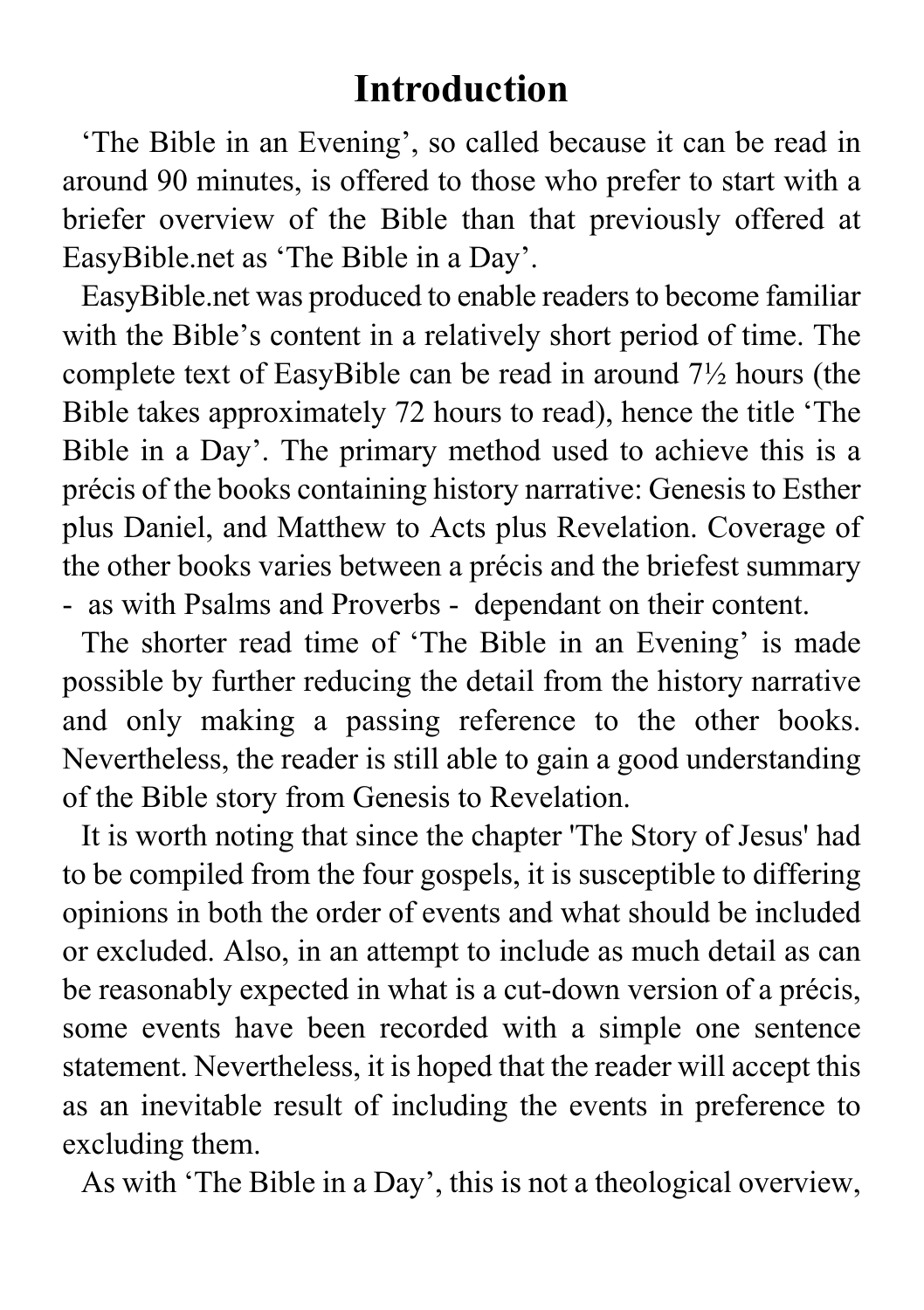rather a précis of events in the Bible to help you become familiar with its content.

In the text, I've occasionally chosen to use a few words direct from the Bible. These are in italics and from the King James Version.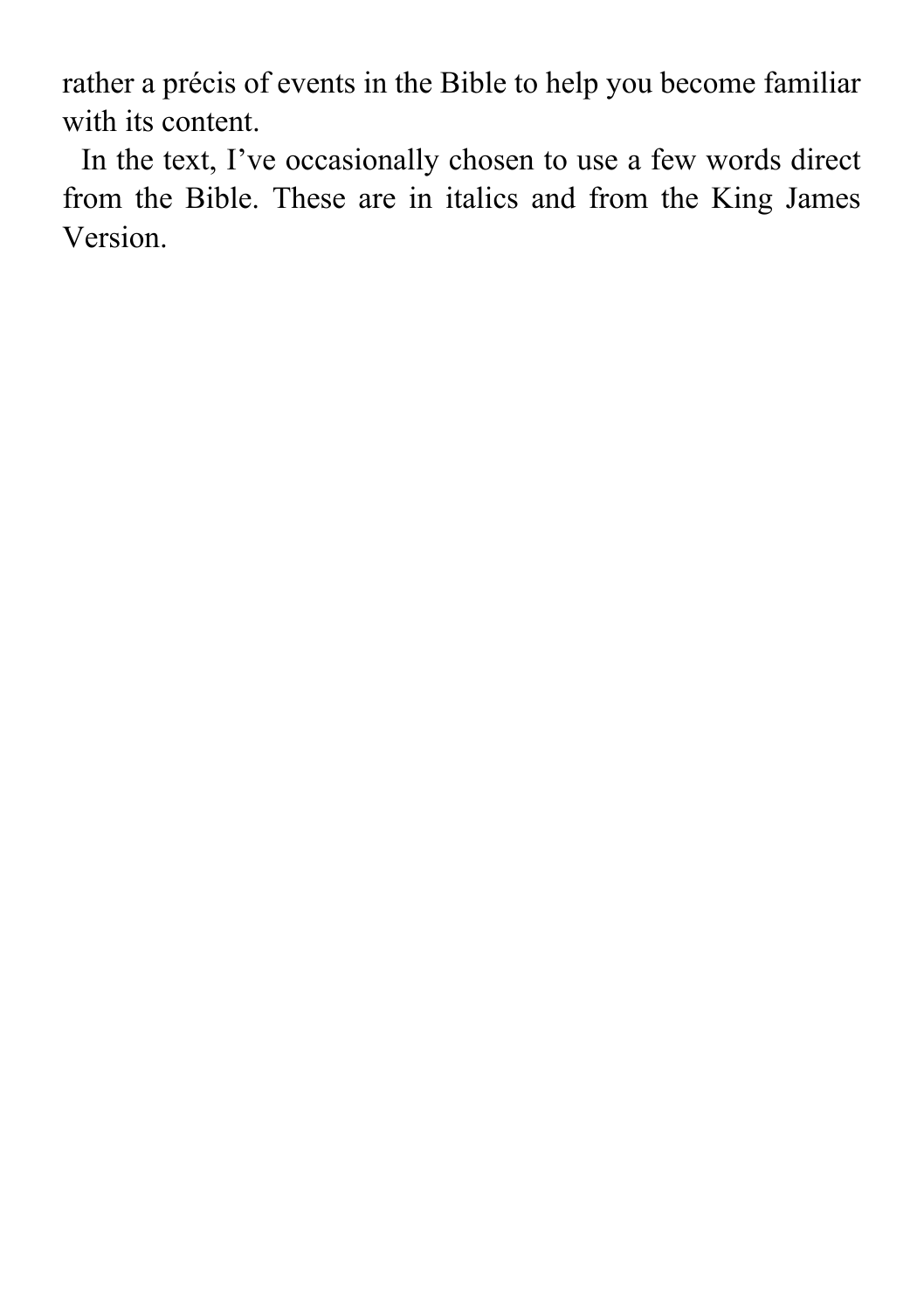## **The Beginnings**

As told in Genesis 1 to 11

*In the beginning God created the heavens and the earth.*

It is on the sixth day that mankind is created in the form of Adam first, then Eve. God announces the seventh day to be a day of rest and declares it holy.

God puts Adam in the garden of Eden, instructing him *to dress it and to keep it*. Adam is permitted to eat from any tree in the garden, but is commanded not to eat *of the tree of the knowledge of good and evil*. Some time later, after Eve has been formed and presented to Adam, Satan persuades Eve that she could eat from the forbidden tree after all, which she does, then encourages Adam to do the same. For this sin - disobedience of God's word - they are banned from the Garden of Eden. God pronounces three curses, one each for Satan, Eve and Adam. The curse on Satan initiates the spiritual warfare that continues to exist between him and God, but at the same time foretells its outcome. The woman is to endure pain in childbirth and is reduced to being subordinate to her husband, and man is henceforth to toil for his food.

Two of Adam and Eve's sons, Cain and Abel, offer differing sacrifices to God, of which Abel's is accepted but Cain's is rejected. In time, the affect of this rejection leads Cain to murder his brother Abel, a crime for which God punishes him by sending him away to the land of Nod, east of Eden.

Aided by the infiltration of Nephilim (the offspring of the *sons of God* and the *daughters of men*), mankind becomes so wicked that God decides to destroy the earth's inhabitants with a flood. Only righteous Noah, his wife, their three sons and their wives are to be saved, along with many animals, in an ark designed by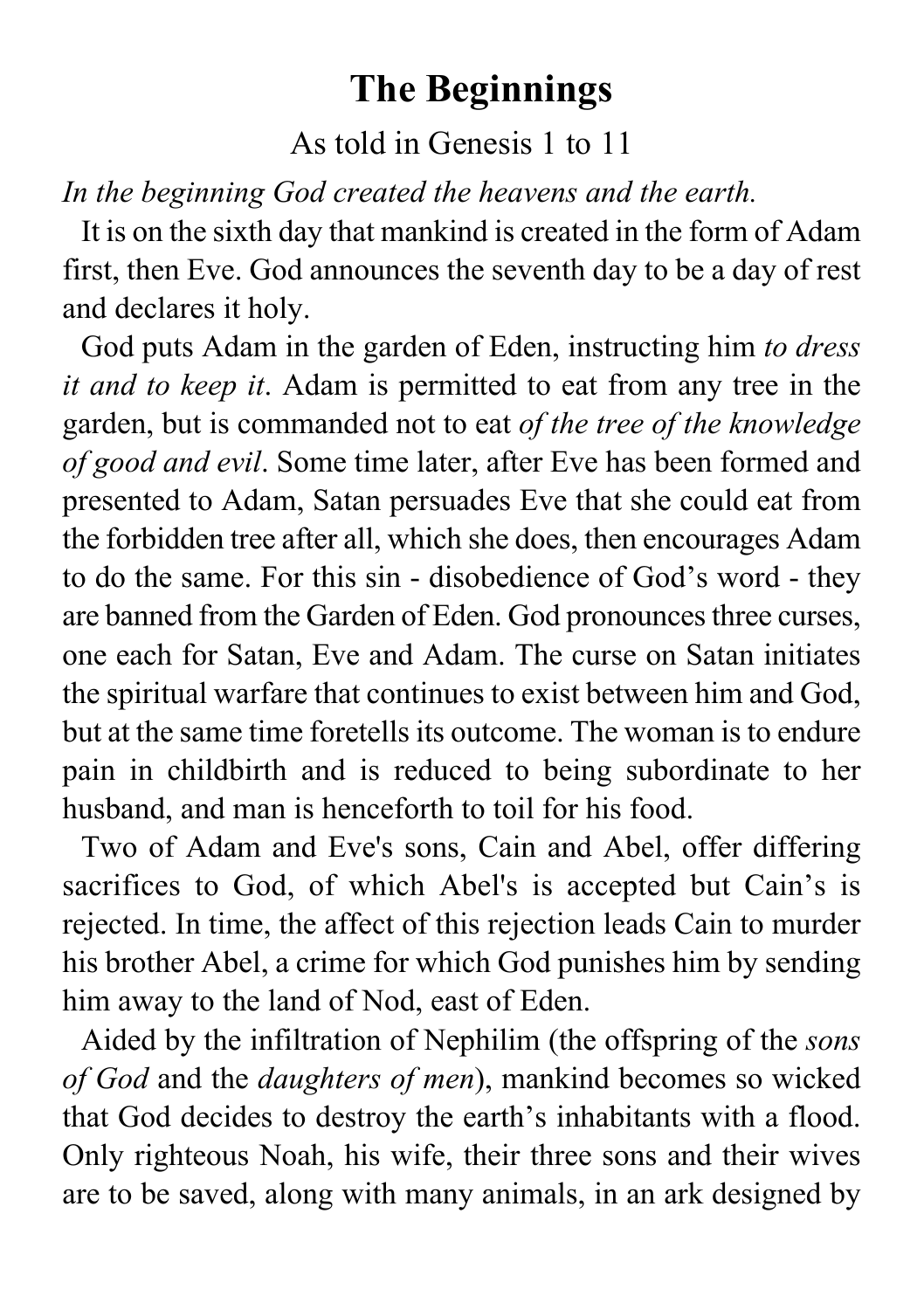God and built by Noah.

The flood having come and abated, there is now a new beginning, with all the inhabitants of the earth to be descended from Noah's sons: Shem, Ham and Japheth.

As the population grows, men resist spreading throughout the earth and begin to build the tower of Babel, thinking it will establish them in one place. But God confounds their language, causing them to divide and scatter abroad as He had originally intended.

## **The Patriarchal Period**

Abraham, Isaac and Jacob, as recorded in the remainder of Genesis

#### *Abraham*

God now decides to raise His own people and chooses Abram (later to be named Abraham) to be the father of this new nation. Directed by God, Abram takes his wife Sarai (later to be named Sarah), his nephew Lot and all they possess and move to Canaan.

Whilst there, a great famine forces them to travel to Egypt where Abram, in fear of his life, pretends Sarai is his sister (she is in fact his half-sister). His fears seem justified when Sarai is taken into Pharaoh's house. Because of Sarai, Abram receives many gifts of livestock and servants, which he is permitted to keep even when the deceit has been revealed by divine intervention. He is then able to safely return to Canaan.

In time, grazing becomes insufficient for both Abram's and Lot's herds. Given the choice by Abram, Lot chooses to move to the area of Sodom.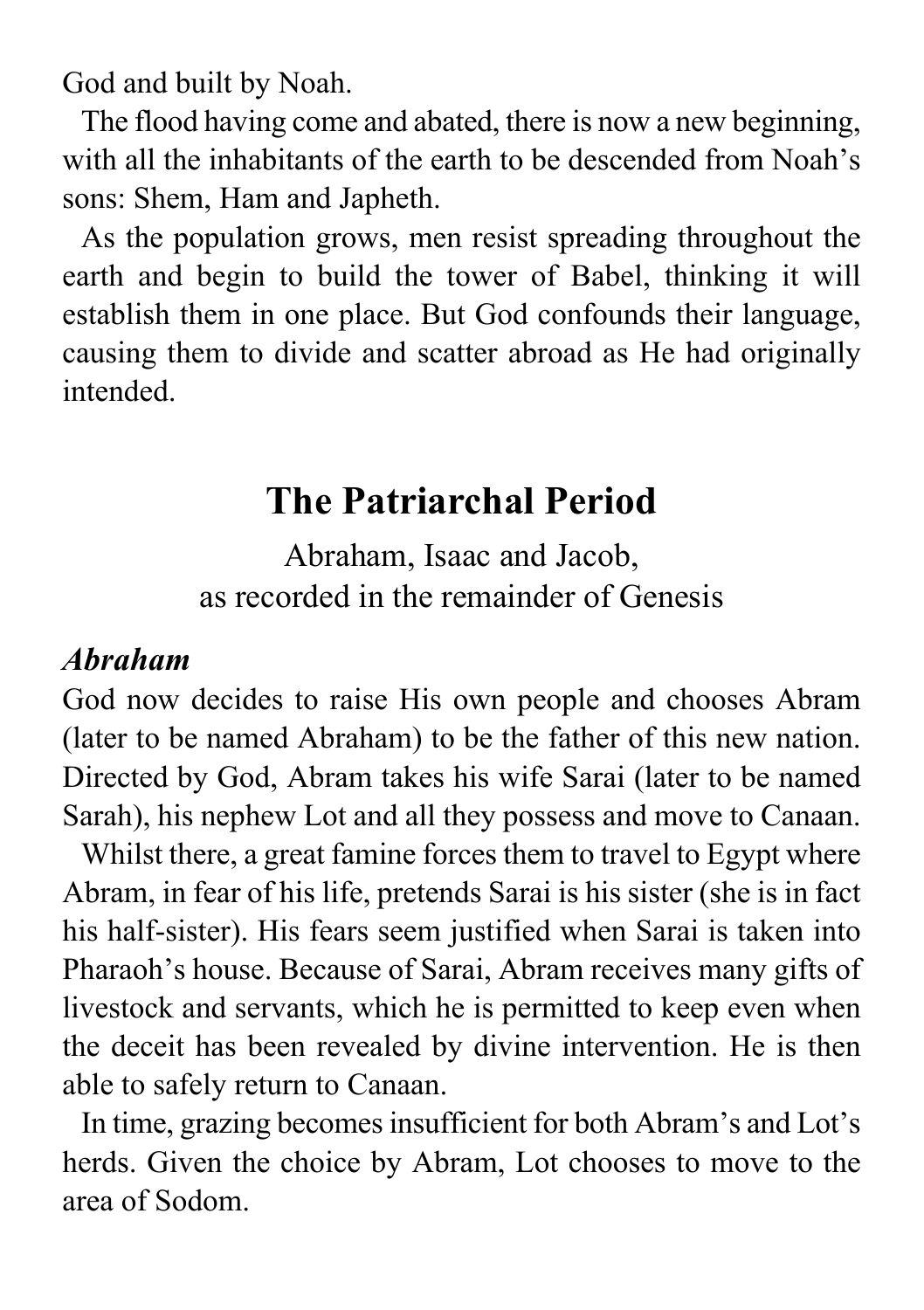There had been a history of conflict between kings in the plains that eventually leads to a war in which Sodom and Gomorrah are defeated, with the people and their goods, including Lot and his family, being taken captive and carried off to Dan. When Abram comes to hear of this, he takes 318 of his own armed and trained men and rescues all those taken and their possessions. On his return, Abram is met by Melchizedek, *king of Salem* and *priest of the most high God*, who brings bread and wine, blesses Abram and receives a tithe from him.

God makes an unconditional covenant with Abram by putting him into a deep sleep while the covenant ritual is performed by God alone. This covenant promises Abram's seed will inherit the land of Canaan from the Sichor [the *river of Egypt*] to the Euphrates.

Sarai, lacking faith in the promised seed in herself, gives her Egyptian handmaiden Hagar to Abram for a concubine. Hagar conceives and has a son who she names Ishmael.

Four years later, God confirms His covenant with Abram, introduces circumcision as the sign of the covenant, and changes Abram's name to Abraham and Sarai's name to Sarah.

Soon after, when Sodom and Gomorrah are about to be punished for their wickedness, the Lord and two angels visit Abraham and Sarah. During this visit, the promise of a child by Sarah is renewed. When the two angels leave for Sodom, Abraham barters with the Lord concerning it's fate, eventually getting agreement that Sodom and Gomorrah would not be destroyed for their sin, even if only ten righteous men are found there.

The two angels arrive at Sodom where they are met by Lot and accept his hospitality. They then have to thwart a demand by men and boys from all parts of the city for them to be handed over for their sexual gratification by striking them with blindness. The next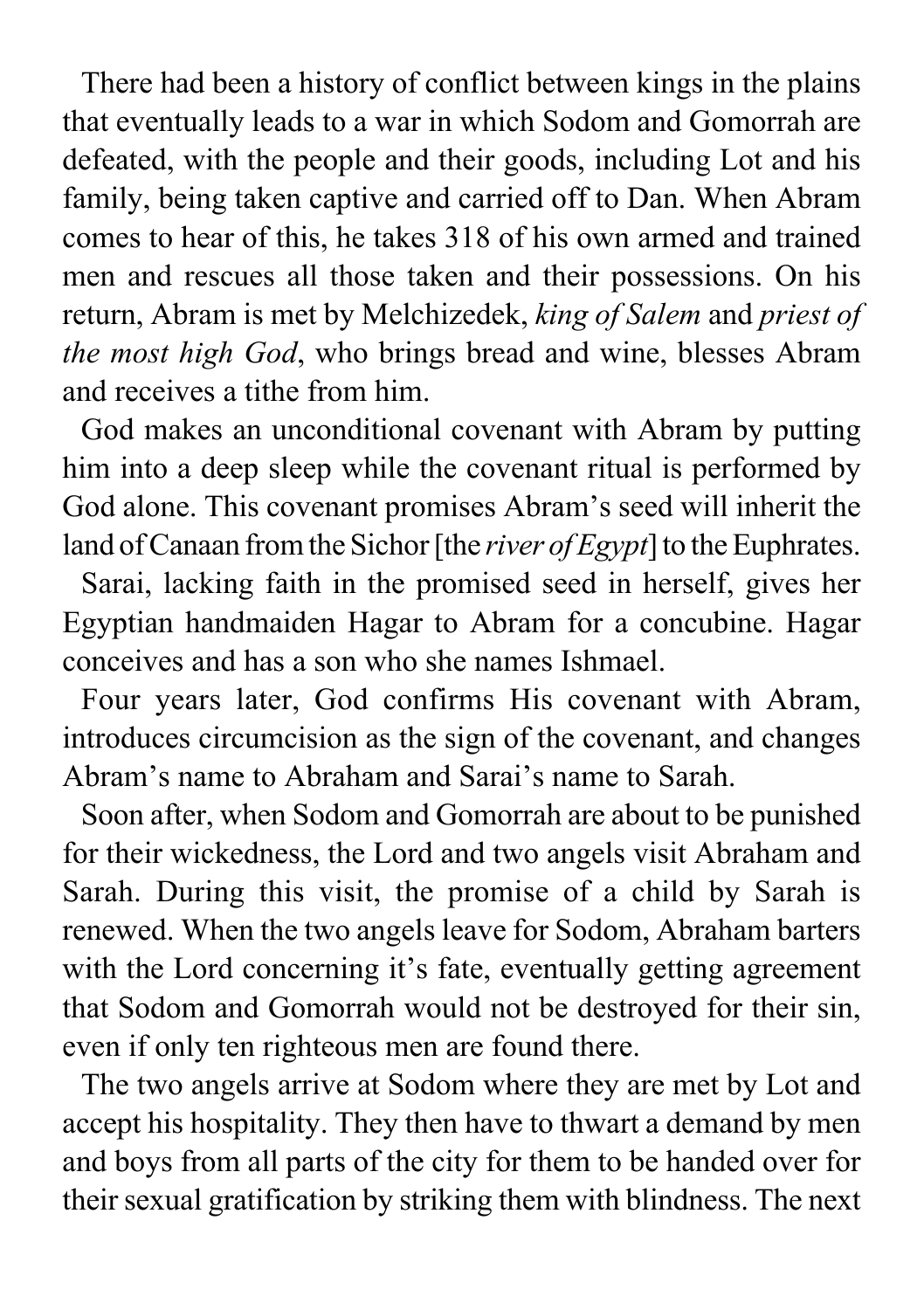morning, with Lot's sons-in-law having ignored warnings of Sodom's fate, Lot, his wife and two daughters are compelled to leave the city and head for Zoar. Despite being warned not to do so, Lot's wife looks back at Sodom and becomes a pillar of salt. Fearing to stay in Zoar, Lot goes to live on a nearby mountain in a cave. Later, he is made drunk by his two daughters who then commit incest with him and bear sons, Moab and Benammi. These two sons become the fathers of the Moabites and Ammonites, who in time will become adversaries of the Israelites.

Abraham journeys south to Gerar where he again says that Sarah is his sister. Abimelech, king of Gerar, takes Sarah into his house, but having been warned by God in a dream not to touch her, rebukes Abraham, presents him with much silver, livestock and servants, and returns Sarah to him.

#### *Isaac*

Abraham is a hundred years old when Sarah finally gives birth to Isaac.

When Isaac is a young man, Abraham's faith is tested with a command from God to offer him as a sacrifice at Moriah. Abraham readily obeys, fully trusting in God who had promised him a son. At the last moment, *the angel of the Lord* prevents Abraham from going through with the sacrifice*.* Abraham is then told that through his seed all the nations of the earth will be blessed because of his obedience.

Sarah dies soon after, age 127. She is buried in a cave in land purchased by Abraham at Mamre (that is, Hebron).

Abraham sends his chief servant to his relations in Haran to find a wife for Isaac. By divine intervention he finds Rebekah, Abraham's brother Nahor's granddaughter. With her family's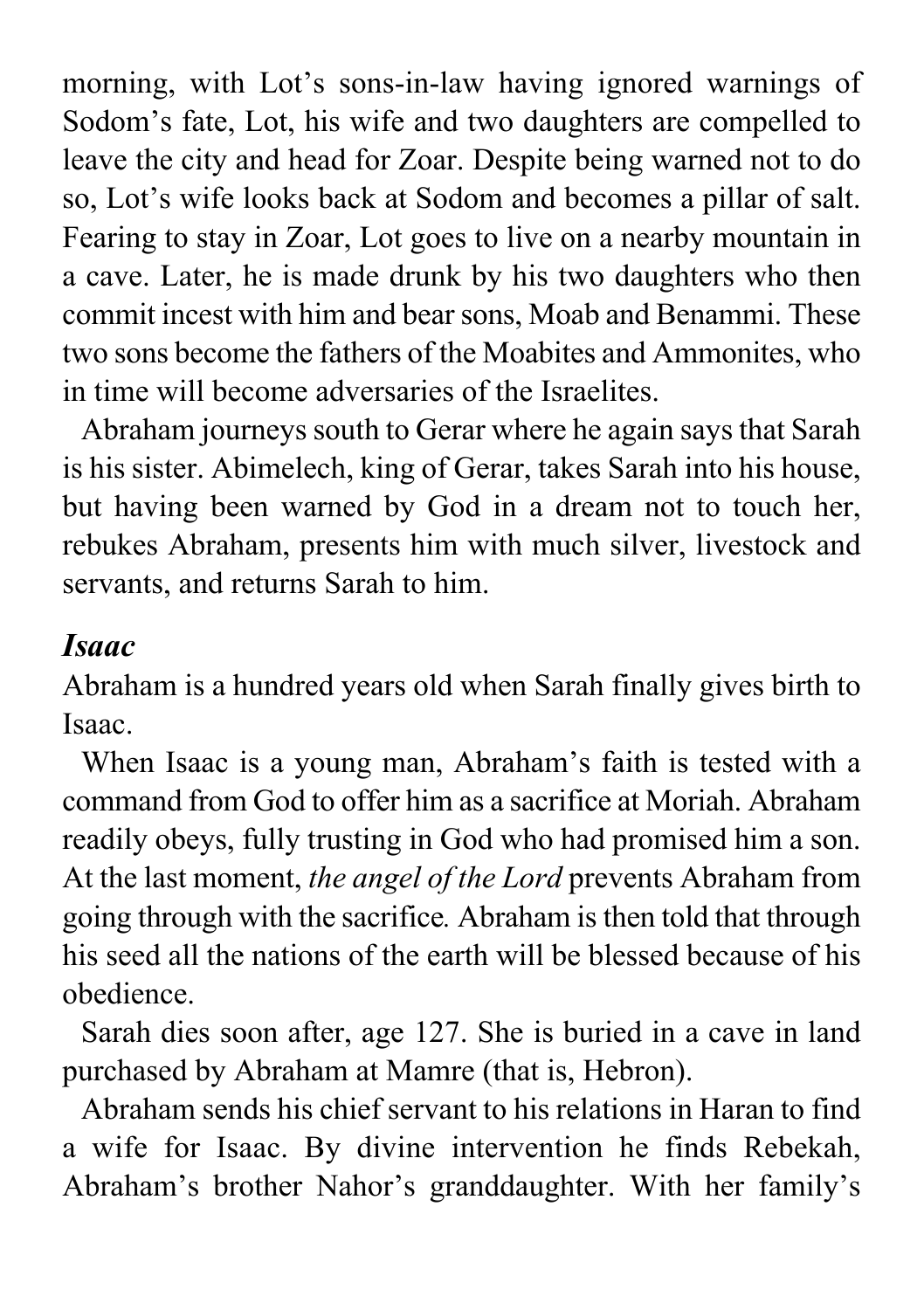approval he returns with her and presents her to Isaac. Isaac accepts Rebekah and she becomes his wife.

Abraham dies at the age of 165 and is buried with Sarah in the cave at Mamre.

#### *Jacob*

Rebekah gives birth to twins, Esau, the eldest, and Jacob. Esau grows to be a hunter and is favoured by Abraham, whereas Jacob is a plain man and is favoured by Rebekah.

Esau has no regard for his birthright, demonstrated by rashly selling it to Jacob one day when he is particularly hungry.

The Abrahamic covenant is now renewed with Isaac. God then instructs him to sojourn in Gerar while there is a famine in the land. Like his father before him, Isaac lies about Rebekah, pretending she is his sister. After some time, the deceit concerning Rebekah is realised, but Isaac and Rebekah are protected by Abimelech and Isaac grows in prosperity.

Following disputes concerning wells, Isaac eventually moves and settles at Beersheba.

As he approaches his final days, Isaac calls Esau to give him the blessing due to the firstborn. Instigated by his mother, and with her help, Jacob fraudulently obtains his father's blessing. To avoid Esau's anger, also encouraged by Isaac for the purpose of finding a wife, Jacob leaves for his uncle Laban's. On the way he rests for the night and has a vision of a ladder between earth and heaven with angels ascending and descending it. The Lord stood above the ladder and promised Jacob he and his seed would inherit this land, and through his seed all the families of the earth would be blessed. The same promise made to Abraham and Isaac.

Nearing his uncle Laban's, Jacob meets Rachel and falls in love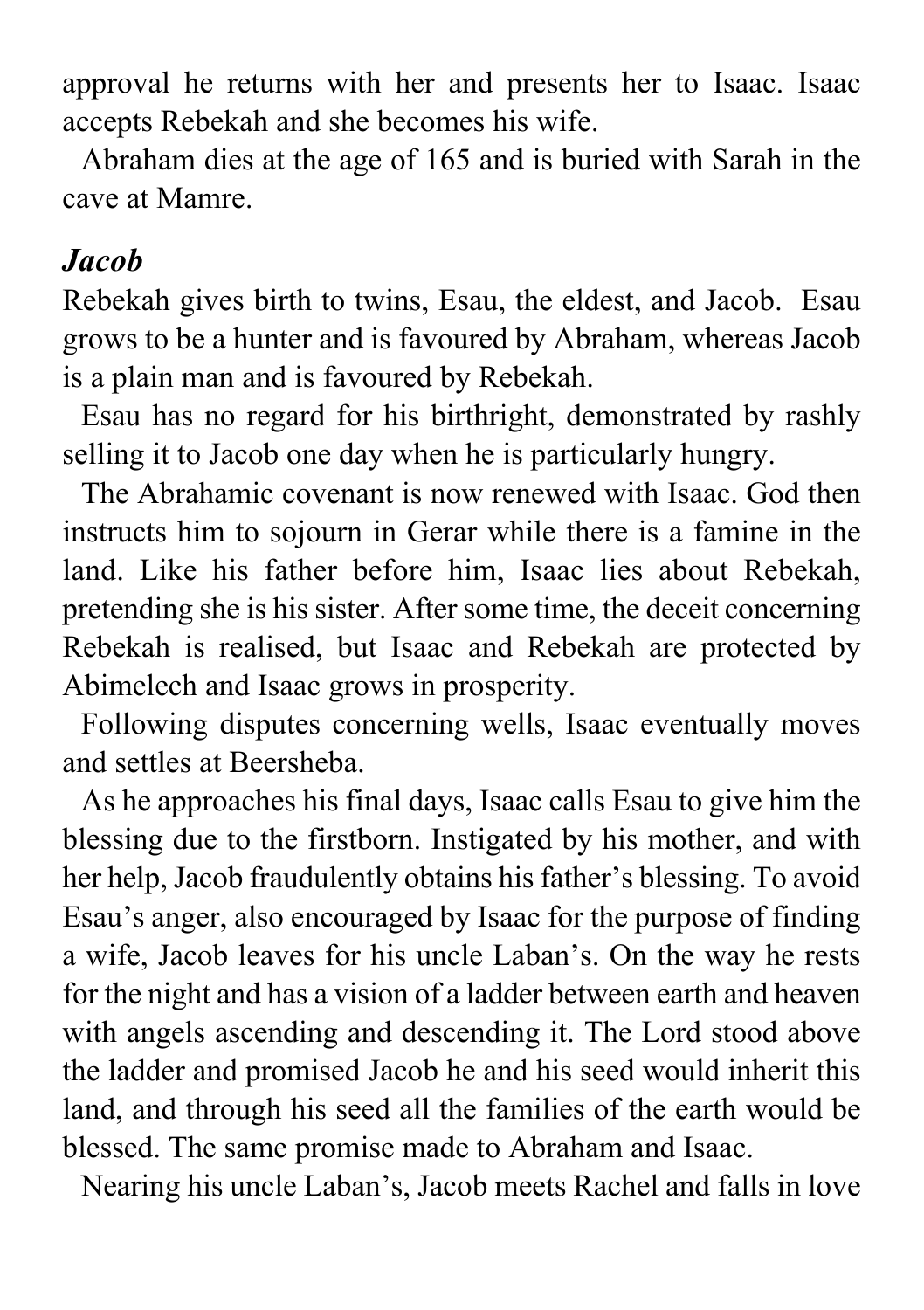with her, but has to work seven years for her hand in marriage. On the wedding night, following much celebration, Jacob is tricked into sleeping with Rachel's older sister Leah. As a consequence, he has to accept her as his wife. It cost another seven years of service before he is able to marry Rachel.

Through divine intervention, Rachel is unable to conceive and Jacob's first eleven children - ten boys and a daughter - are conceived by Leah, her handmaiden and Rachel's handmaiden. Finally, Rachel is able to conceive and gives birth to Joseph.

Jacob now wants to leave Laban, but is persuaded to stay longer. After six years, Jacob has become rich in livestock and decides it is now time to leave, To avoid confrontation, he seizes on the opportunity to leave whilst Laban is away sheep shearing. When Laban returns he pursues Jacob, but when he catches up with him there is reconciliation and Laban returns home peacefully.

One night, Jacob wrestles with God through the night, then in the morning God renames him Israel.

Later in their journey, Jacob learns Esau is some way off with 400 men. He contrives a way to win Esau over by sending gifts of livestock ahead, then arranging his company to meet Esau a part at a time for safety. However, there was no need, as his meeting with Esau is as brothers reuniting and all is well. After the reunion, Jacob is able to continue on his way in peace.

Dinah, Jacob's only daughter, is raped by Shechem, a Hivite. Following an attempt at appeasement by Shechem and his father, Simeon and Levi deceive the Hivites by imposing a condition that they are all to be circumcised. On the third day, whilst they are still sore, they slaughter all the men and take their families and possessions. Now in danger from surrounding tribes, God tells Jacob to move to Bethel.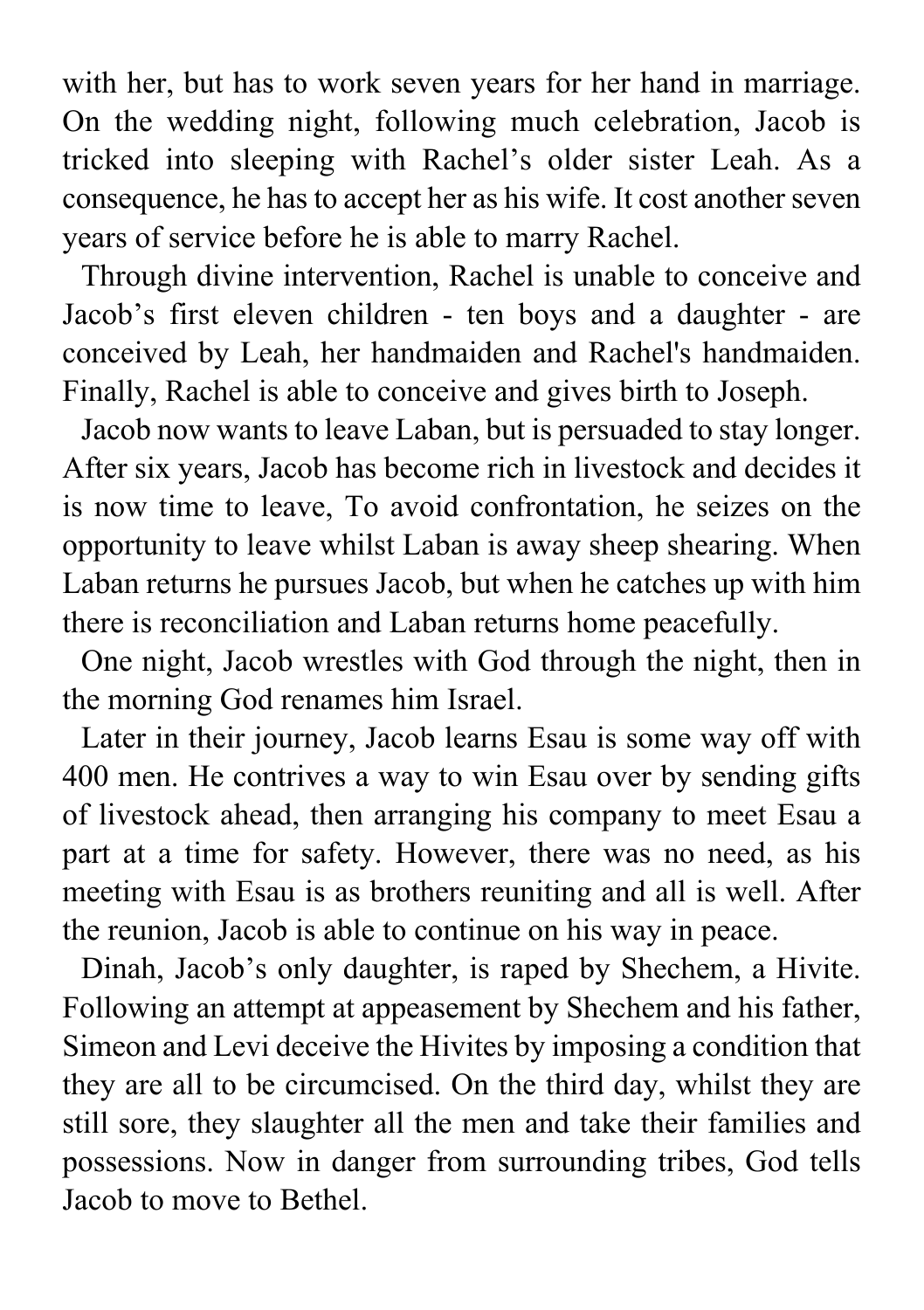Soon after, Rachel dies whilst giving birth to Benjamin, Jacob's twelfth son. After burying Rachel, Jacob settles near Edah, close to Bethlehem. It is while they are there that Reuben has intercourse with Billhah, one of his father's concubines.

Isaac dies aged 180, and is buried by his sons Jacob and Esau.

#### *Joseph*

Joseph, now seventeen years old, is hated by his brothers because he is his father's favourite and for his dreams. One day, when the brothers are out feeding their father's flocks, they conspire against Joseph, strip him of his coat and throw him into a pit. They then sell him to some passing Ishmaelites, who sell him to Potipher, an officer of Pharaoh, letting his father believe he has been killed by wild animals.

Joseph's half-brother Judah fails to honour a commitment to his widowed daughter-in-law, Tamar, to give her one of his sons to raise a child in his brother's name. When Judah's wife had died, and he is away sheep-shearing, Tamar disguises herself as a harlot and sells herself to Judah. She conceives and bears Judah twins, Pheraz and Zarah. (King David is to be descended from Pheraz.)

Joseph, blessed by God in all he does, serves Potipher well and is promoted to be in charge of all Potipher's affairs. After some time, Potipher's wife falsely accuses Joseph of trying to seduce her and he is thrown in prison.

Having previously interpreted dreams for a baker and a butler whilst in prison, Joseph is remembered by the butler and released to interpret Pharaoh's dreams. This he does by not only foretelling seven years of plenty followed by seven years of famine, but advises how the situation should be managed. As a consequence of this wisdom he is made ruler of all Egypt, second only to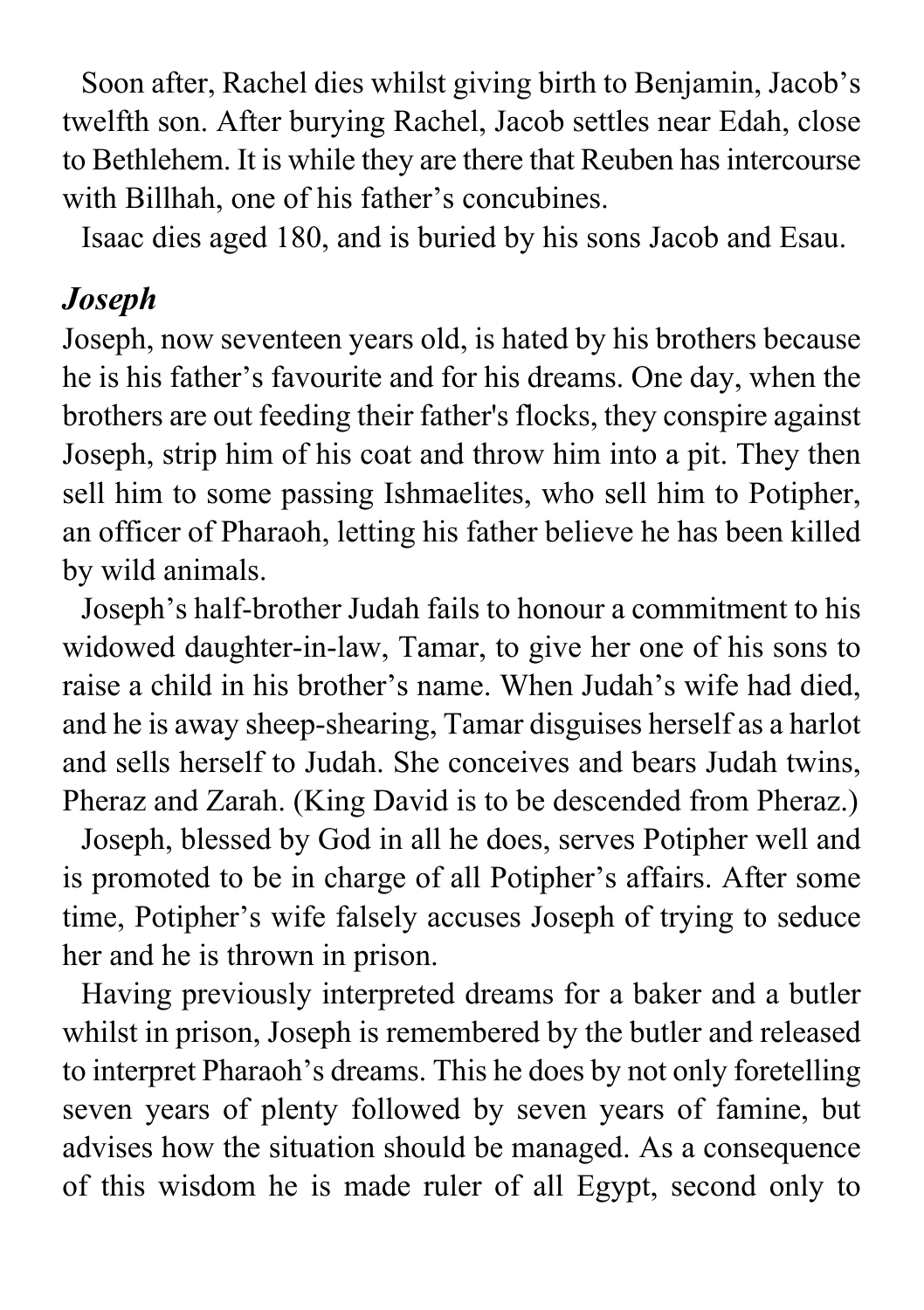Pharaoh. Joseph is given Asenath, the daughter of a priest, as his wife and is to have two sons, Manasseh and Ephraim, before the famine comes.

As foretold by Joseph, after seven years of plenty a severe famine hits Egypt and the lands around. Jacob's sons have to go twice to Egypt to buy corn, each time tried by Joseph, but do not recognise him. On the second occasion, Joseph reveals himself to them and an emotional reunion follows. All Jacob's family are now able to go to Egypt and live freely in the land of Goshen, nourished by Joseph.

After blessing Joseph's sons and his own, Jacob dies and is carried with great pomp and ceremony to be buried in Canaan with Abraham, Sarah, Isaac, Rebekah and Leah.

Having given orders concerning his own burial, Joseph later dies aged 110.

## **The Story of the Israelites Exodus From Egypt**

and their journey to the Promised Land as recorded in Exodus to Deuteronomy

When a new pharaoh rules who had not known Joseph, the persecution of the Israelites begins, including preventing survival of male babies. After some years Moses is born, hidden in a basket and placed on the river to preserve his life. After being discovered and brought up by Pharaoh's daughter, at the age of forty Moses kills an Egyptian in defence of a Hebrew, then has to flee Egypt. He goes to Midian where, in time, he marries the priest Jethro's daughter.

It's possibly about this time that Job suffers terribly at the hands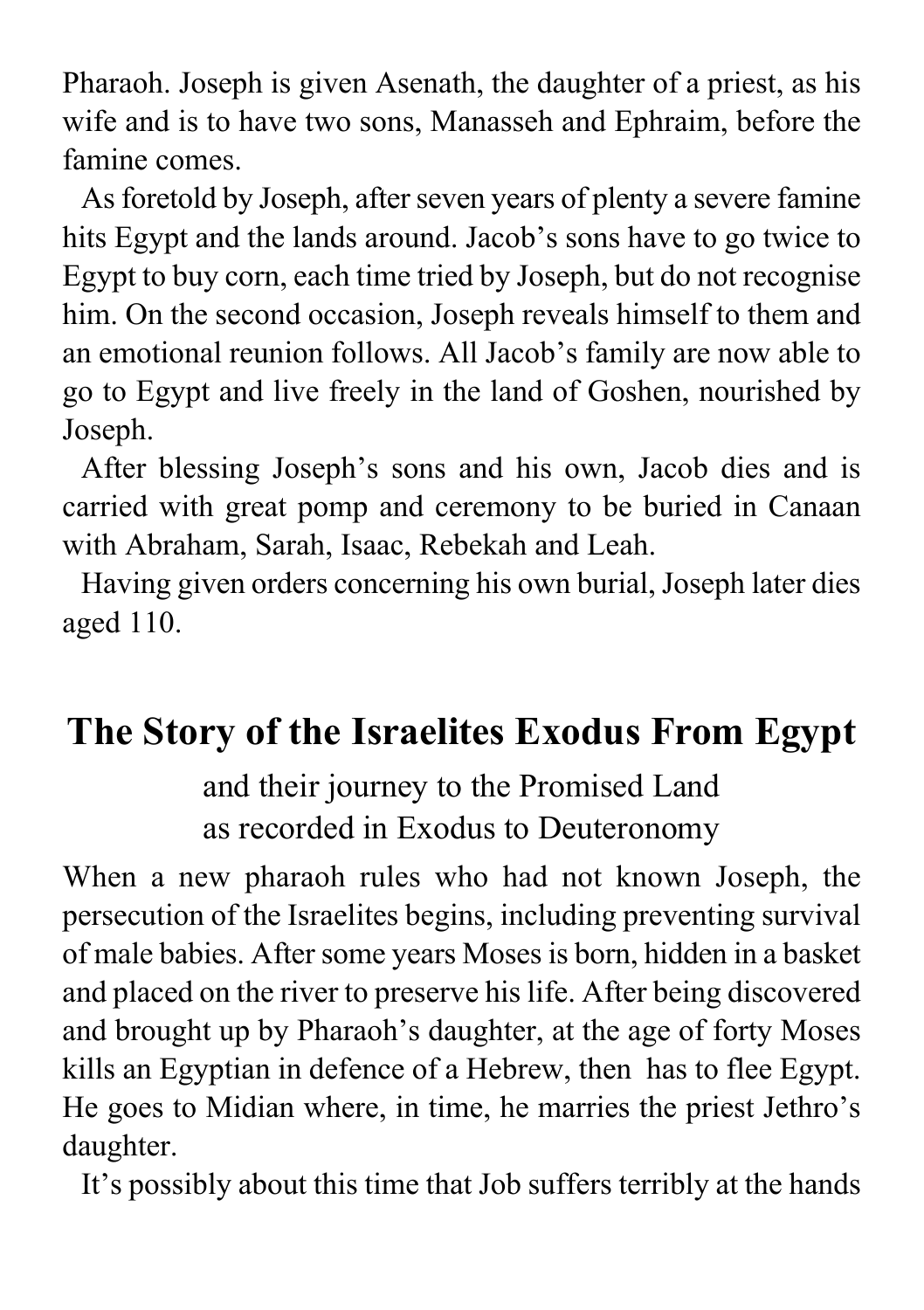of the devil. He disputes with his friends, who say his condition is the result of some sin he must have committed. Job holds fast to his innocence, but questions God's actions. He is eventually reproved by God and graciously restored to his former state, with interest.

At Sinai, *the angel of the Lord* appears to Moses in a burning bush and directs him to return to Egypt, taking his brother Aaron with him, to lead the Hebrews out of captivity.

When Moses approaches Pharaoh, he naturally refuses to let the Israelites go. It takes ten plagues imposed on the Egyptians to persuade him, the last being the death of all the firstborn. Israel's own firstborn are saved by the sacrifice of a lamb and the daubing of the households' door posts and lintel with the lamb's blood, a sign for the angel of death to pass over the house. This event was later to be celebrated as Passover.

The Israelites are now able to leave with great riches given by the Egyptians. Pharaoh soon has a change of heart and pursues them, catching up with them at the sea of reeds. Here the Israelites are able to cross the river by the miracle of the parting of the waters, but as the Egyptians try to follow them, the waters are released and they are all drowned.

Directed by a pillar of smoke, they travel on towards Mount Sinai. Suffering from hunger and thirst on the way, they are relieved by divine intervention with the provision of manna for food, and water when Moses is instructed by God to strike a rock to bring forth the water. Along the way they are attacked by the Amalekites, but defeat them in battle whilst Moses, looking over the battle scene, holds his staff up high.

They arrive at Mount Sinai and camp there. Here Moses is summoned by God three times to go up the mountain where he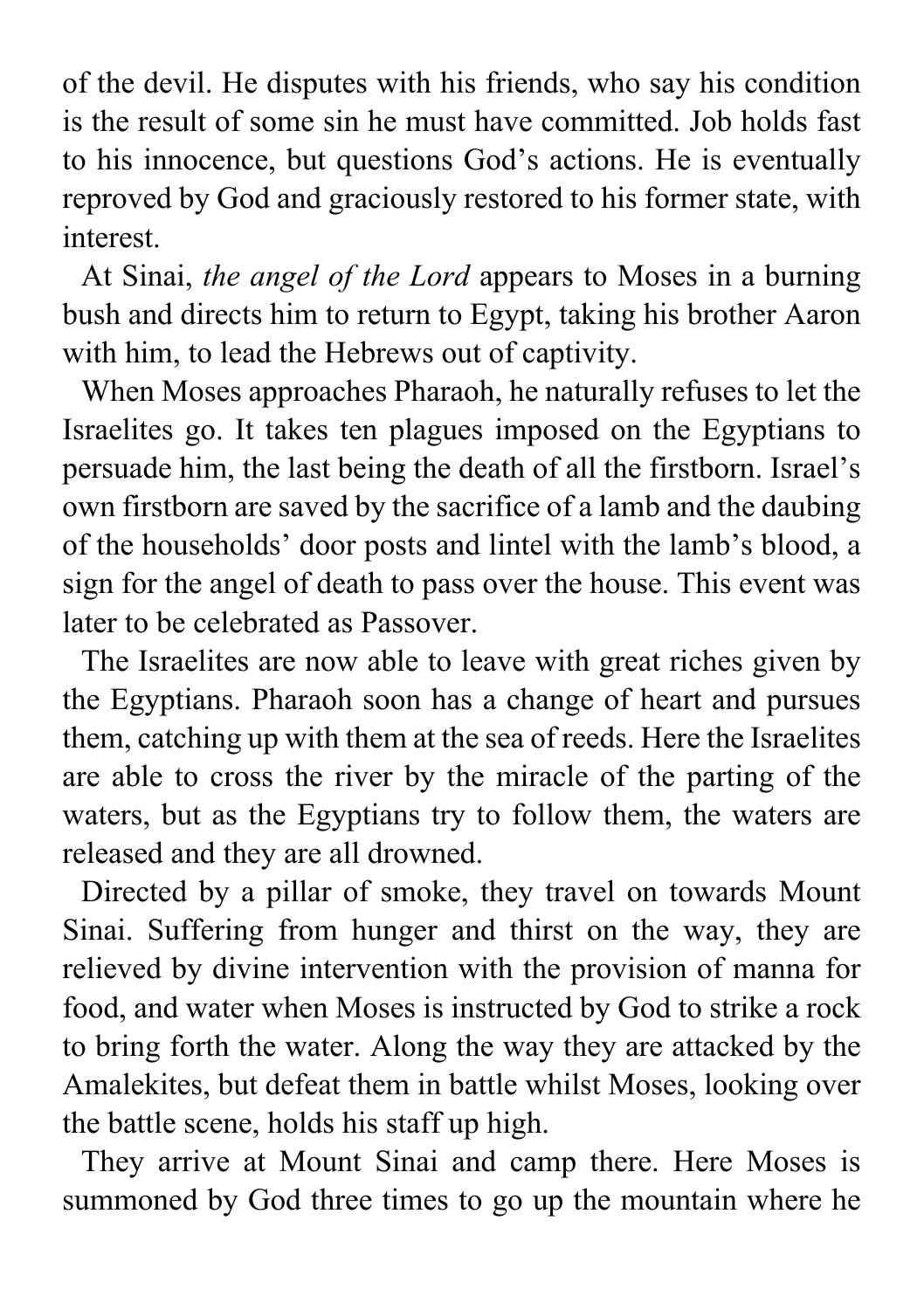receives the ten commandments, then the law by which the Israelites are to live. On the third occasion, the law is provided on stone tablets, and instructions for the building of the tabernacle are given.

Because he has been on the mountain for so long, the people lose hope in Moses and persuade Aaron to make a golden calf and altar, which they then used for worship followed by partying. When Moses comes down from the mountain and sees their behaviour, he breaks the stone tablets in anger, then administers punishment to them before returning to the mountain to make atonement for their sin and receive new tablets.

The tabernacle is now constructed.

The Israelites are given all the laws that are to govern their lives. They are told that if they obey all God's commandments they will be blessed in all things, but if they do not, then the consequences would be terrible and increased all the time they did not repent, until they would eventually be taken captive by their enemies.

It has now been thirteen months since the Israelites left Egypt. A Census is taken of all the men of twenty years or older who are able to serve in an army, the numbers being recorded by tribe. The Levites are excluded from the census as they are to be responsible for the tabernacle and its furnishings, for the erection and disassembly of it, and for carrying it from camp to camp. The order of which the tribes are to camp around the tabernacle, and the order for marching is given, with the twelve tribes assembled in four groups of three headed by Judah, Reuben, Ephraim and Dan.

Before leaving Sinai, offerings from each tribe are given for the dedication of the tabernacle.

The Israelites now start their journey from Sinai to Kadesh, but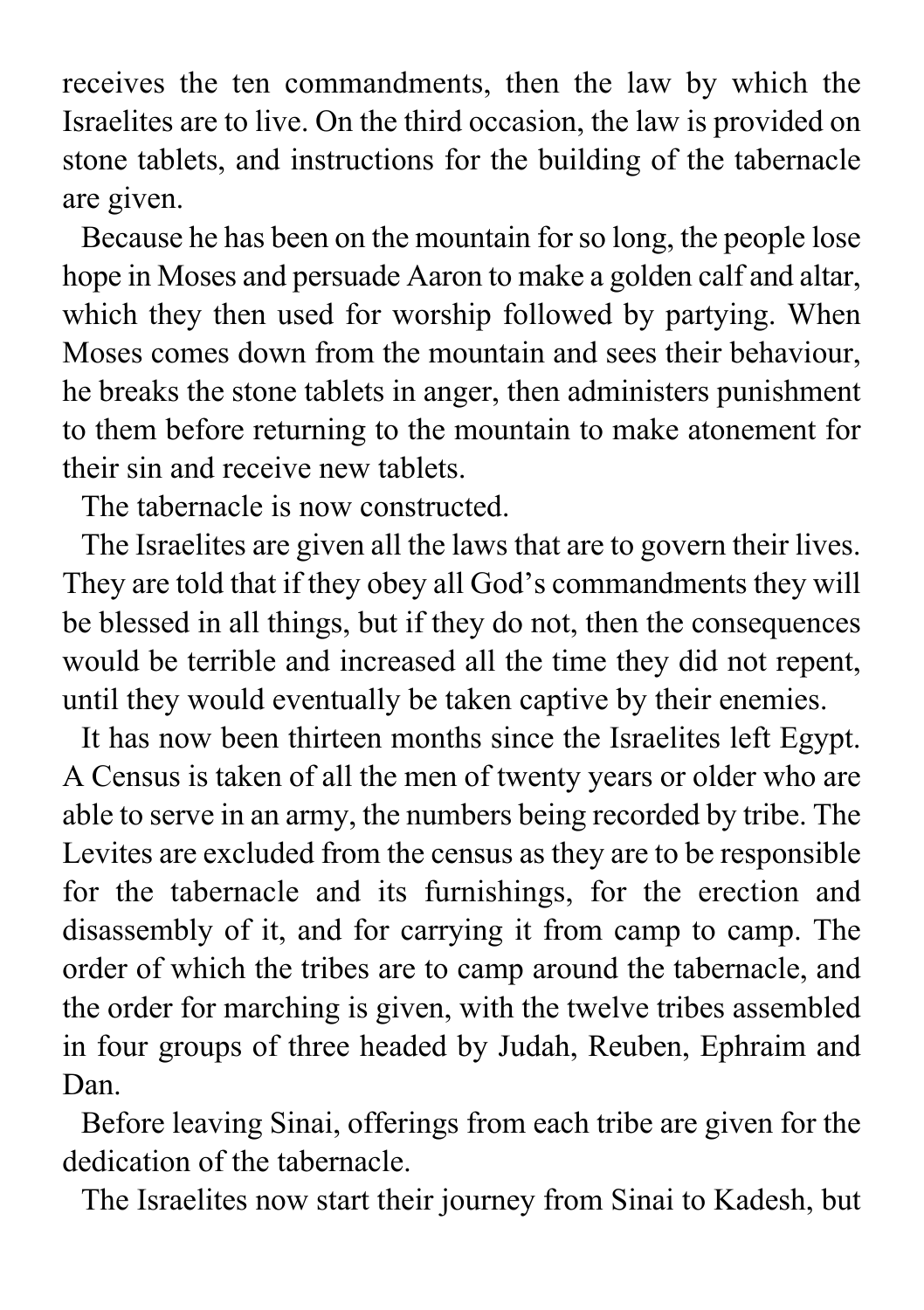within days complain about the manna, kindle God's wrath and are plagued. After this they travel on to Hazeroth where they camp for a while before travelling on to the Desert of Paran, in the region of Kadesh.

When at Kadesh, twelve men are sent to explore Canaan. On their return, ten of them report that the people are very powerful and their cities large and fortified. Moses, Aaron, Joshua and Caleb try to persuade the people that God will deliver the land and its people into their hands, but they become fearful and rebel. Consequently, God condemns them to wander and die in the wilderness; only their children will enter the Promised Land.

Korah and his companions rebel against Moses and Aaron and are executed by God. The priesthood is then confirmed to Aaron and his family by the budding of his rod in favour of others. They are then given instructions for priests' duties, for the support they are to receive from the Levites, and some laws relating to oblations and purifications.

After the people again complain to Moses about lack of water, Moses offends God by striking a rock to produce the water instead of speaking to it as instructed.

Having been refused passage through Edom, they travel on to Mount Hor where Aaron dies and is succeeded by his son Eleazar.

Following an incident with some Canaanites, then subsequent victory over them, the camp heads south to avoid Edom, in the opposite direction to the Promised Land. The people are discouraged and again complain about the lack of water and food. As a consequence they are plagued by serpents, but healed by looking upon a fiery serpent on a pole held up by Moses.

They continue on their way but are then refused passage through the Amorites' land. The Amorite king goes to war with the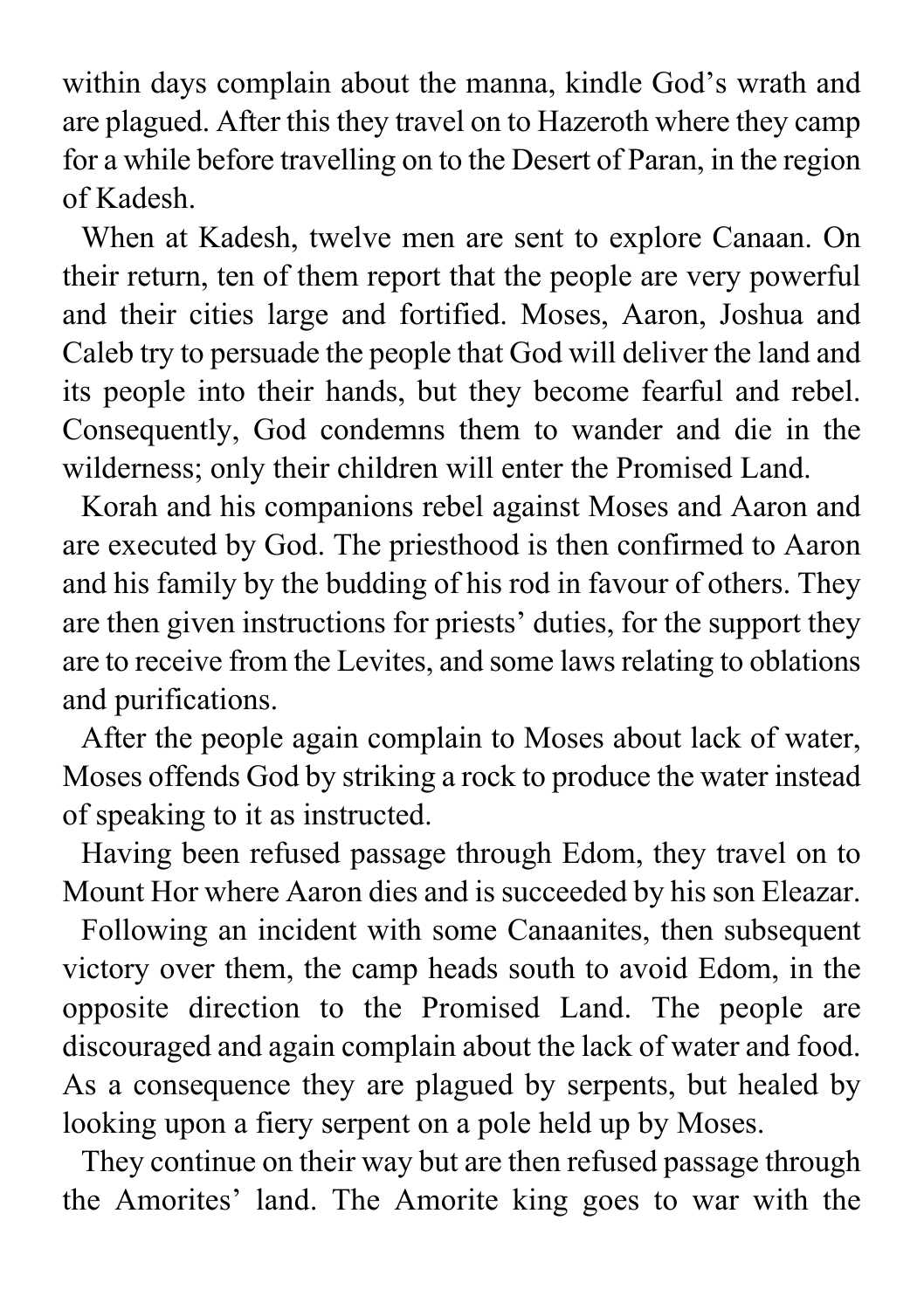Israelites, but is defeated. Consequently, the they are able to stay in their land for a time.

Balaam, at Balak's request, three times attempts to curse the Israelites. But God, using the voice of his donkey and an angel, instructs him to bless them and announce destruction upon their enemies.

Many of the Israelites have now been seduced by Moabite women and enticed into worshipping their gods. God's wrath is kindled and a plague brought upon the people until a priest, a grandson of Aaron, deals with two of the offenders.

A second census is now taken in preparation for invading the Promised Land.

A law concerning inheritance when a man dies without sons is given.

From Mount Abarim, God shows Moses the Promised Land, but he will not be permitted to enter it and Joshua is formally proclaimed his successor.

Required offerings and feasts are restated and the law concerning vows given. Vengeance is taken on the Midianites as Moses' last act before his death.

The tribes of Reuben, Gad and the half tribe of Manasseh request to have the land east of the Jordan as their inheritance. The boundaries of inheritance west of Jordan, the towns and pastures for the Levites, and the six cities of refuge for those who caused death by accident, are all now allotted.

Moses recalls the wilderness wanderings and calls the Israelites to obedience, warning them that if they are not faithful, they would be scattered amongst other peoples with only a remnant surviving to return in later days. He tells them they are to possess the land, not because of their righteousness, but because of God's covenant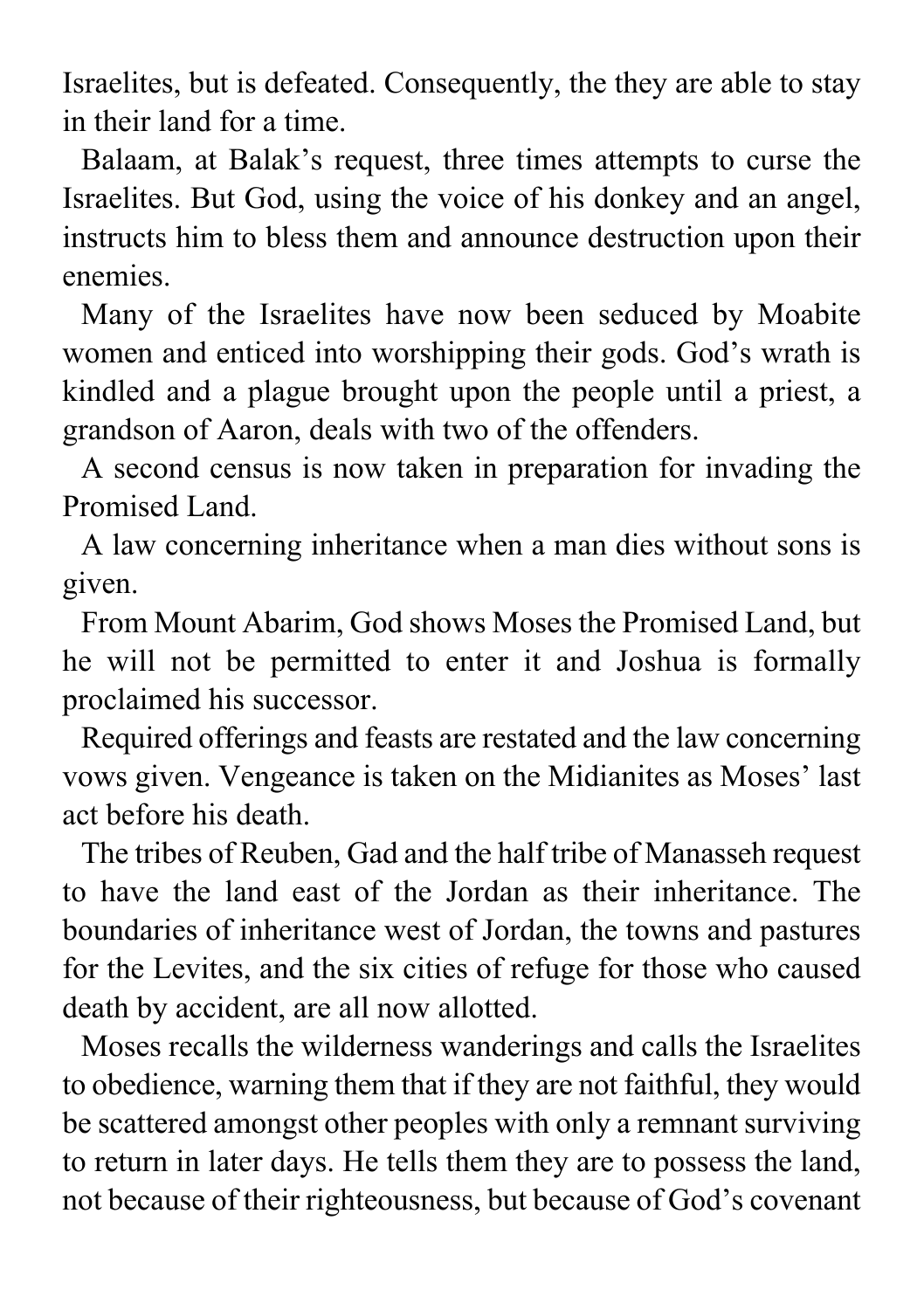with Abraham, Isaac and Jacob, for they are a stiff-necked people who have continually provoked God.

Another covenant is entered with a promise from God that if they are dispersed from the land for their disobedience, they will later be restored with circumcised hearts.

At the age of 120 years, Moses announces Joshua as his successor. He blesses all the tribes, then climbs Mount Nebo where God shows him the land for the last time before he dies. Moses is buried by God in a place not known by any man.

## **The Conquest of the Promised Land**

As told in the book of Joshua

Now Moses successor, Joshua, sends spies to Jericho. Having been aided by Rahab, a harlot, they are successful in their mission and return with a favourable report. The Israelites cross the Jordan in a miraculous manner, the men are then circumcised and Passover observed. Jericho is then conquered with a strategy given by God. Following their success, Achan is punished for stealing things from Jericho meant for the Lord's treasury.

Ai is taken next, again with a strategy given by God.

Following a deceitful approach from the Gibeonites, a treaty is made with them.

After spending six years conquering Canaan, Joshua divides the land by lot to the tribes. The tabernacle is set up at Shiloh and cities of refuge appointed. However, in numerous cases, there are still some Canaanites living there, some of whom, but not all, become slaves to the Israelites.

Forty-eight cities with their surrounding pasture land are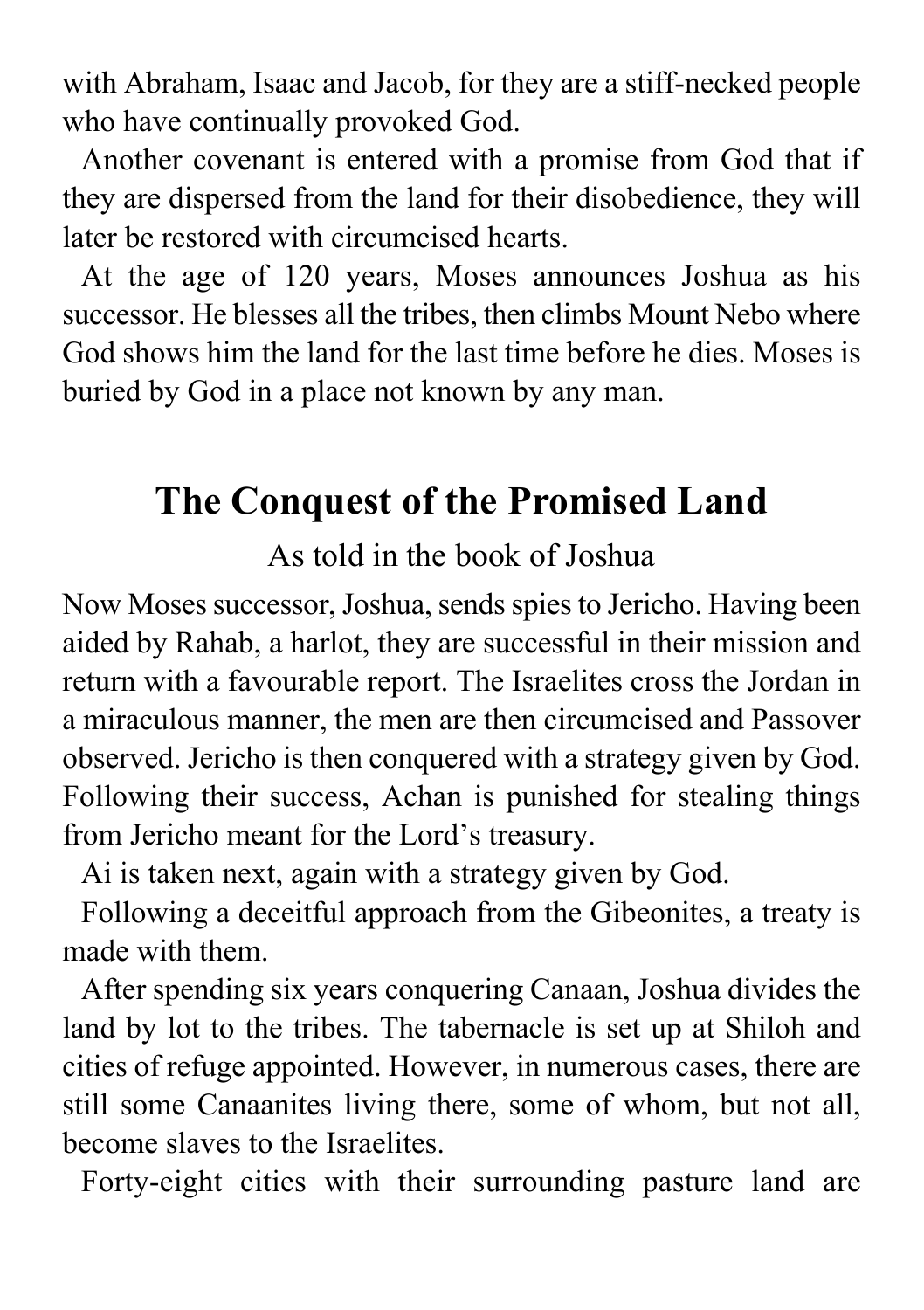assigned to the Levites.

The Reubenites, Gadites, and half-tribe of Manasseh now return home, east of Jordan, where they erect a memorial altar to God.

Joshua convenes the tribes of Israel and reminds them of God's favour to them, and their responsibilities to God. If they do not follow His commandments and are unfaithful to Him, they will quickly be driven from the land He has given them.

Joshua dies at the age of 110, and is buried at Mount Ephraim.

#### **The Times of the Judges**

Because not all the Canaanites were driven from the land, a later generation of Israelites are enticed by them and start turning to their gods. Each time the Israelites distance themselves further from God, He raises a judge to deliver them. The Israelites seem incapable of learning from this, and following each deliverance they just get into deeper trouble, invoking God's wrath more each time.

For intermarrying with the Canaanites and serving their gods, God allows the Mesopotamians to subdue them for eight years before raising Othniel, a nephew of Caleb, to deliver them. Peace follows for forty years.

The Israelites again lapse into idolatry and are delivered into the hands of the Moabites for eighteen years. Ehud, a left-handed man of the tribe of Benjamin, delivers them, bringing peace that is to last for eighty years.

Shamgar, son of Anath, is next to rescue Israel, and does so by killing six hundred Philistines with an ox goad.

After the Israelites had been oppressed for twenty years by Jabin,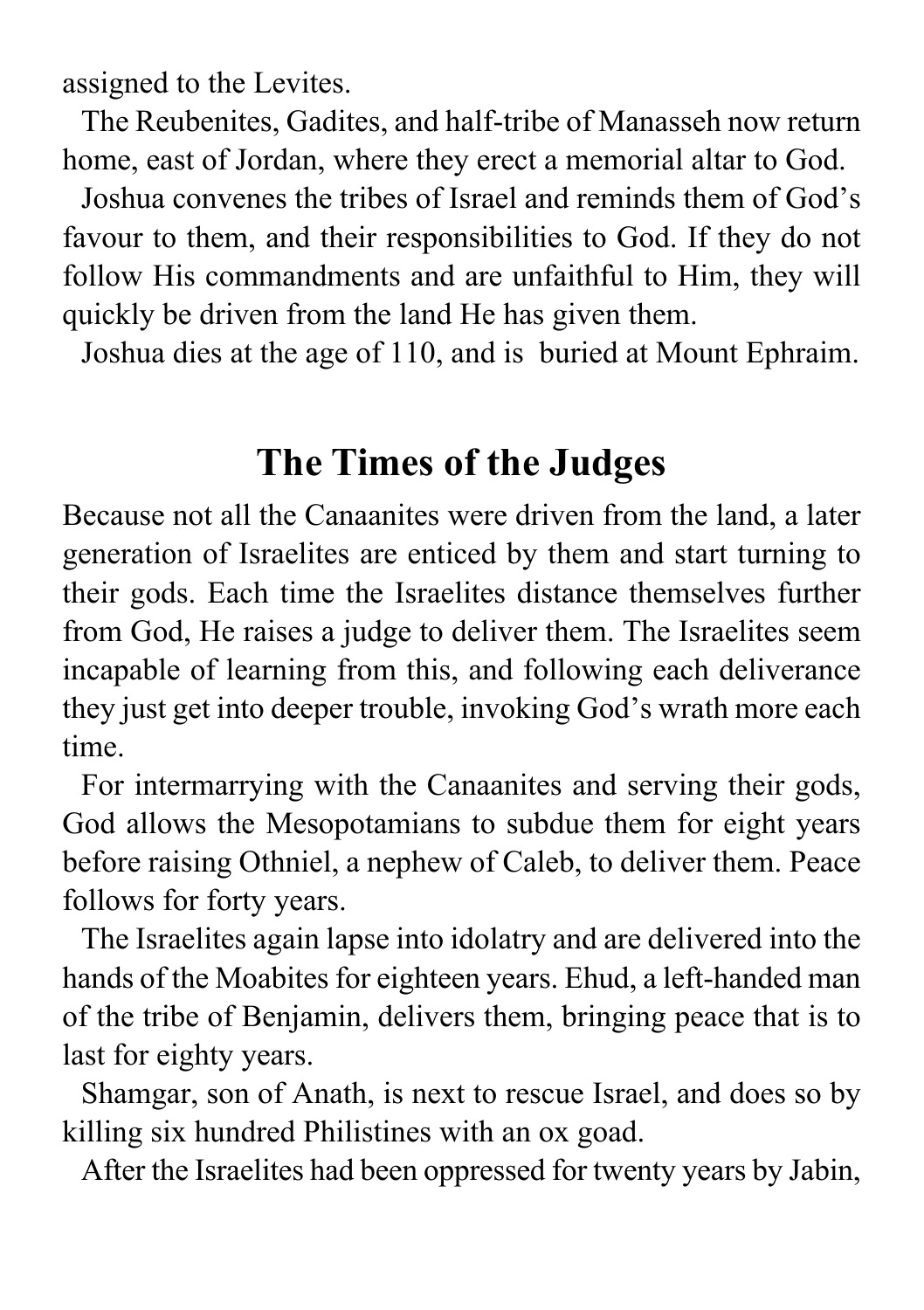king of the Canaanites, Deborah and Barak deliver them then sing a victory song. Peace follows for forty years.

Having had their lands invaded each season for six years by Midianites, destroying crops and livestock, Gideon delivers them, but not without much encouragement from God as he doubted it was God who called him for the task.

Abimelech, the son of Gideon's concubine in Shechem, persuades the people of Shechem that he should rule over them rather than the other seventy sons of Gideon, as he is also of Shechem. He slays Gideon's sons at Ophrah, except for the youngest, Jotham, who belittles Shechem's choice of Abimelech as king and foretells their destruction with a curse. After three years, tensions arise and Abimelech goes into battle against Shechem, killing all in the city. He then attacks the city Thebez where he is killed by a woman who throws down a piece of millstone from a tower, striking him on the head.

After Abimelech there follows twenty three years of peace under Tola, and twenty two years of peace under Jair.

The Israelites again fall into idolatry, so God permits the Philistines and Ammonites to overrun them. After eighteen years, and God initially refusing to help them, they put away their foreign Gods and Jephthah, a bastard of Gilead, is raised to deliver them. Because of a rash vow made to God, Jephthah forfeits his daughter's life. A dispute arises between the Gileadites and Ephraimites resulting in the death of some forty-two thousand Ephraimites. After this, Jephthah leads Israel in peace for six years.

After Jephthah, Ibzan leads Israel for seven years before his death and is buried in Bethlehem.

After Ibzan, Elon leads Israel for ten years, then Abdon for a further eight years.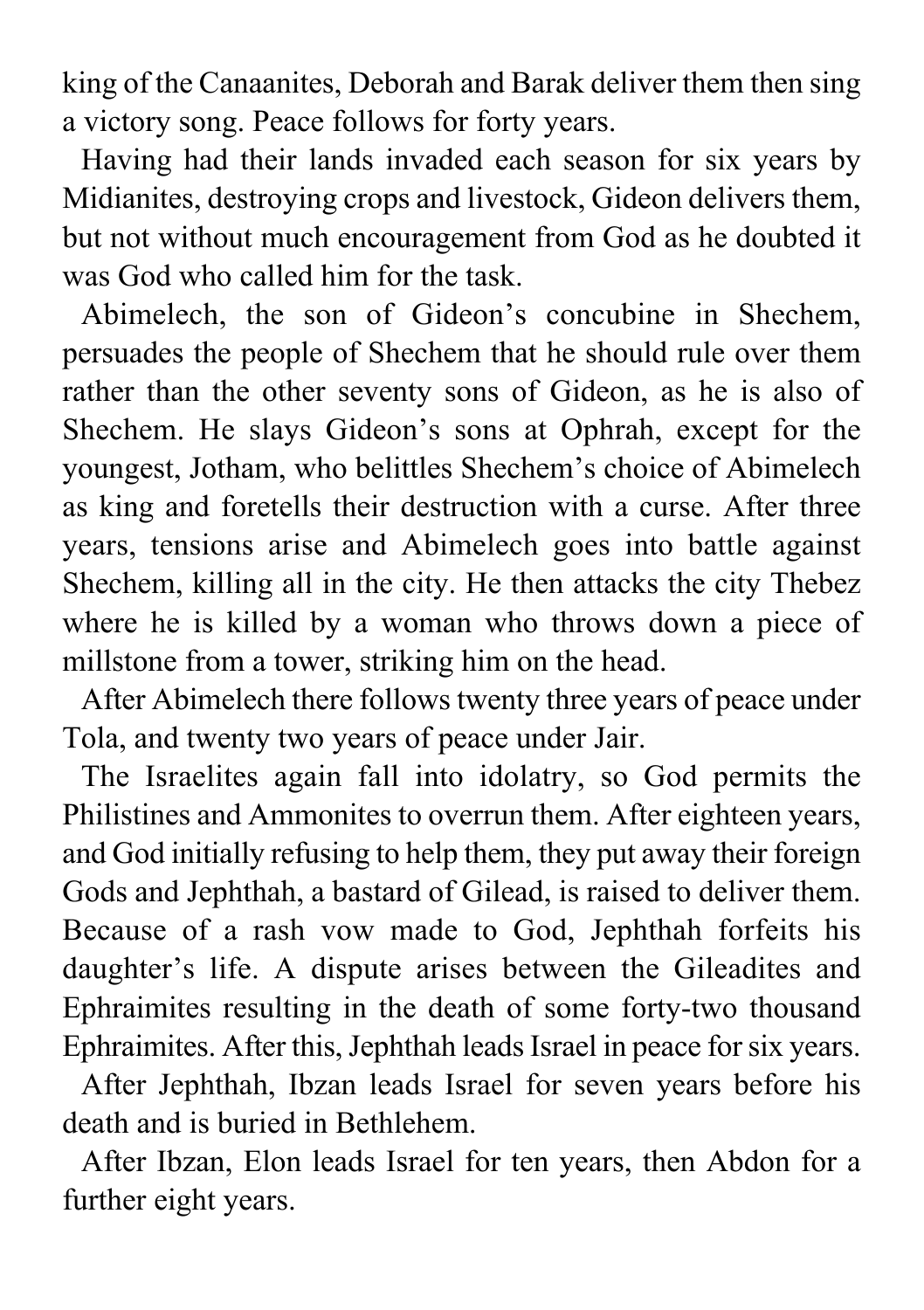Samson is born and appointed a Nazarite to begin the work of freeing the Israelites from the Philistines. He harasses the Philistines for twenty years before his wife, Delilah, is persuaded to discover and reveal the secret of his strength; his long hair. His hair is cut while he is sleeping enabling him to be captured and taken prisoner. In prison his hair naturally grows again. During the Philistine's celebration of their god Dafron, Samson is stood between two columns of the building to be mocked. He cries out to God for strength and is able to displace the columns bringing the building down, killing all those in the building and on the roof. It is said that the number he slew at his death was more than he slew in his life.

Micah, a man of mount Ephraim, makes some images from his mother's silver, then later has a young Levite stay as a family priest in exchange for his keep. When the Danites are migrating to Laish, they stop at Micah's home on the way and forcibly take Micah's silver image and the Levite priest to be theirs. The Danites go on to take Laish and rename it Dan. The Levite and his sons after him are priests in Dan until the captivity, using the idols for worship all the time God's house is in Shiloh.

At a much earlier time, a Levite is passing through Ephraim when he takes a concubine who is later unfaithful to him. She leaves him and goes to her father's house where he follows to bring her back. Here he is entertained by her father for five days before leaving. On their return, they lodge the first night at Gibeah, in the tribe of Benjamin. The men of Gibeah attack the house with the intent to abuse the Levite's body. To save himself he gives them his concubine, who then dies after being abused all night. The Levite divides her dead body into twelve pieces and sends one to each of the twelve tribes. They consequently call a council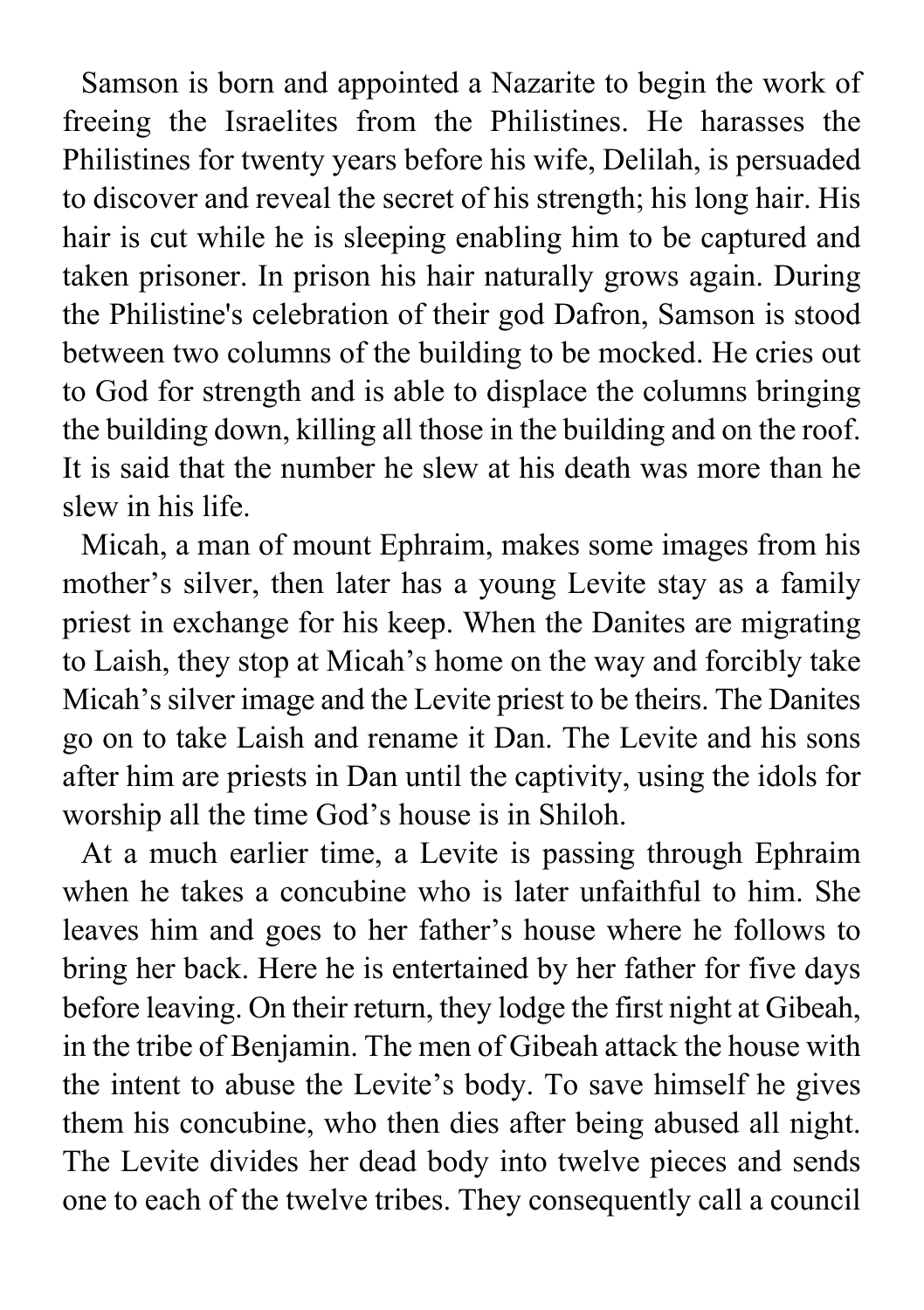to discuss the atrocity and call upon the Benjamites to deliver up the murderers. They refuse and battles ensue with the Benjamites with great losses until eventually the city of Gibeah is destroyed, followed by all the Benjamite cities.

The Israelites mourn because of the desolation of Benjamin and consult God. A plan is concocted that will provide 600 virgins for Benjamin, saving the tribe from extinction.

## **The Story of Ruth**

Sometime during the period of the Judges, a woman by the name of Naomi is forced to leave Bethlehem because of a famine. She goes to live in Moab with her husband and two sons. Her husband dies before her two sons marry Moabite women, then later, her two sons die. On hearing that the famine is over, Naomi decides to return home. She tells her two daughters-in-law to stay in Moab and find new husbands there, but Ruth insists on returning with her. They arrive in Bethlehem when the barley harvest is about to begin.

Now Naomi and Ruth are destitute, so Ruth is sent to glean in the fields after the reapers. She happens to glean in Boaz's field and receives favourable treatment from him. Naomi, realising Ruth had chanced upon the field of a near kinsman, instructs her on how to behave until the end of the harvest, and then at winnowing time.

That evening, Ruth follows Naomi's instructions and Boaz responds favourably, but has to tell her there is a nearer kinsman than he. The night's events are kept secret and Ruth is sent home to Naomi with six measures of barley. This Naomi recognises as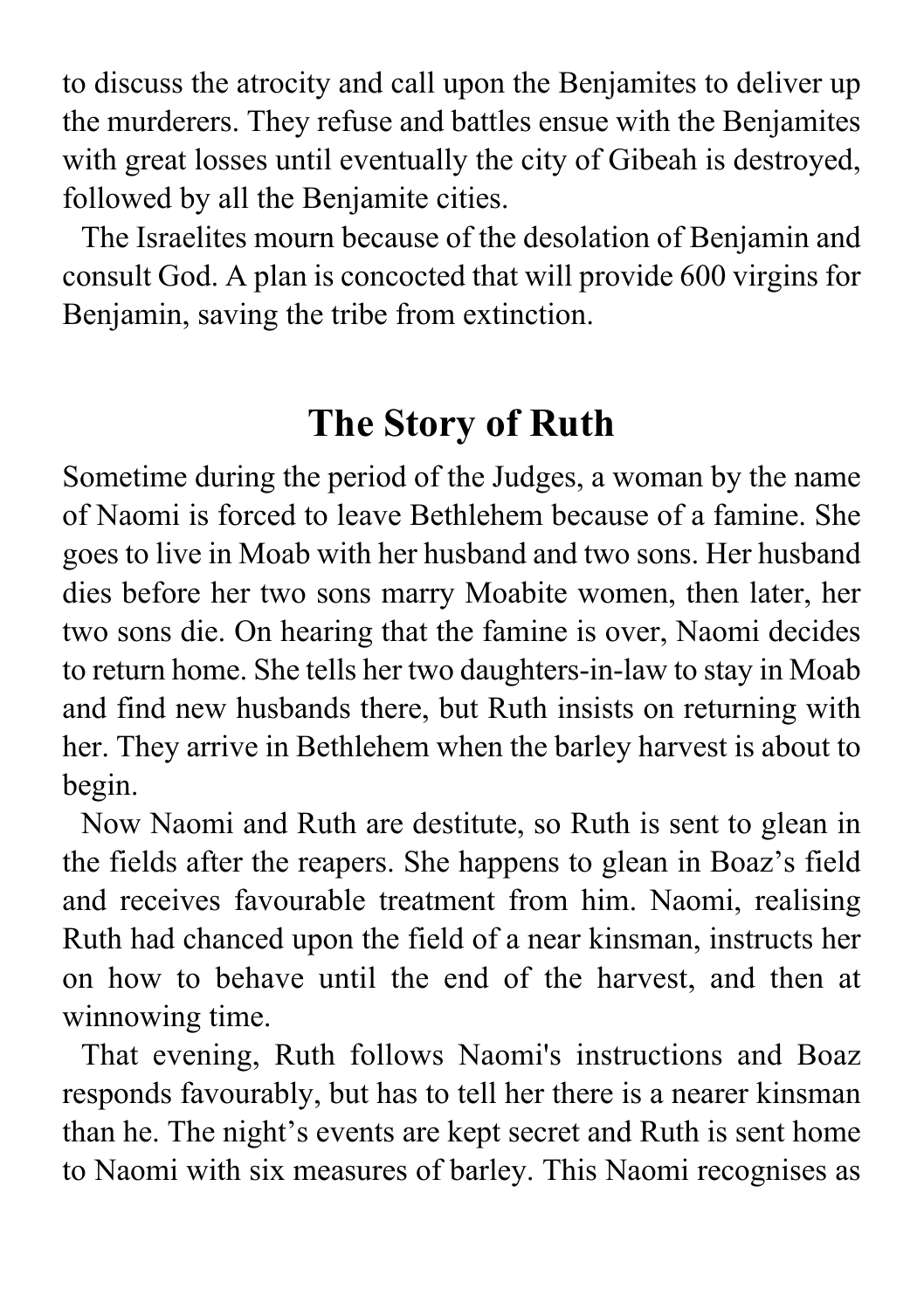a sign that Boaz intends to fulfil his role as kinsman redeemer, seven being the number of completeness.

When the time is appropriate, Boaz tells the nearer kinsman of the situation. In front of witnesses, he offers him the opportunity to be Ruth's kinsman redeemer. The offer is declined and Boaz is free to marry Ruth.

They have a son who is named Obed by Naomi's neighbours. Obed is to be the father of Jesse, who is to be the father of King David.

## **The Monarchy**

#### Saul, David and Solomon

Following an earnest prayer to God and intercession by the priest Eli, Hannah, who had been barren, conceives and gives birth to Samuel. Her son is dedicated to God and sent to serve with Eli. In time, Eli's sons abuse their positions as priests. Eli's failure to do anything about this will eventually bring about his and their downfall. Meanwhile, God is with Samuel and as Samuel grows, all Israel come to know he is established as a prophet to the Lord.

After a failed battle with the Philistines, the ark is taken to the Israeli camp in support of their campaign. However, the ark is captured by the Philistines, and Eli's sons, Hophni and Phinehas, are killed in the process. The news of their death causes Eli, by now an elderly and heavy man, to fall from his seat and break his neck.

The captured ark is taken to Ashdod and placed beside their idol Dagon. The next two mornings, Dagon is found on its face before the ark, putting fear into the people of Ashdod, so they move the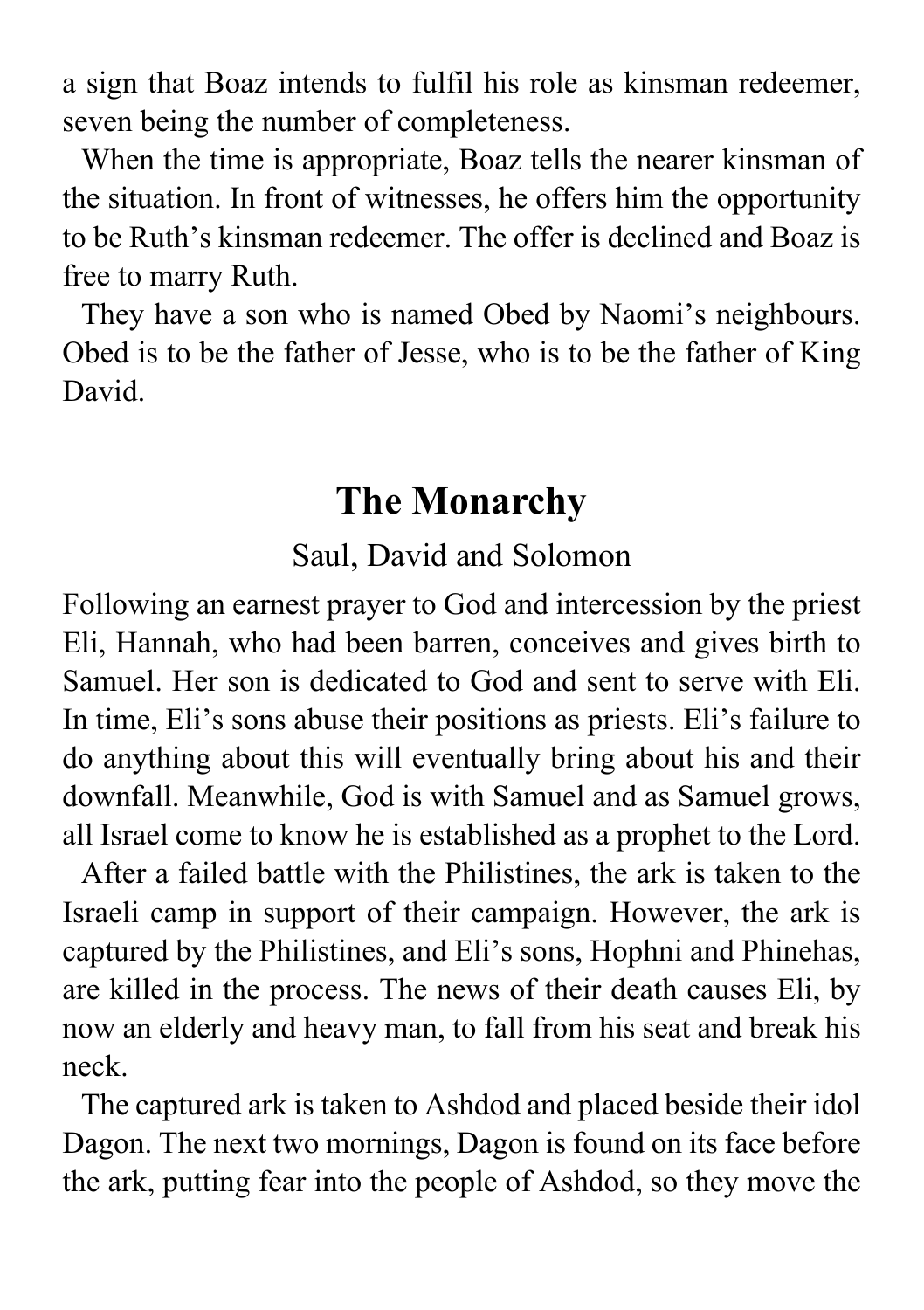ark to another town. The same happens at Gaza, Askelon, Gath and Ekron. The ark is consequently returned by delivering it to the borders of Bethshemesh from where it is taken to Abinidab's house. There it remains for twenty years in the care of his son Eleazar.

Samuel gets agreement from the people to turn away from idolatry. Meanwhile, the Philistines set out to attack the Israelites, but are hampered by God with a great storm and are defeated. Now subdued, the Philistines do not move against Israel during the rest of Samuel's life, and cities taken by the Philistines are restored to them.

Samuel now judges Israel whilst doing a circuit of Bethel, Gilgal and Mizpeth, then returning to his home at Ramah.

#### *Saul*

In his old age, Samuel makes his sons Joel and Abiah judges over Israel, but they are corrupt. Consequently, the people insist on having a king to judge over them and to fight their battles. With God's approval, Saul is chosen and anointed by Samuel in preparation. Saul is then given another heart by God. Samuel gathers the people at Mizpeth and announces Saul as their king, after which Saul returns to his home at Gibeah.

There is a battle with the Ammonites in which the Israelites, led by Saul, are victors. This seals Saul's position as king, enabling Samuel to pass authority to him.

Two years later, Saul takes it upon himself to carry out some priestly duties prior to a battle with the Philistines, which is unlawful. He then later fails to utterly destroy the Amalekites and their property as instructed by God. As a result of these acts of disobedience, God, now repenting of having made Saul king,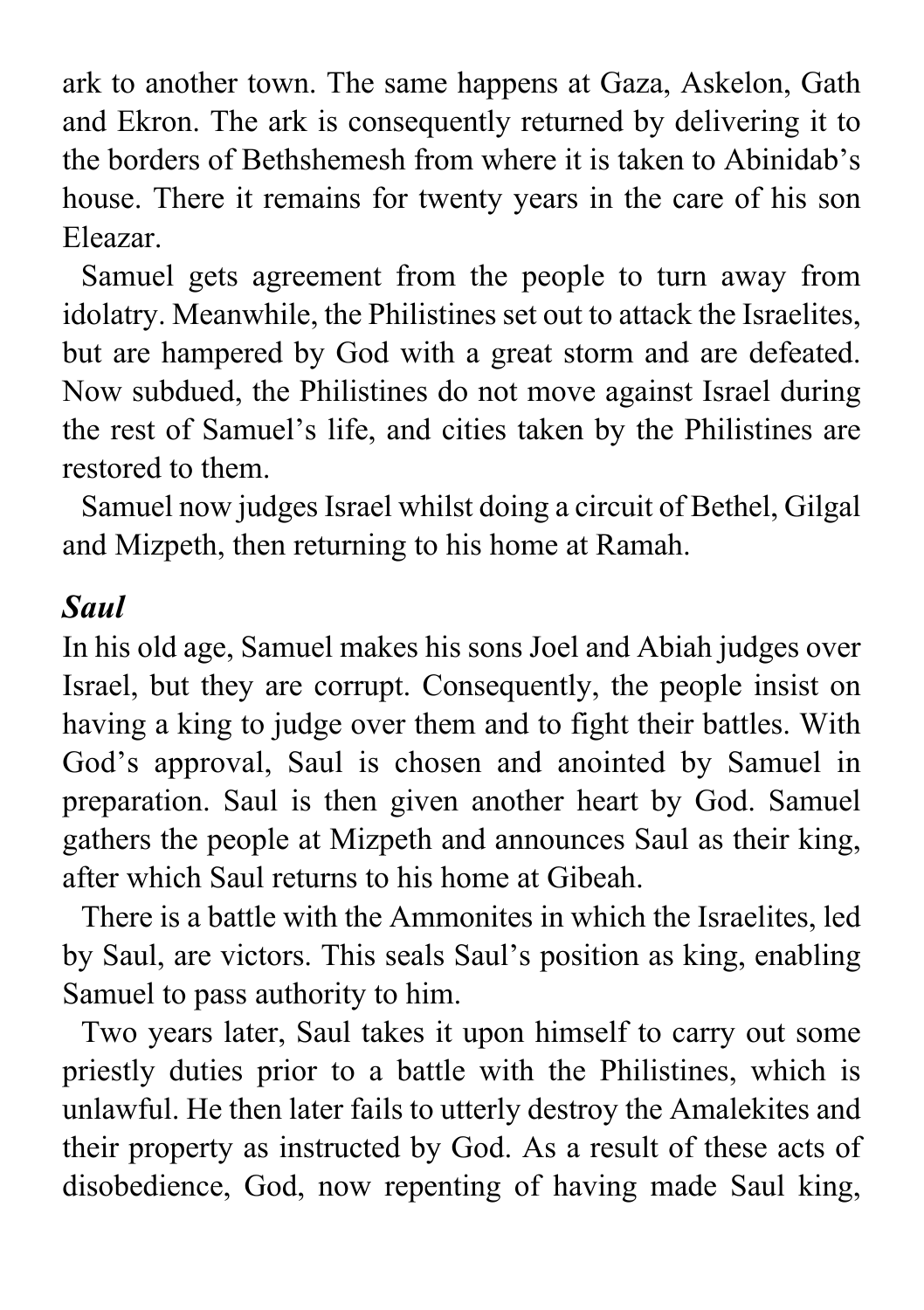instructs Samuel to go to Bethlehem and anoint Jesse's youngest son David to later succeed Saul as king over Israel. From this point, the Spirit of God is with David, but has departed from Saul. David becomes Saul's harp player to help him deal with this from time to time. He is also now his armour bearer.

When Philistine and Israel are again at war, David steps up to the challenge from Goliath, a giant of a Philistine, to settle the battle by a one-to-one combat. David defeats Goliath with a single sling shot and cuts off his head with Goliath's own sword. The Philistines flee, are pursued then defeated by Saul's army. David is now put in charge of an army, is successful in battle and wins the admiration of the people. This provokes Saul's anger which results in a failed attempt to kill him with a javelin. David is given greater army responsibilities and enjoys more success and greater admiration. He is given Saul's daughter Michal as his wife, and is successful in yet another battle. Saul realises God is with David and becomes David's enemy.

From this point, David spends much time effectively in exile whilst Saul pursues him with the intent to kill him.

David flees to see Samuel, has an emotional meeting with Saul's son Jonathan, is later joined by his relations, then by four hundred men and becomes their captain. He travels on to Mizpeth where he obtains permission from the king for his parents to stay there.

Later, when Saul is pursuing David, he spends a night sleeping in a cave. This gives David the opportunity to kill him, but he chooses to simply cut off the skirt of his robe, enabling him to later prove to Saul he is not his enemy.

Soon after, Samuel dies and is buried in his house at Ramah. David then goes to the wilderness of Paran.

On a later occasion, when Saul is again pursuing David, David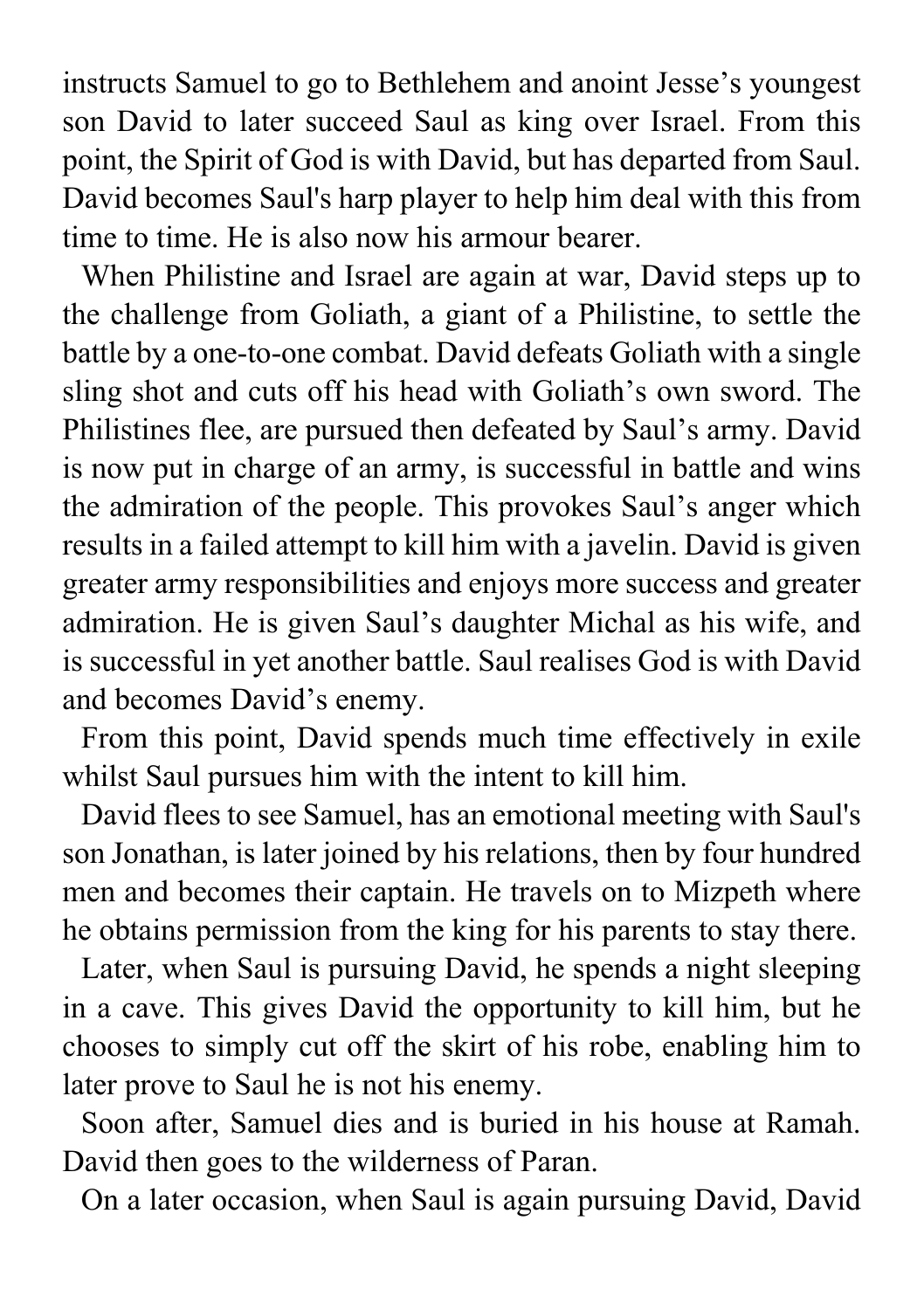has another opportunity to kill Saul at night. This time he takes Saul's spear and a cruse lying near his head to again prove his innocence. Convinced, Saul returns home.

Still in fear of Saul, David takes his two wives and, now, six hundred men to the land of the Philistines. Here he is able to find favour with Achish, king of Gath, and is permitted to live in Ziklag. After about fourteen months David invades the Geshurites, Gezrites and Amalekites, not sparing any least Achish should hear of it. When Achish enquires, David's response leads him to believe he had invaded some parts of Israel, effectively making David Achish's servant.

Prior to another battle with the Philistines, Saul seeks guidance from God, but none is forthcoming. He then resorts to the help of the witch of Endor who calls upon Samuel, only to learn that he and his sons will die the next day at the hand of the Philistines, and Israel will be defeated.

When the Philistines are gathered at Aphek to do battle with the Israelites, the captains question why David and his men should be with them. Consequently, Achish tells David and his men to return to Ziklag. There he finds the city burnt and all their wives, sons and daughters carried off by the Amalekites. They come across a young man, left behind because he was sick, who agrees to lead them to the Amalekites. They find them celebrating their victories and attack and kill them all, with the exception of four hundred young men who escape on camels. Everyone of their brethren are recovered, including David's two wives.

In the battle against the Philistines many are slain, including Saul's sons Jonathan, Abinadab and Malchishua. Saul is wounded by an archer and asks his armour bearer to put a sword to him, but he refuses and Saul takes his own life rather than die at the hands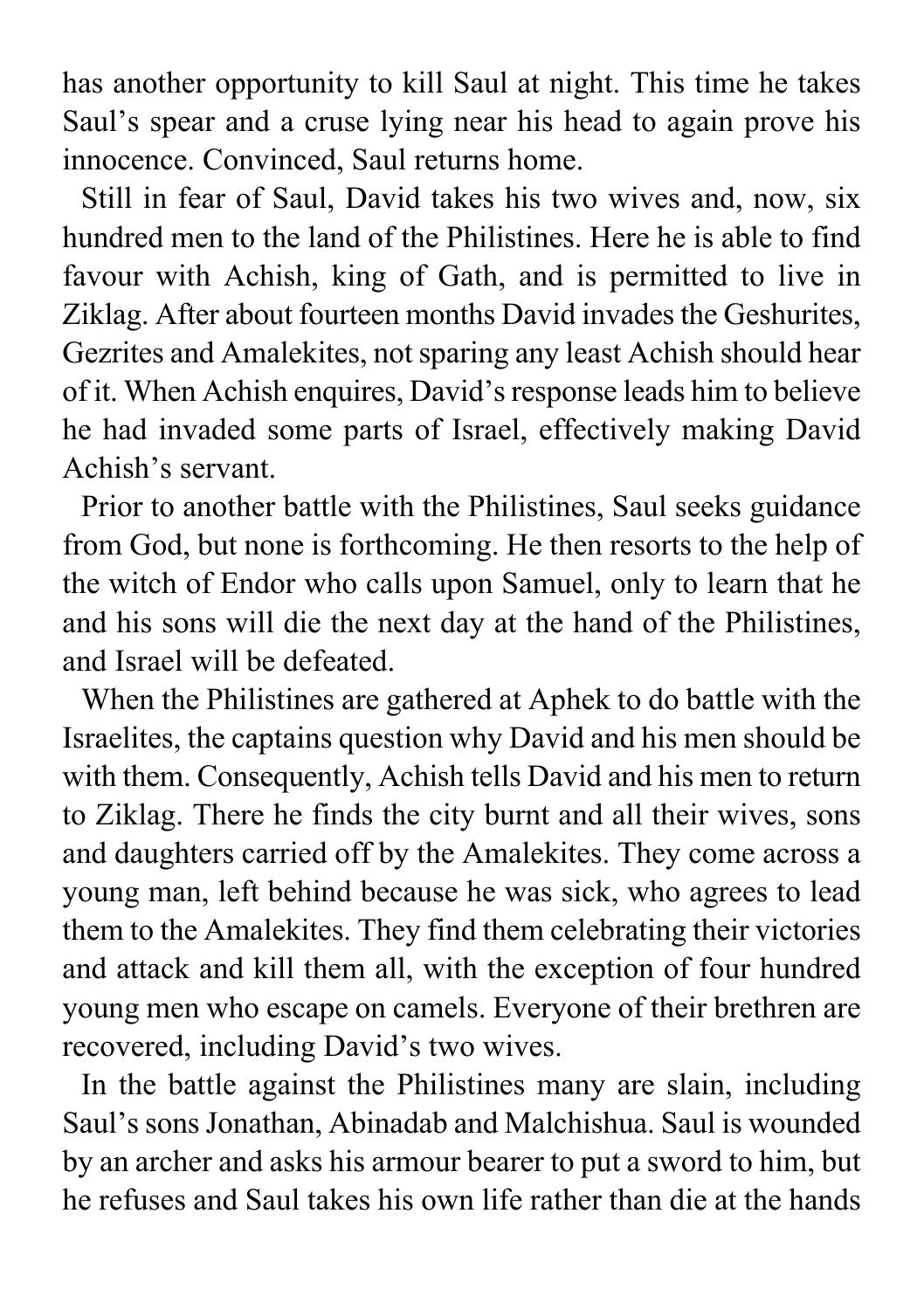of a Philistine.

With their king dead, his army flees and several cities are taken and inhabited by the Philistines.

#### *David*

David is now able to go to live in Hebron, taking all his men, and is anointed king of Judah. Nevertheless, wars continue between the house of Saul and the house of David, but with David growing ever stronger and the house of Saul growing ever weaker.

During this time, David has six sons by six wives, the third of whom is Absalom.

Abner, once commander-in-chief of Saul's army, makes a treaty with David in which he would be actively involved in bringing all Israel under David's reign. Eventually, all the tribes of Israel come to Hebron, accept David as their leader and anoint him king over all Israel. David is thirty years old when he first becomes king. He had reigned over Judah seven years and six months, and is to reign over all Israel and Judah for a further thirty three years.

David goes to Jerusalem and first takes the stronghold of Zion, then Jerusalem is later taken by Joab, a nephew of David and his commander in chief. Here David builds his house, takes more wives and concubines and increases his offspring.

The Philistines, hearing David is now king over all Israel and all the more of a threat to them, come to fight him on two occasions, but are defeated.

David takes thirty thousand men and fetches the ark from Baal of Judah, but an incident along the way discourages him and the ark is left at Obededom's house. There it remains for three months before it is finally taken to Jerusalem with great joy.

David now wants to build a temple for God, a desire initially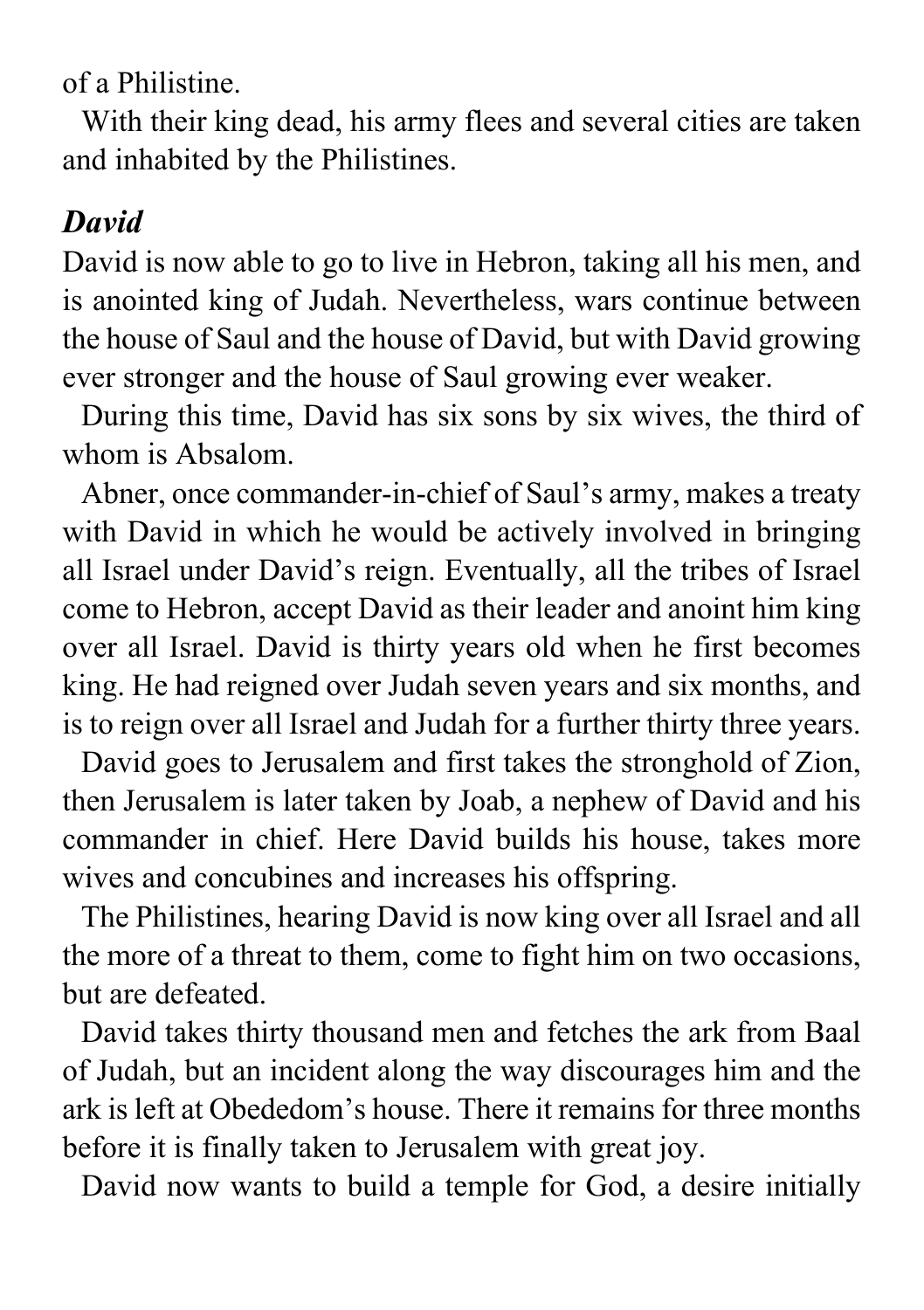supported by the prophet Nathan. However, the honour is denied him by God and allotted to his successor. God promises David that the establishment of David's throne and kingdom will be for ever.

After having had some rest from his enemies, David again has to deal with them. He is victorious over the Philistines, Moabites, Syrians, Edomites and others. During these victories much spoil is taken, including brass and gold that will later be used in the construction of the temple. Also, many gifts are brought to David.

With all his enemies subdued, and having established his principal officers under him, David now reigns peacefully over all Israel and administers judgement and justice to all his people.

For the sake of his covenant with Jonathan, David sends for Jonathan's lame son Mephibosheth and restores all his grandfather's land due to him that was lost during Ishbosheth's rebellion. From that time on, Mephibosheth is always to eat at David's table as one of his own sons.

One evening, David commits adultery with Bathsheba and conspires to have her husband Uriah killed in battle. He is reproved by Nathan and bitterly repents. Bathsheba has conceived, but the child becomes sick and dies.

David's son Amnon falls in love with his brother Absalom's sister, Tamar, and contrives to have sex with her. His advances cause Tamar much grief. David gets to know about it but does not punish Amnon.

Two years later, Absalom is able to set up a situation that enables him to murder Amnon, after which he flees to Geshur where he remains for three years.

With Joab's help, Absalom is able to return to Jerusalem, but is not reconciled to his father for two years. Absalom rebels against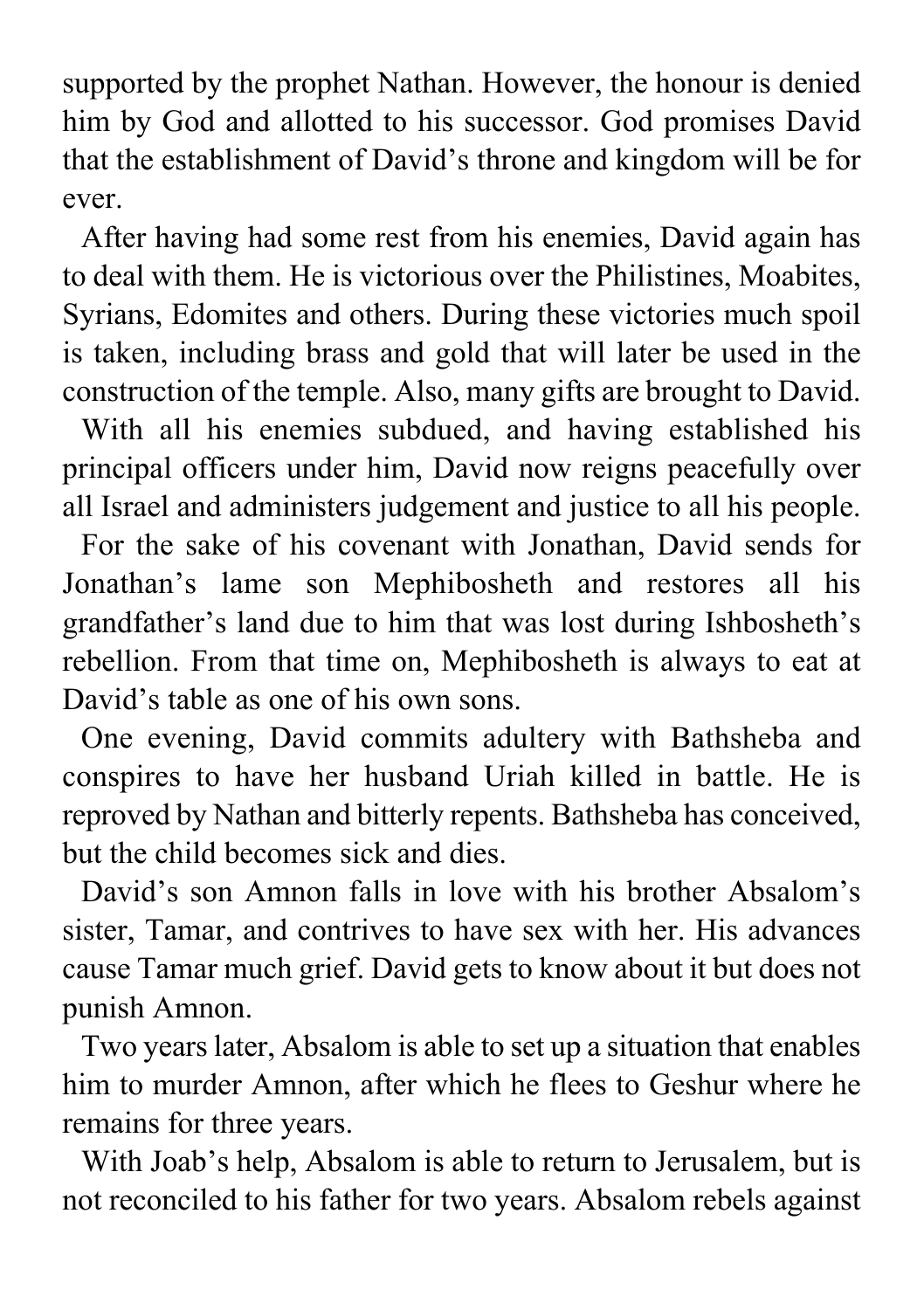his father, and over an extended period gains the support of the people and conspires to become king. Fearing for the safety of his household and the city, David flees over the Jordan river. Absalom pursues David but is defeated by David's army and killed by Joab. After he expresses considerable grief over Absalom, David is encouraged to return to Jerusalem. There is a further revolt from Israel against Judah under Sheba the Benjamite, but this is quelled by Joab. Sheba is executed and Israel's allegiance returns to Judah.

David makes atonement for Saul's slaughter of the Gibeonites, with whom the Israelites had made a treaty when conquering the Promised Land.

On four occasions the Philistines go to war with the Israelites, each time having a son of a giant (of the nephilim) challenging David. On each occasion, because of his age, another goes to David's aid and kills the giant.

David's eldest son Adonijah attempts to usurp the throne with Joab's help. This is prevented by Nathan getting Bathsheba to bring the matter to David's attention. David announces Solomon as his successor and orders Nathan and Zadock to anoint him. Adonijah is then pardoned by Solomon on the promise of good behaviour.

David orders a census of all Israel which takes nine months, but it transpires that his motive for doing so was sinful, an act for which he is punished by God.

David declares the site of the threshing floor of Ornan as being the place where the temple is to be built. He makes abundant preparations for craftsmen and materials, then tells Solomon that it will be his responsibility to build the temple and that God will be with him in his task.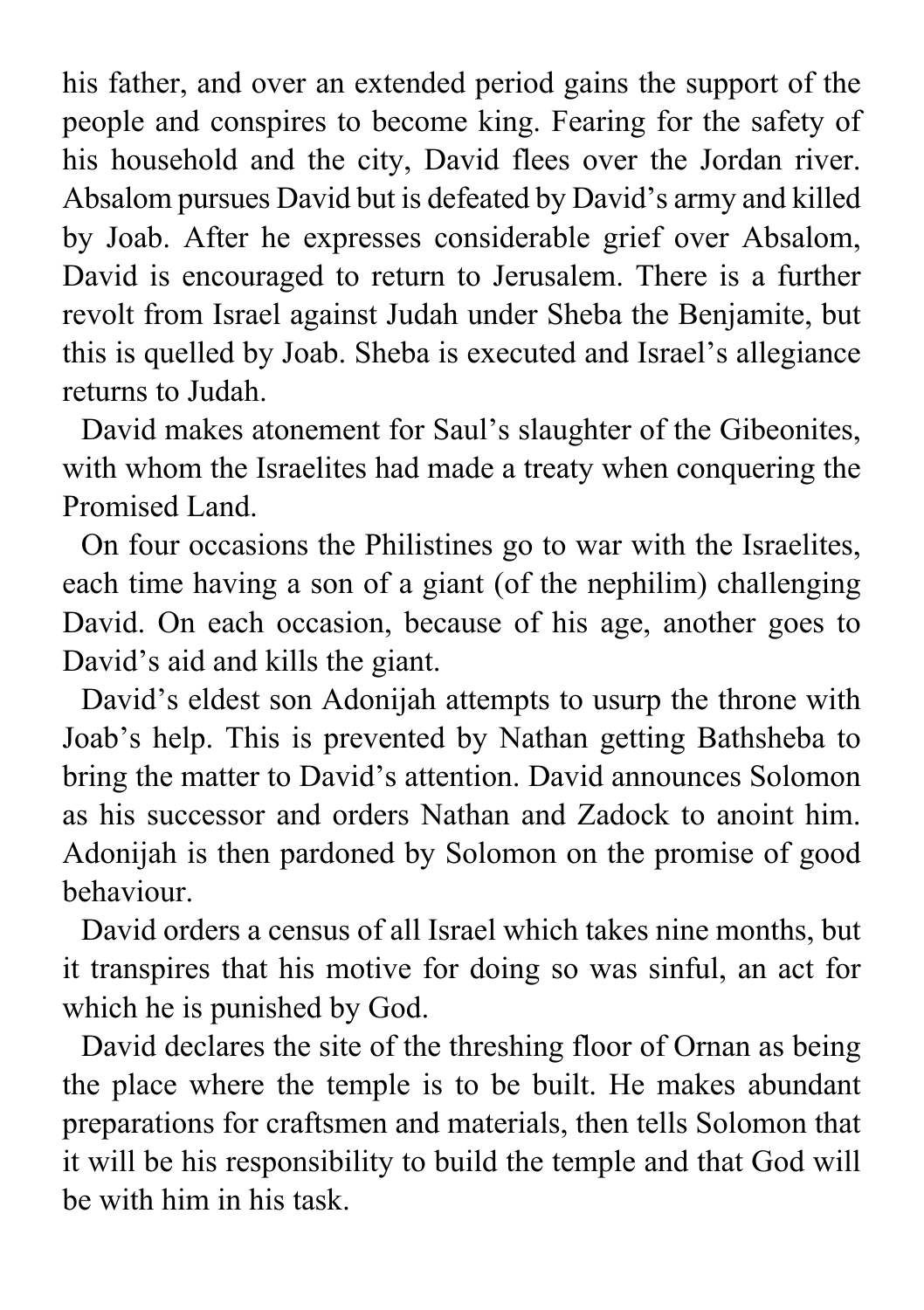David assigns the Levites their various temple duties and organises Israel's civil government. The government is formally passed to Solomon and he is given the design and instructions for building the temple. Solomon is then anointed by David and made king for the second time, then all Israel submit themselves to Solomon. David now charges Solomon to walk in the ways of God and gives him instructions concerning particular persons he should show favour to, or execute justice on.

David passes away after reigning over Israel for forty years.

#### *Solomon*

Solomon soon establishes his authority as king by dealing with certain individuals as instructed by his father. He then makes an alliance with Egypt by marrying the Pharaoh's daughter

God appears to Solomon in a dream and offers him anything he desires. Because of his young age, Solomon asks for an understanding heart to judge his people. This is granted along with the addition of riches and honour. Wisdom is quickly demonstrated when he judges a case between two harlots arguing over who is the mother of a baby. All Israel hears of this judgement and respect Solomon, for they can see the wisdom of God is in him.

God's promise of riches and honour is soon realised and the extent of Solomon's wisdom and fame becomes recognised by all nations around him. Solomon is to speak three thousand proverbs and composes one thousand and five songs. People are sent by kings from all nations to hear his wisdom and knowledge first hand.

After securing the assistance of King Hiram, work on building the temple begins. It takes seven years for the work to be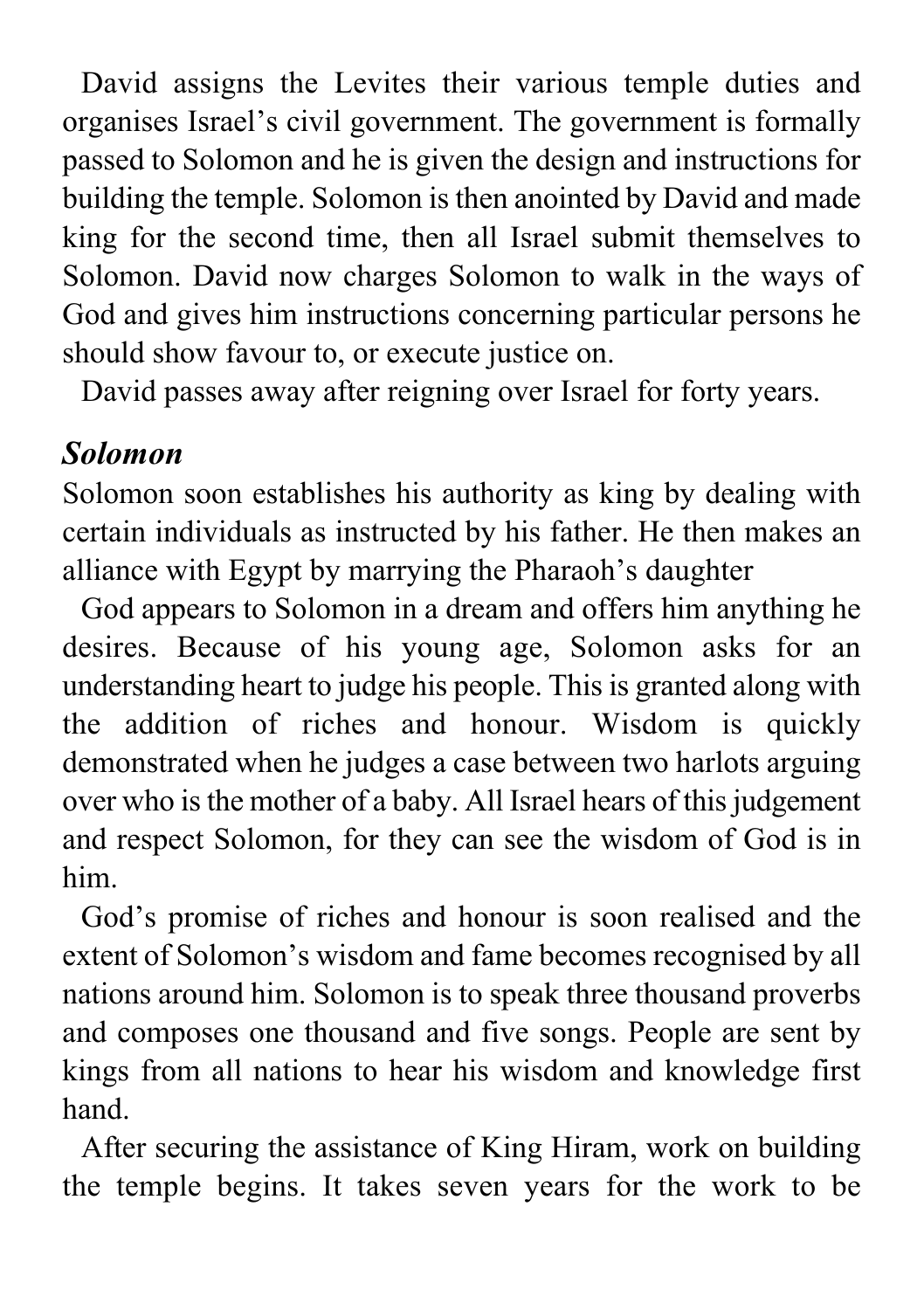completed. The ark is then brought into the temple and placed in the most holy place, which is then filled with the glory of God.

Solomon had imposed taxes on the people to help fund the temple and his other building works, but with the temple completed, this levy now only pays for places that Solomon chooses to build or repair.

Solomon maintains a standing army and builds a navy. With this navy he is able to trade and bring great riches to his kingdom.

Hearing of Solomon's greatness and wisdom, and intending to test his wisdom with questions, the Queen of Sheba visits Solomon. During this visit, all her questions are answered and there is an exchange of extravagant gifts.

Year after year, people come to hear Solomon's wisdom, known to be from God, and bring him presents. His riches continue to grow and he amasses an army of chariots and horsemen.

Solomon has seven hundred wives and three hundred concubines, as well as princesses. In his old age, some of these women begin to turn his heart away from God, leading him to worship other gods and build places for his wives to worship them. For this evil, God tells Solomon his kingdom will be taken from him, not in his time for the sake of his father David, but in his son's time. So God raises adversaries against Solomon in Hadad, Rezon, and in the person of Jeroboam, who receives a prophecy that he will rule ten tribes of Israel. Solomon gets to know of this and seeks to kill Jeroboam, but Jeroboam goes into exile until Solomon's death.

Solomon had reigned for forty years in Israel when he dies, and is buried in Zion.

It is probably towards the end of his life that he wrote Ecclesiastes and 'Song of Solomon'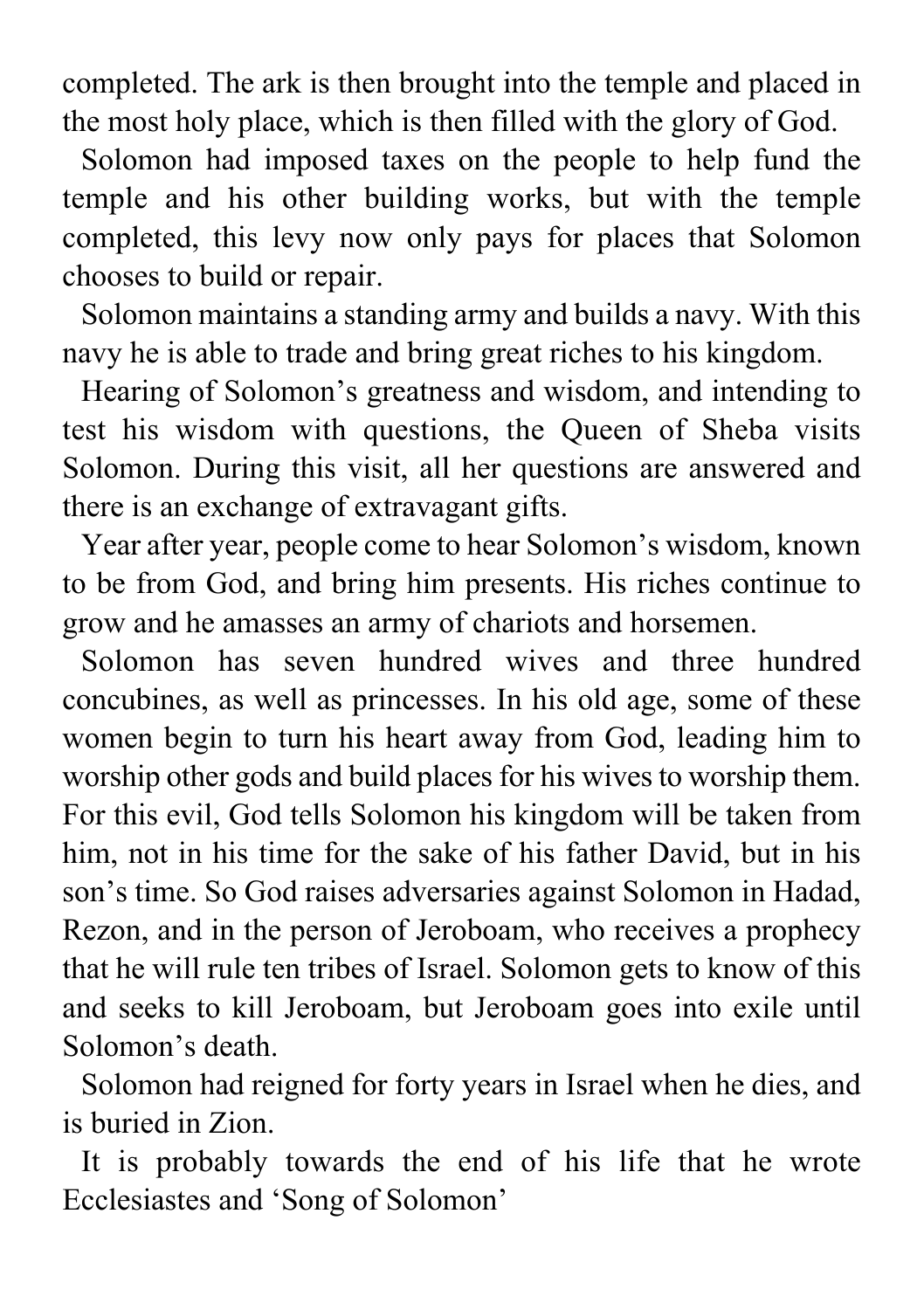Solomon is succeeded by his son Rehoboam.

## **A Divided Kingdom**

Now Rehoboam refuses to reduce the burden of taxes on the people. As a consequence, the northern tribes rebel and make Jeroboam their king. Rehoboam takes refuge in Jerusalem and fortifies several cities in the southern tribes of Judah and Benjamin for his defence. Jeroboam creates a system of idolatrous worship which causes Levites, priests, and others from all tribes seeking to worship God to go to Jerusalem. It is by this migration of peoples that the northern tribes are preserved.

The northern tribes are referred to collectively as Israel, and the southern tribes of Judah and Benjamin as Judah.

#### *The history of the northern kings of Israel*

In the northern kingdom, most kings are sinful and succession by murder is not uncommon.

After twenty two years, Jeroboam is succeeded by his son Nadab who is sinful like his father. Nadab is killed by Baasha who reigns in his place and destroys the house of Jeroboam. He is then succeeded by his son Elah who reigns for two years before being killed by Zimri, one of his captains, who then reigns for only seven days. Another of his captains is Omri, whose supporters prevail and make him king, but Omri is worse than all the kings that preceded him. Omri is then succeeded by his son Ahab who reigns for twenty two years, but is more evil in God's sight than all the Israeli kings before him.

It is during Ahab's reign that Elijah arrives on the scene and prophesies to Ahab that it will not rain for three years. After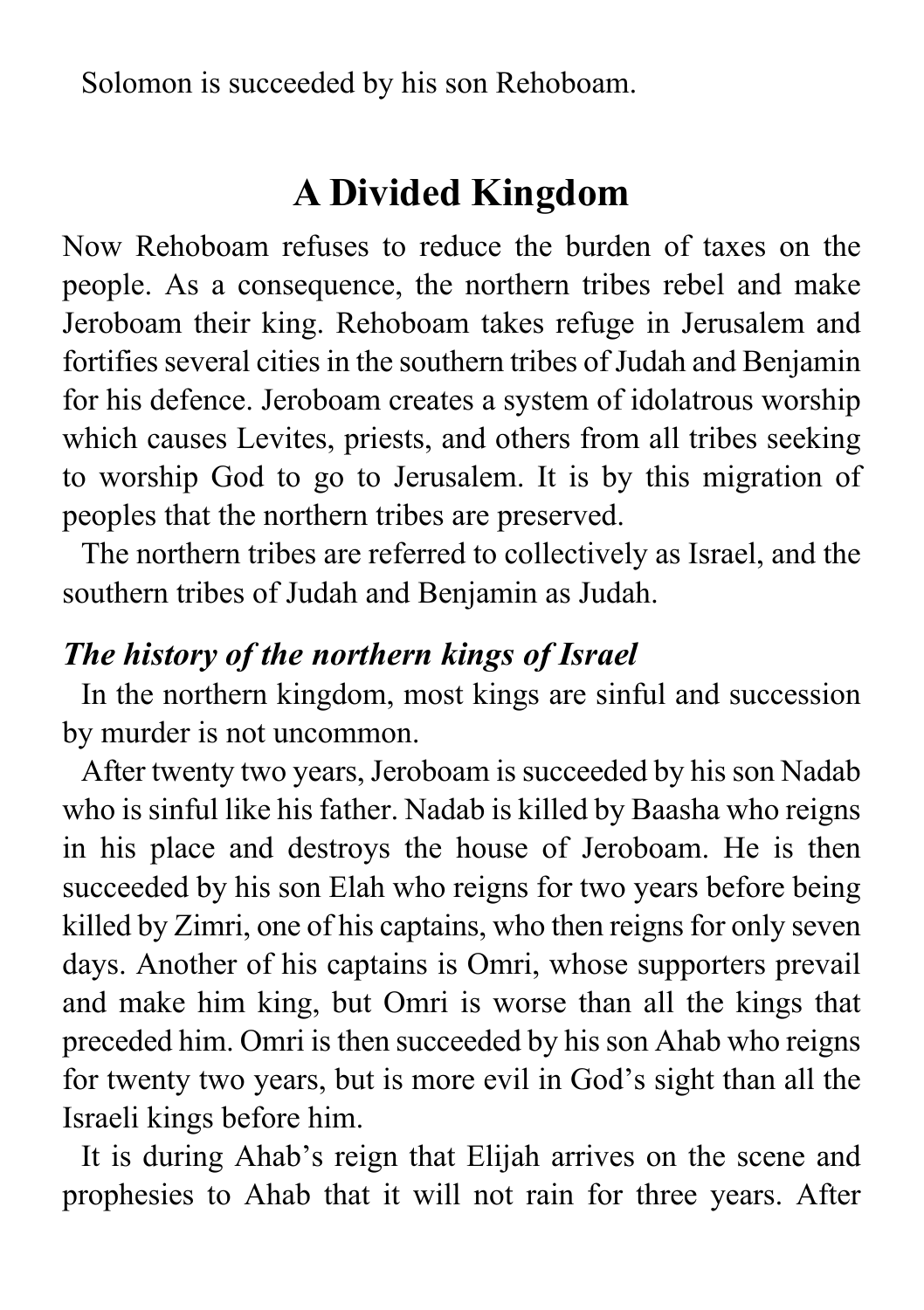surviving miraculously with little sustenance, first at the brook Cherith then at Zarephat with a widow and her son, and later restoring her son to life, Elijah returns to Ahab. He then demonstrates by a sacrifice burnt by fire from heaven, that Jehovah, not Baal, is the true God. In response to Elijah's prayer, rain follows a few days later. Elijah is instructed by God to later anoint Hazael king over Syria, Jehu king over Israel and Elisha to be a prophet in his place.

For his ungodly acts, judgement is pronounced on Ahab, but after he humbles himself before God, judgement is deferred to his son's days.

Ahaziah succeeds his father Ahab, is no better than him and dies from sickness after reigning for just two years. Joram, also a son of Ahab, succeeds Ahaziah.

After Elijah is taken to heaven by God, his authority passes to Elisha, who had previously requested a double portion of Elijah's spirit. Elisha prophesies from the reign of Joram. He performs significantly more miracles than Elijah (the 'double portion') but is different to him in that he mixes more with people, with most of his acts being those of healing. Elisha becomes known as the prophet in Israel, an office he holds for around sixty years.

Jehu is anointed king of Israel. He kills and destroys the whole house of Ahab and reigns over Israel from Samaria for twenty eight years.

Jehu is succeeded by his son Jehoahaz. He is a wicked king, bringing the wrath of God upon Israel through the oppression of the Syrians. Jehoahaz dies after reigning seventeen years.

Jehoahaz's son Jehoash now reigns in Israel. He is another wicked king. During his reign he fights with Amaziah, king of Judah.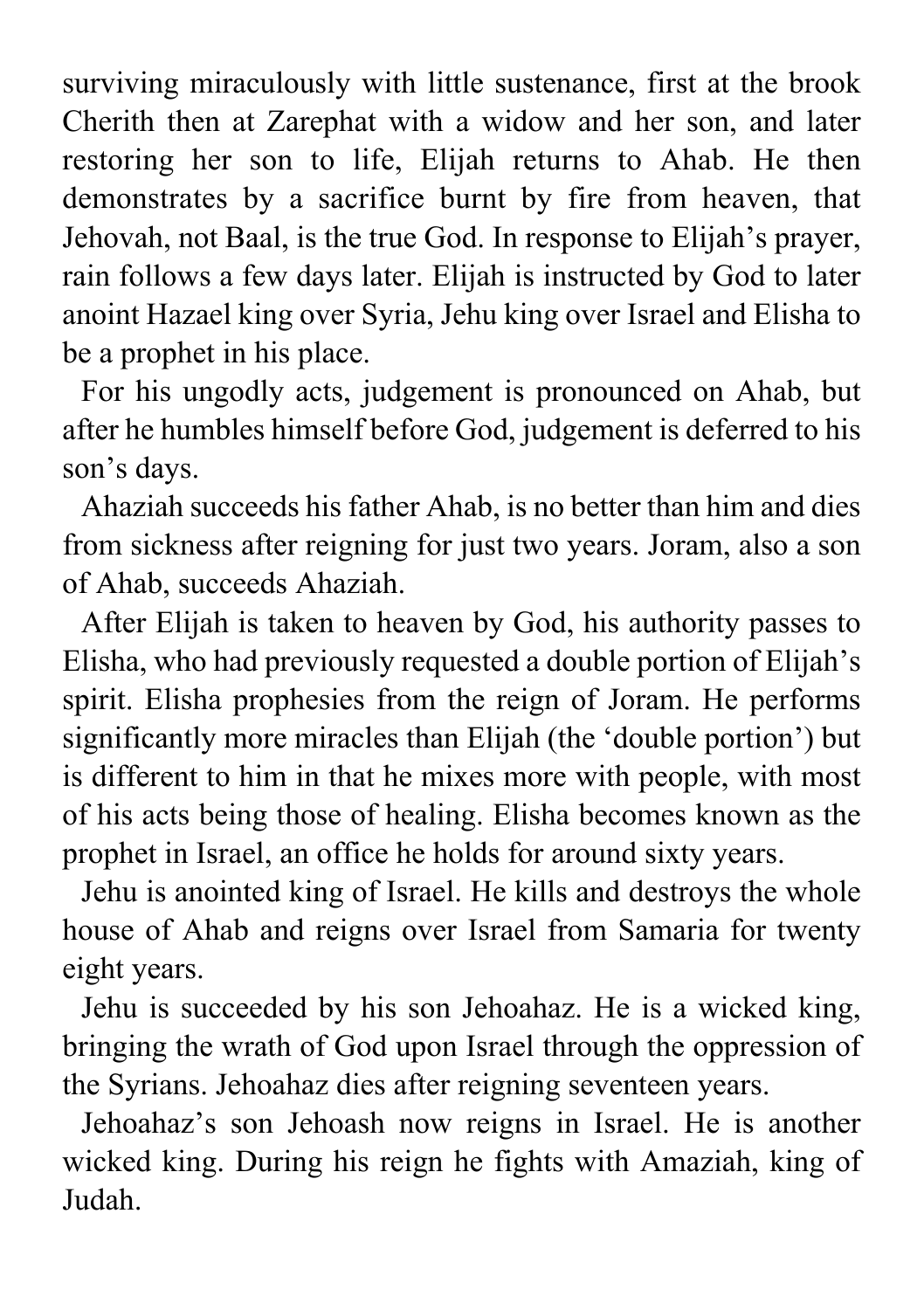Jehoash visits Elisha on his deathbed and later defeats the Syrians three times as Elisha had prophesied to him. Jehoash reigns for sixteen years.

It's possibly around this time that the prophet Jonah foretells the relief of the Israelites. Unwilling to follow God's instruction to warn Nineveh of coming judgment, Jonah flees by ship to Tarshish. Being blamed for a tempest, Jonah is thrown overboard and swallowed by *a great fish*. After three days, the fish casts him out upon dry land. Jonah then concedes and goes to warn the Ninevites. They repent, and are spared.

Jehoash is succeeded by his son Jeroboam, the second king to have that name. He is yet another evil king in God's eyes. Nevertheless, God uses him to restore lands bordering Syria that had previously been taken by Israel's enemies.

It is during Jeroboam II's reign that Amos prophesies. Amos is contemporary with Hosea, but Hosea prophesies for around forty years. They both reprove the Israelites for their sins and foretell their approaching judgements.

Zechariah succeeds his father Jeroboam as king of Israel. He too is an ungodly king and only reigns for six months before Shallum, son of Jabesh, conspires against him, kills him and reigns in his place. Shallum only lasts a single month as king in Samaria as Menahem, the son of Gadi, comes to Samaria and kills him, then reigns in his place. There are people from his own city, and those nearby, who do not accept Menahem as king, so he deals harshly with them, including the barbaric slaughter of all pregnant women. Menahem reigns for ten years in Samaria before his death. His son Pekahiah succeeds him but he is another godless king and reigns just two years before one of his captains, Pekah, conspires against him, assassinates him and takes over the kingship. Pekah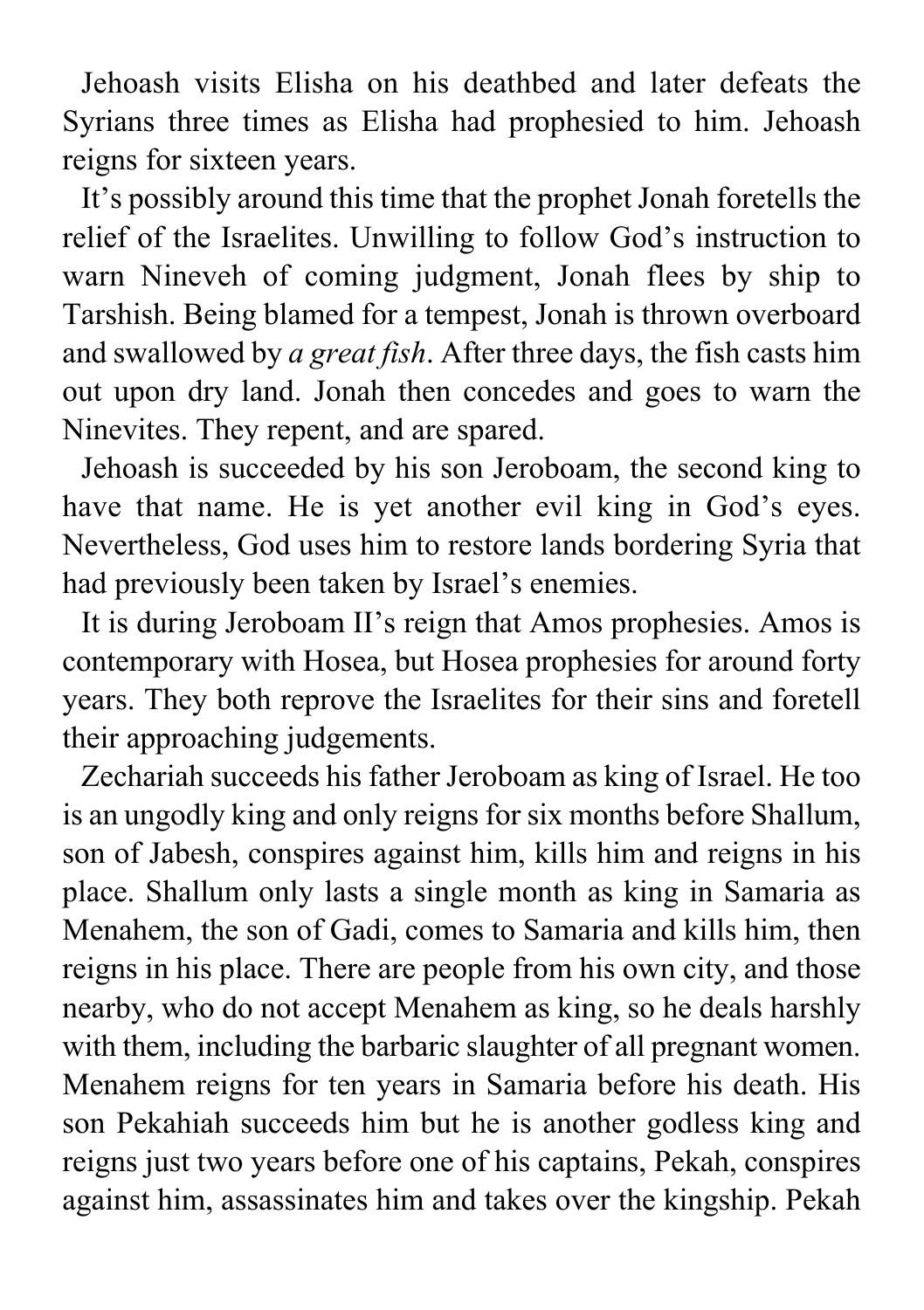reigns over Israel for twenty years as another godless king. During his reign, the Assyrians invade much of Israel and take captive around half of the Israelites. Hoshea then conspires against Pekah, kills him, and reigns in his place.

Hoshea is the last king of Israel, not a God fearing man, but said to be not as bad as his predecessors. The king of Assyria rises against Hoshea, prevails and makes Hoshea his tributary. When Hoshea stops paying him taxes, the king of Assyria invades Israel and lays siege to Samaria for three years, imprisoning Hoshea. After three years, all the Israelites are taken captive and are resettled in various cities in Assyria and Medes, ending Hoshea's nine year reign.

And so it is, after many years of idolatry from the first Jerobaom's reign, God allows Israel to be taken away captive.

#### *The southern kings of Judah*

The southern kingdom had 20 kings covering around 370 years, but unlike the northern kingdom, there was only one dynasty: the Davidic line. The southern kings were not much better than the northern kings, however, there were some good kings who, from time to time, brought about a reformation. They were Asa, Jehoshaphat, Azariah, Jotham, Hezekiah and Josiah, Josiah being the last and greatest reformer.

It is during Azariah's reign that Isaiah begins to prophesy and continues through to Hezehiah's reign; Micah is contemporary with Jotham; and Jeremiah prophesies from Josiah to Zedekiah.

Josiah's son Jehoahaz is not the eldest, but is anointed by the people as king. After just three months, he is deposed by the king of Egypt who makes Jehoiakim king and takes tribute from Judea. In the third year of Jehoiakim's reign, Nebuchadnezzar lays siege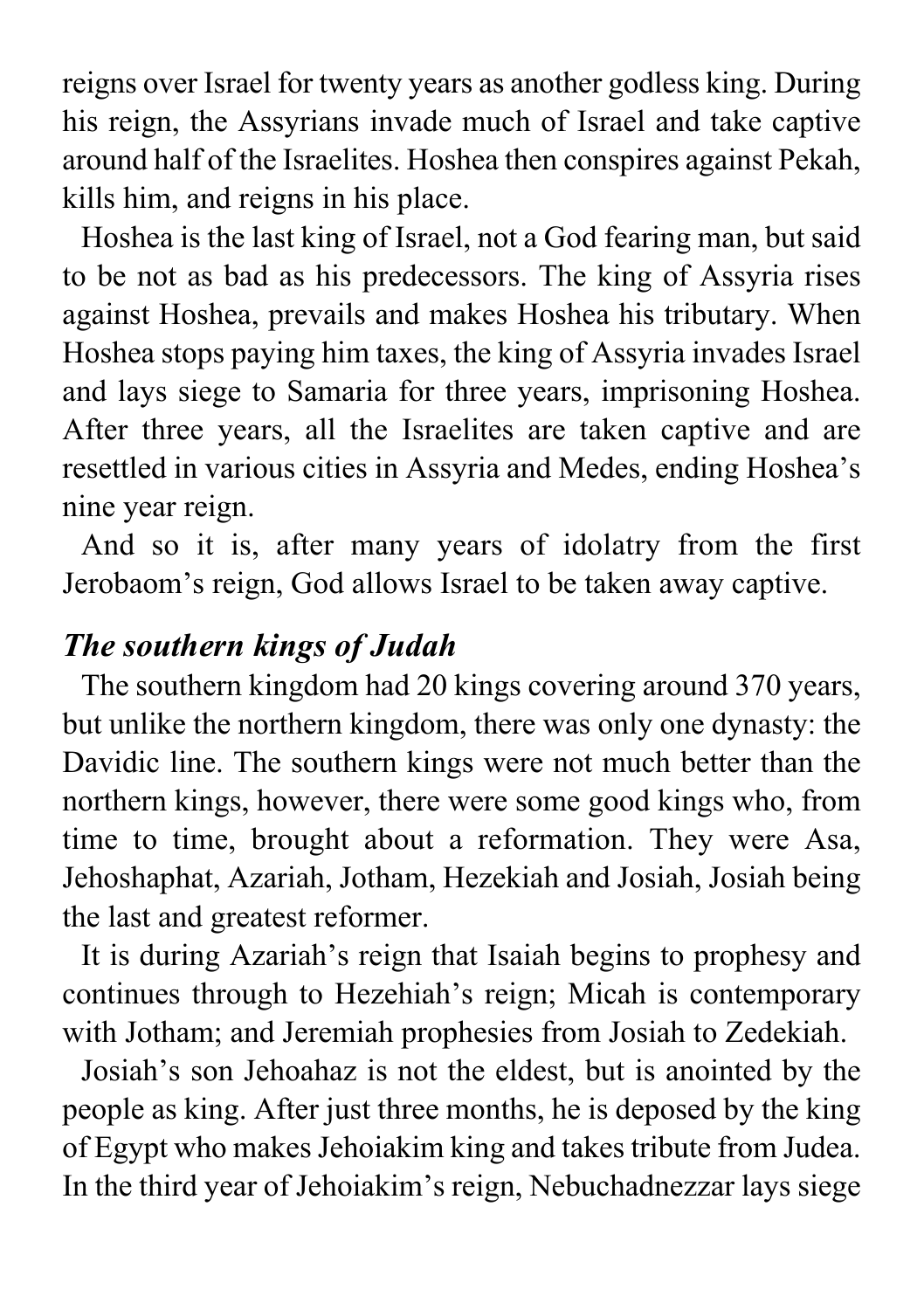to Jerusalem and Jehoiakim serves him for three years before rebelling. Troops are later sent to Judah and Jehoiakim is taken to Babylon along with other captives, including Daniel and his companions.

Jehoiachin, Jehoiakim's son, now reigns in his place, but after just three months and ten days Nebuchadnezzar again lays siege to Jerusalem and he is carried off to Babylon, along with all his household and its treasures, as well as treasures from the temple.

The king of Babylon now makes Mattaniah king and renames him Zedekiah. He rebels against Babylon resulting in another siege of Jerusalem by Nebuchadnezzar, which lasts for eighteen months and causes a great famine in the city. The city is overcome and Zedekiah and his household are captured and taken prisoner. Zedekiah is put in chains and thrown in prison where he stays for the rest of his life. The city is later burned, including the temple. All the temple furniture is taken, and the people taken captive in a total of three waves over a period of several years.

And so Jerusalem falls and the exile of the Jews begins.

#### **Israel in Exile**

Events recorded by Daniel

Daniel was amongst those taken captive when Nebuchadnezzar besieged Jerusalem. Along with three of his companions, Daniel is trained for service to the king. Electing not to defile himself with the king's food and wine, Daniel gets agreement that he and his three companions should take a vegetarian diet and be tested after ten days. They are then found to have grown in wisdom and understanding to such an extent that the king judges them to be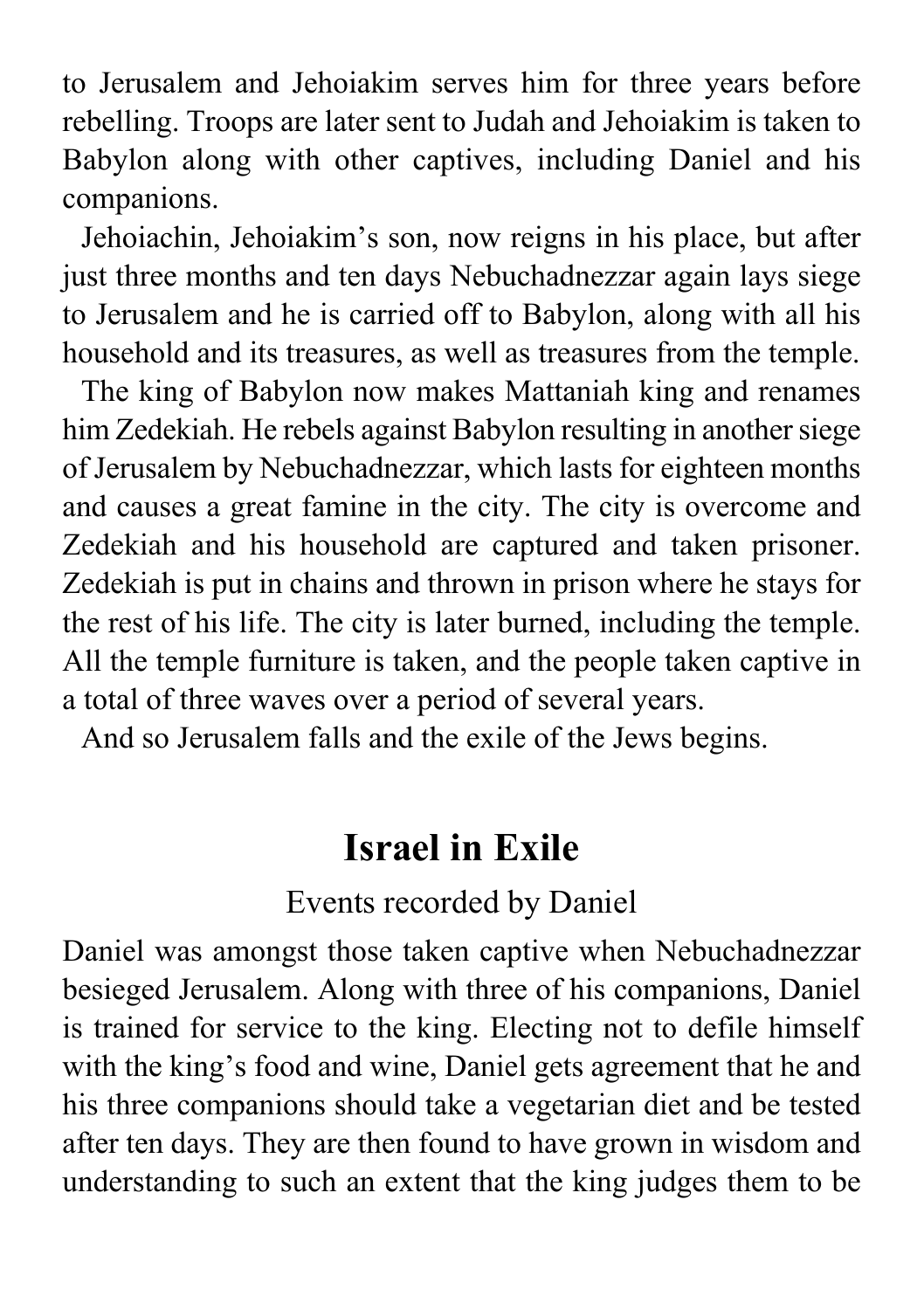ten times better than all the magicians and astrologers in his realm.

After three years, Nebuchadnezzar has a dream that only Daniel is able to interpret. It is a prophesy of four kingdoms, or empires, followed by God's everlasting kingdom. Nebuchadnezzar rewards him with gifts and promotes him to rule over the whole province of Babylon, and to be chief of the governors over all the wise men of Babylon.

For refusing to worship a giant golden image of Nebuchaznezzar, Daniel's three companions, Shadrach, Meschach and Abednego, are cast into a furnace, but they miraculously survive and Nebuchadnezzar gives praise to God. The three are then restored to the positions held before they were accused and given more responsibilities.

Nebuchadnezzar has another dream, also interpreted by Daniel. He tells Nebuchadnezzar he will lose his mind for seven years in order that he will come to know that God is all powerful. He will then be restored to his position as king of Babylon. After a year, the king is struck down just as the dream foretold, and seven years later his mind is healed and he gives praise to God.

Belshazzar has succeeded Nebuchadnezzar as king of Babylon. During the first year of Belshazzar's reign, Daniel has a vision of four beasts that represent four empires succeeding one another, followed by the annihilation of the dominion of the fourth beast which is then replaced by the kingdom of God.

Two years later Daniel has another vision, this time concerning a ram and a goat. The angel Gabriel is sent to Daniel to give him an understanding of this vision and awakes him from a sleep to interpret it. The vision and its interpretation so affects Daniel that he is ill for a few days. When he recovers and relates the vision to some of his own people, none can understand it.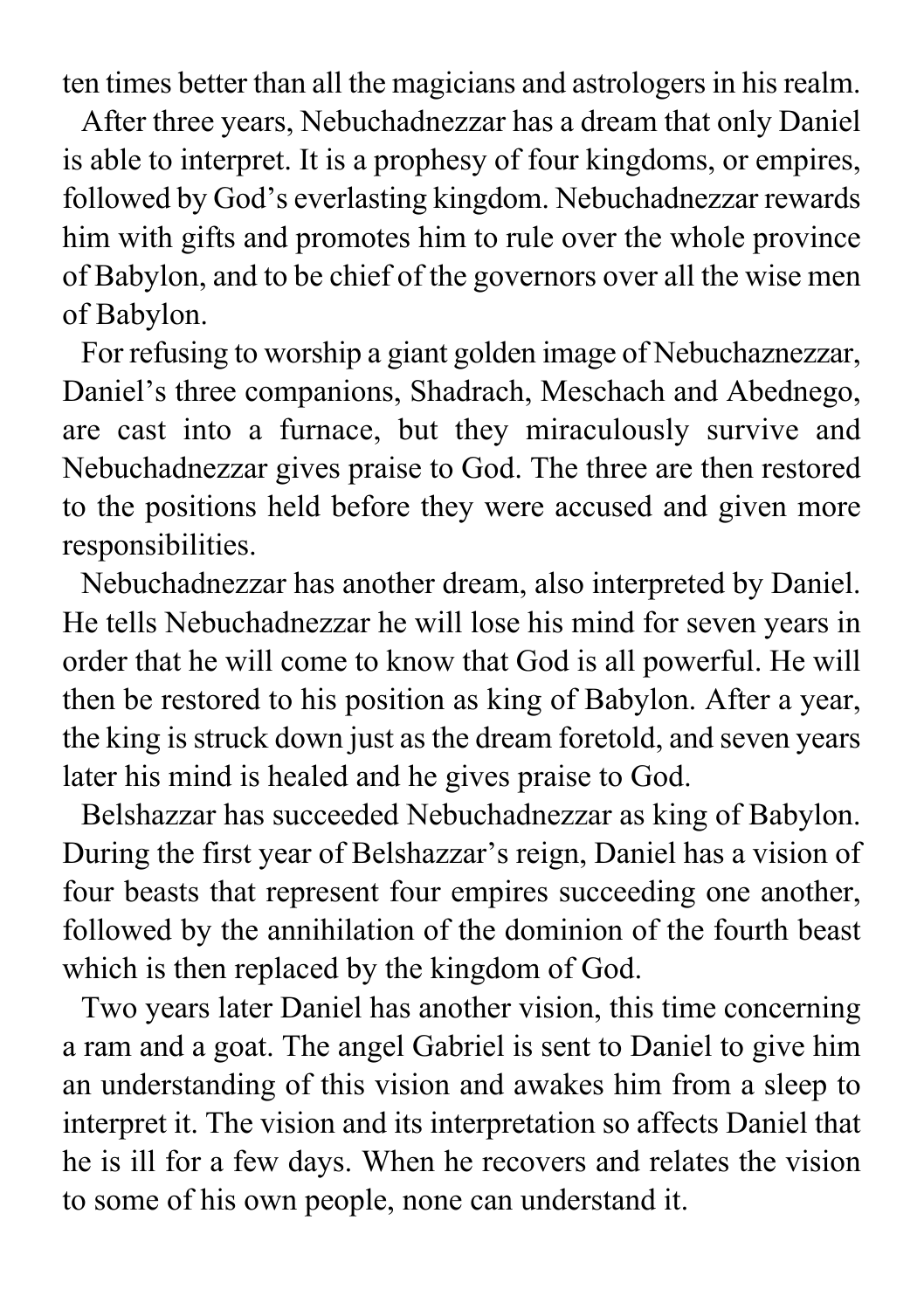Many years later Belshazzar holds a great feast for a thousand of his lords, during which a hand is seen writing a message on the wall. Daniel then interprets the writing, which is a short condemnation of Belshazzar and an announcement that he is to lose his kingdom. Daniel is rewarded for the interpretation and is made third ruler in the kingdom. That night the city is invaded and Darius the Mede takes the kingdom.

During the first year of Darius' reign, Daniel reads Jeremiah and realises the seventy years of Israel's exile are nearly complete. Whilst praying about it, the angel Gabriel comes and gives Daniel a prophecy involving seventy weeks (which are seventy weeks of 360-day-years) representing Israel's destiny. The first 69 weeks are the period between Artaxerxes' decree to rebuild Jerusalem and Jesus' triumphal entry into Jerusalem. There follows a period of unknown length between the 69th and 70th weeks during which the Messiah is executed, Jerusalem is destroyed and the Diaspora follows. During the 70th week there will be a covenant enforced, interrupted half way through when an abomination will desolate the Holy Place. Then the great tribulation will begin which precedes the Messiah's second coming at the end of the 70th week.

In recognition of the excellent spirit that is in Daniel, Darius promotes him to be over all the presidents and princes in his kingdom, to the envy of Darius' officials who seek to be rid of him. A plan is contrived that results in Daniel being thrown in the lions' den. But in the morning Daniel is found safe. Darius then orders Daniel's accusers and their families to be cast into the den, then makes a decree that all are to fear the God of Daniel.

Daniel continues to prosper throughout the reigns of Darius and Cyrus, and sees some of his people return to Jerusalem by the decree of Cyrus.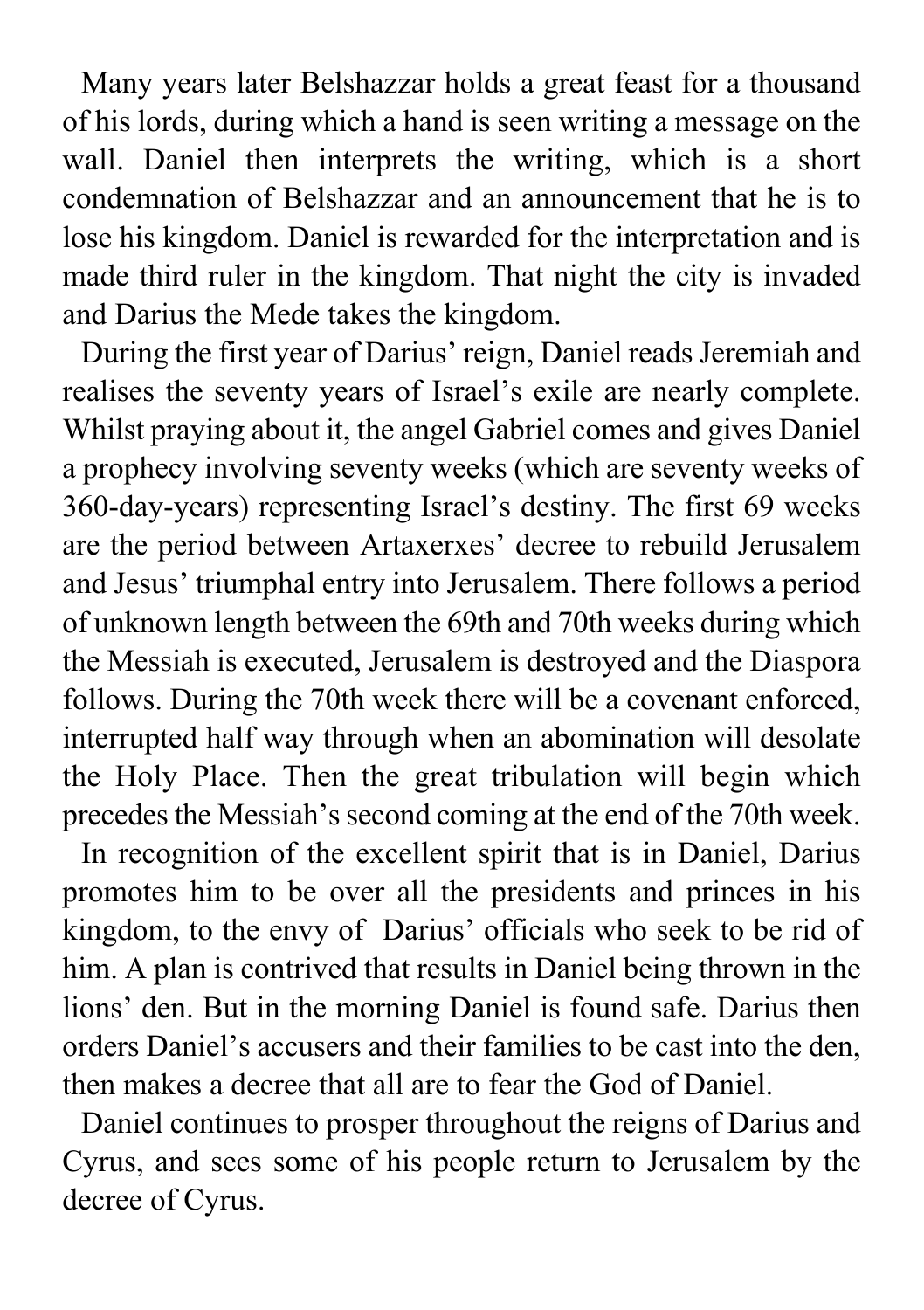## **Israel's Return**

#### *The temple is rebuilt [Ezra]*

In Cyrus' first year of reign in Babylon, he makes a proclamation to permit the Israelites to return to Jerusalem and rebuild the temple. Among the thousands who return is Ezra, a priest and descendant of Aaron.

The Samaritans, having been refused their offer to help, make trouble for the Israelites with the result that Artaxerxes commands the Israelites to stop their building work. Encouraged by the prophets Haggai and Zechariah, the Israelites resume building the temple and Darius issues a fresh decree enabling the works to be completed over the next four years.

Having returned to Babylon at some point, Ezra, supported by a decree from Artaxerxes, along with the provision of finances, prepares to go to Jerusalem for a second time to teach and re-establish the priestly system of judges and God's laws. Israel is now able to return to her full way of spiritual life.

Many of the Israelites had married foreign wives, expressly forbidden by their law. Ezra is grieved and confesses their sins to God with shame and embarrassment. A proposal is made that those who have married foreign wives should divorce them and separate themselves from them and their children. Those who separate from their foreign wives and children are recorded in the book of Ezra.

#### *The walls and gates are rebuilt [Nehemiah]*

About eleven years after Ezra had gone to Jerusalem, its walls and gates are still in the same condition as when Nebuchadnezzer had left them. Artaxerxes gives Nehemiah, his cup bearer, permission to return to Jerusalem to rebuild them.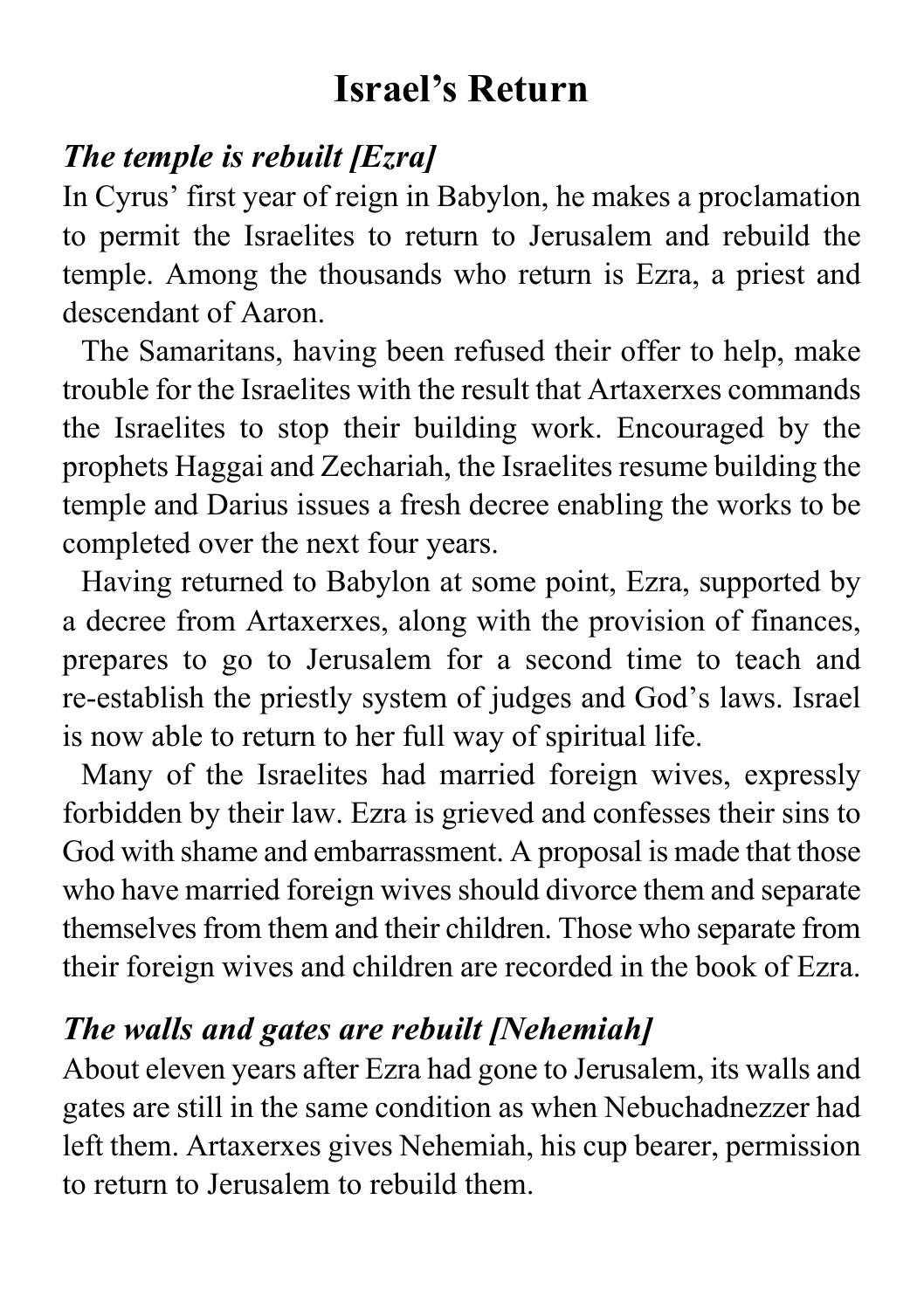The walls and gates now being completed, Ezra reads the book of the law from a pulpit along with thirteen Levites.

Nehemiah governs Jerusalem for about twelve years before returning to the court of Artaxerxes in Babylon. Some time later he comes back to Jerusalem and has to adopt strong measures to deal with abuses that have arisen.

#### *Extermination of the Jews prevented [Esther]*

Looking back to the time during the exile, Ahasuerus, king of Persia, holds a great feast for all the dignitaries of his kingdom. Queen Vashti refuses his request to appear unveiled and is consequently deposed. A new queen is sought and twelve months later Esther is chosen. From her position as queen, she is able to foil a plot by Haman to exterminate the Israelites, resulting in Haman's execution.

Because their law did not allow a decree to be cancelled, a new decree is made giving the Israelites authority to defend themselves and even to slay those that rise against them, enabling them to survive the plot.

This is celebrated today by the Jews as the festival of Purim.

## **The 'Silent' Years**

#### foretold in Daniel chapter 11

The 400 year period between the old and new testaments is generally referred to as the 'silent years', the time during which God did not communicate with His people.

Following the death of Alexander the Great in 323 B.C., the Greek Empire is divided between four of his generals: Cassander, who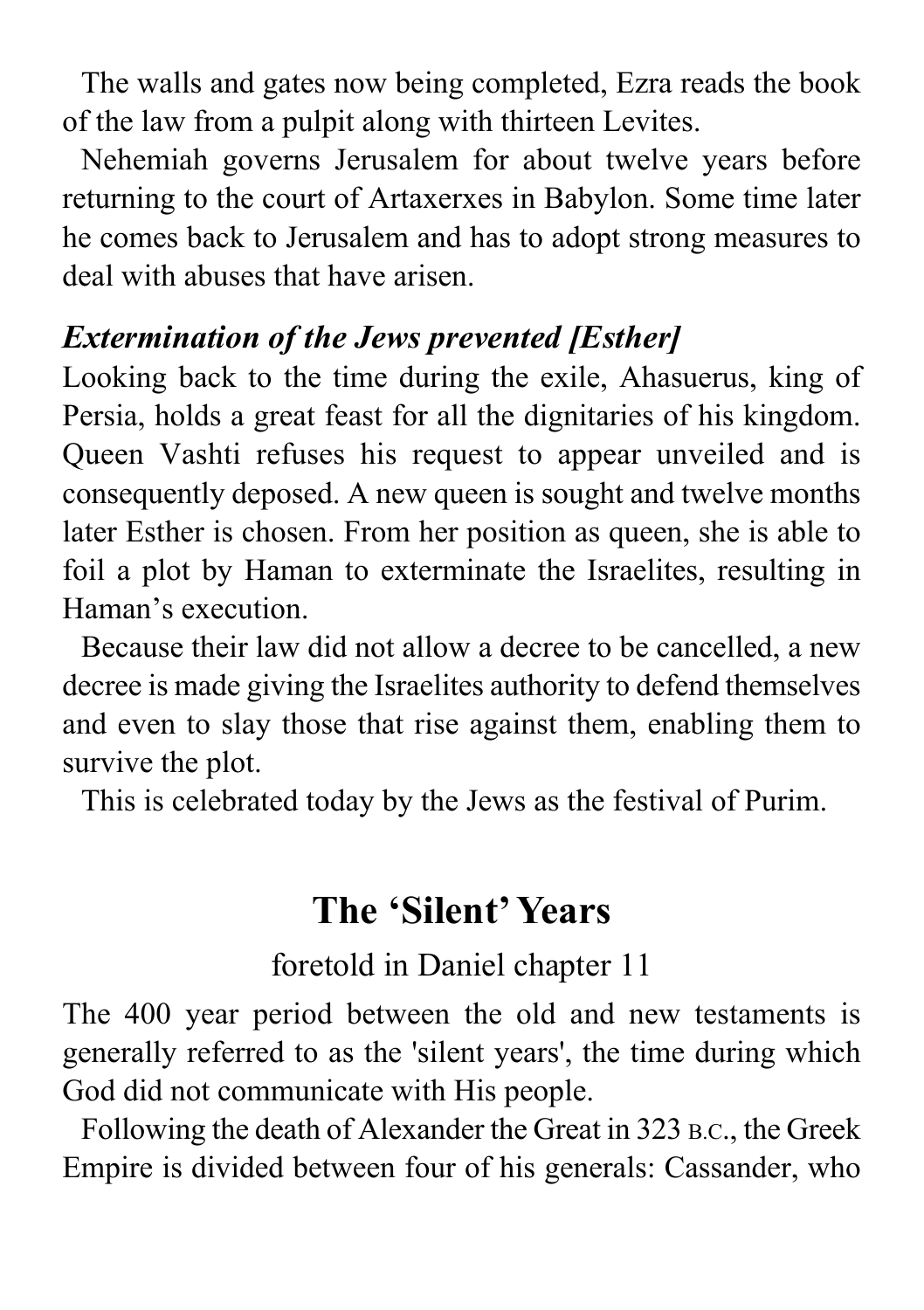takes Macedonia and Greece; Lysimachus, who takes Asia Minor and Thrace; Seleucus, who takes the largest portion of Syria and Babylon; and Ptolemy, who takes Egypt, Arabia and Israel. Israel, being the northern extremity of Ptolemy's region, effectively becomes a buffer state between the south and the north and is caught up in the 150 years of incessant warfare between the two regions. These events are foretold in Daniel chapter 11.

In time, Antiochus Epiphanes, leader of the Seleucids, invades the Temple, defiling it by entering it and preventing sacrifices and offerings. The "abomination of desolation" is committed by Antiochus Epiphanes himself by placing an image of Jupiter Olympus on the altar of God and sacrificing a pig on it.

Over time, Antiochus had persuaded many Jews toward a more Hellenistic life, encouraged by apostate high priests. But there are those who held strong to the laws of God and resisted all the threats, tortures and death inflicted by Antiochus. Such a person is Mattathius Hasmoneas, whose deeds are to lead to an uprising known as the Maccabean revolt. The revolt of Mattathius and his sons gains much support and lasts from 167 to 160 B.C. It has its setbacks, but eventually brings about a period of peace and independence for the Jews. Nevertheless, there are to be deep divisions within the Hasmonean dynasty which will lead to its downfall, with the Jewish nation left to await a time appointed by God for their restoration.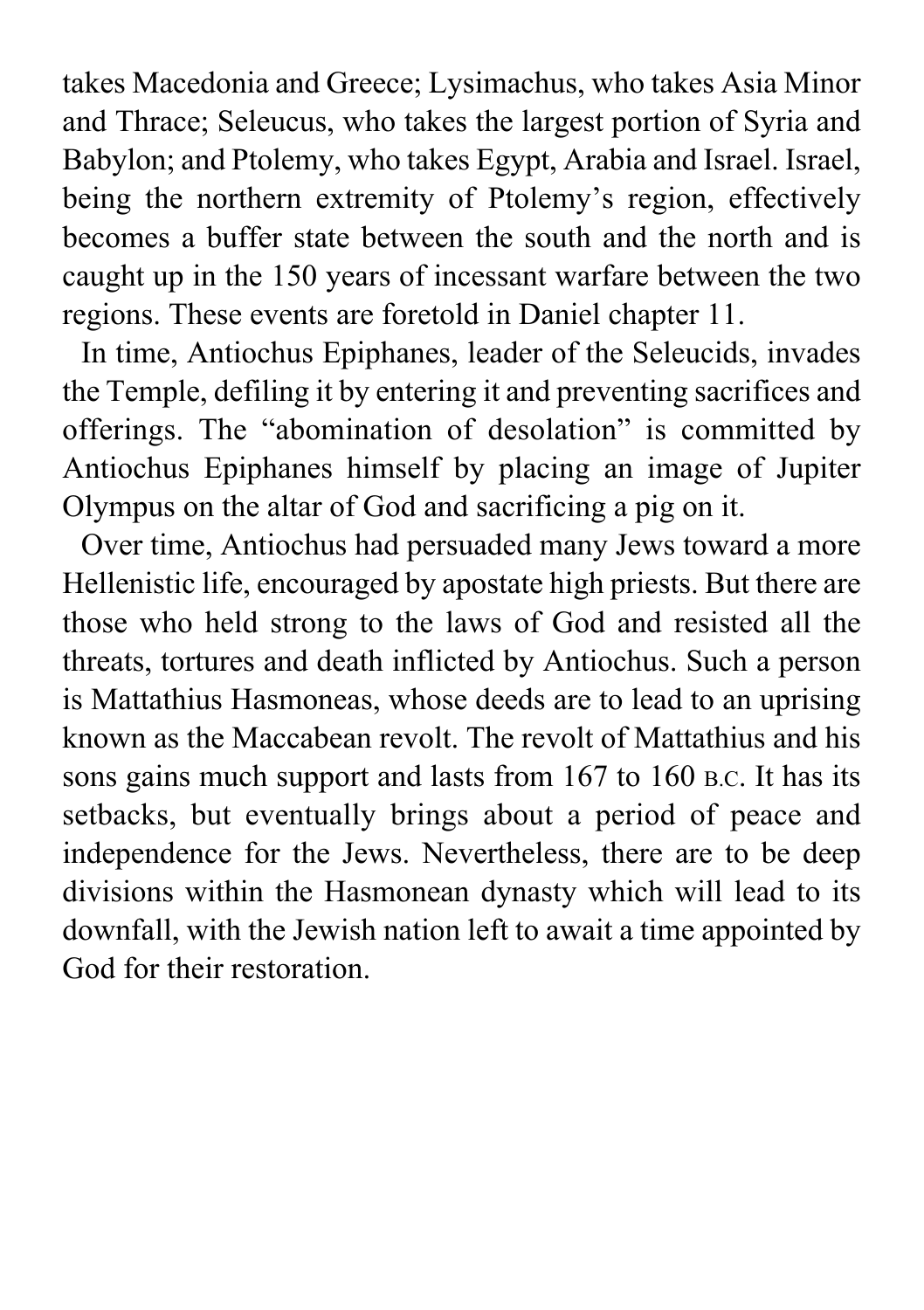## **The Story of Jesus**

As told in the gospels.

#### *Jesus' birth and early years*

The angel Gabriel announces to Mary that she is to be the mother of Jesus, and that her cousin, Elizabeth, is pregnant with a boy whose name will be John (he will be John the Baptist). The angel of the Lord explains the circumstance of Mary's pregnancy to Joseph, alleviating any suspicions he has, enabling him to marry her.

A census requires Joseph and Mary to travel to Joseph's home town Bethlehem where Mary, because of lack of accommodation, has to give birth to Jesus in a stable. The birth is announced by an angel to some local shepherds who visit the child, then tell everyone they see what has happened.

Some time later a group of Magi arrives in Jerusalem. Following an audience with Herod, they are led by a star to where Joseph, Mary and Jesus are now staying. They worship the child and present him with gifts of gold, frankincense and myrrh. Having been warned by God in a dream not to return to Herod, the Magi head back east by a different route.

Joseph is told in a dream to go to Egypt to escape Herod as he is intending to have the child killed. Because the magi didn't return to him and tell him where Jesus is to be found, Herod has all the boys in Bethlehem of two years or younger killed, their age being according to the time when the Magi first saw the star appear.

When Herod dies, and because his son Archelaus is now on the thrown, Joseph heads for the area of Galilee and settles in Nazareth. Here Jesus grows up, *and the Grace of God is upon Him*.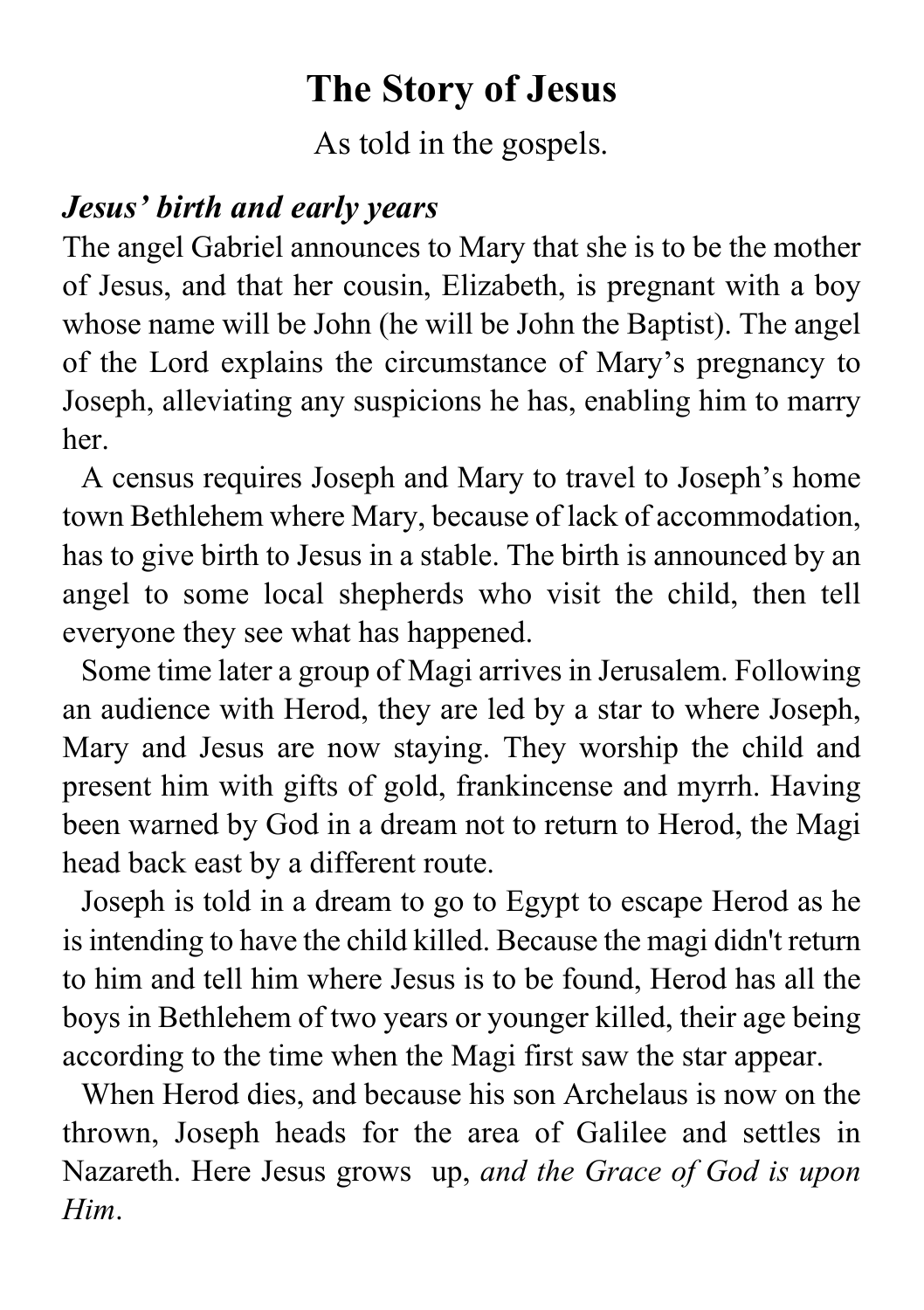When Jesus is twelve years old he is taken by his parents to Jerusalem for Passover, but on their way back home they realise he is missing. Returning to Jerusalem, they find Jesus in the temple with the teachers, astonishing everyone with his understanding.

#### *Jesus' baptism*

Some eighteen years later, John is baptising people in the Jordan river when Jesus approaches and is baptised by him. The Spirit of God descends upon Jesus and God declares, *This is My beloved Son, in whom I am well pleased*.

Jesus then goes into the desert and fasts for forty days and nights, after which he is tempted by the Devil three times. In response to each temptation, Jesus declines and quotes from Deuteronomy. The Devil then leaves and angels come to minister to Jesus.

## *Jesus' ministry in Galilee*

Having chosen Andrew, Peter, Philip, and Nathaneal to be amongst his disciples, Jesus returns to Galilee. At a marriage in Cana, he performs his first miracle when he turns water into wine.

After a short visit to Capernaum, Jesus goes to the Passover at Jerusalem where he confronts and expels the merchants from the temple, then covertly foretells his death and resurrection.

While Jesus is in Jerusalem, he performs some miracles resulting in many people beginning to believe in him. Here Jesus teaches Nicodemus that people must be born again to enter the kingdom of God.

Jesus now begins his journey back to Galilee and passes through Samaria. Outside the city he meets a woman at Jacob's well and converts her, followed by many from the city. Jesus then goes to his home town of Nazareth and afterwards to Cana where he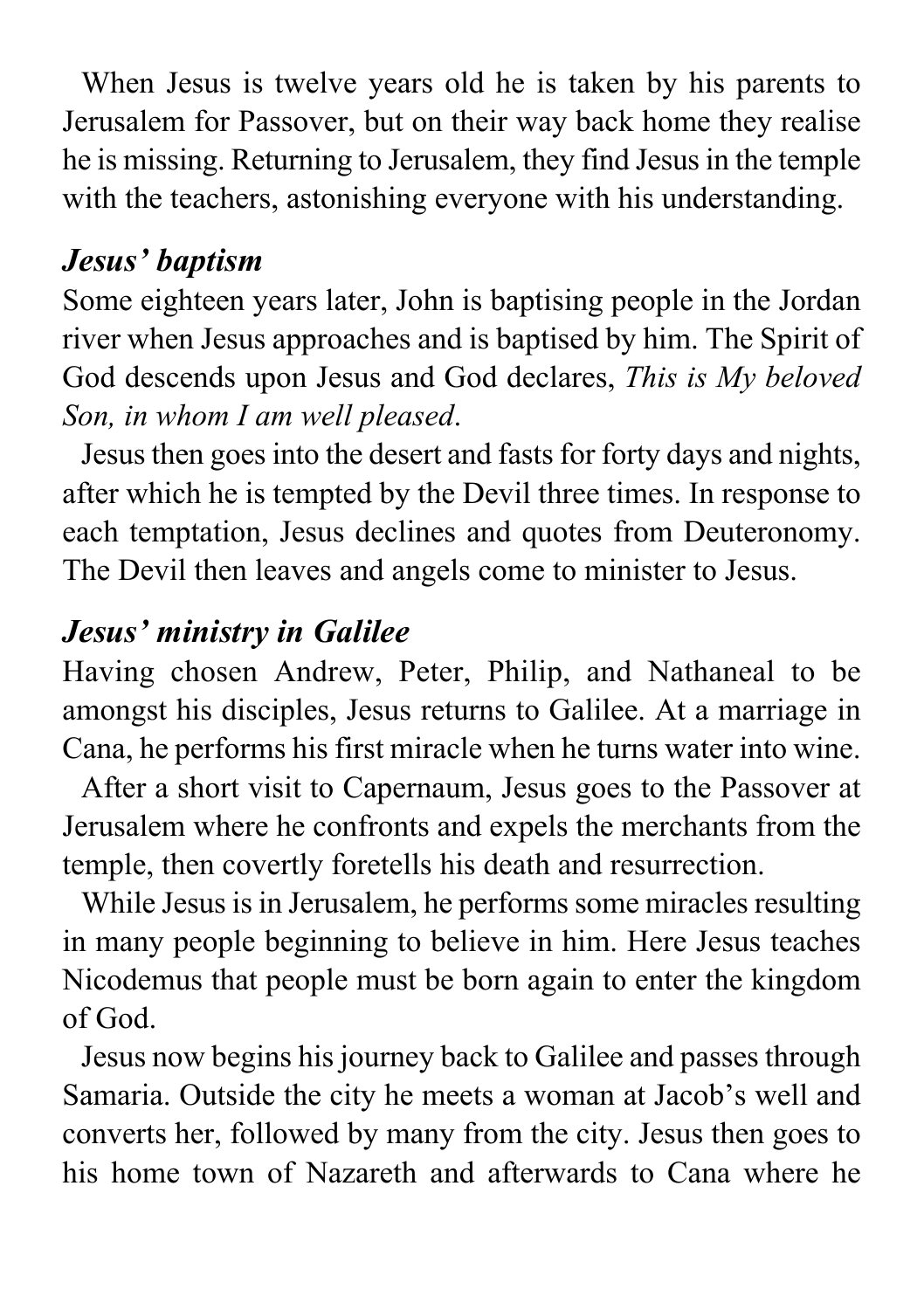restores the health of a nobleman's son, leading to the conversion of all his household.

From there Jesus goes to Capernaum, which is to become his base whilst ministering in Galilee. He selects Simon Peter, Andrew, James and John to be included in his disciples. In the synagogue he heals a demon-possessed man, after which his fame spreads throughout Galilee. Multitudes come from Galilee, Decapolis, Jerusalem, Judea and beyond the Jordan to hear Jesus speak and to be healed.

Jesus goes up a mountain with the crowds following him. His disciples gather around then Jesus, specifically addressing his disciples, preaches the 'Sermon on the Mount', teaching them what it means to be a true follower of Christ.

As they are coming down from the mountainside, Jesus heals a man with leprosy, then in Capernaum he heals a Roman centurion's servant. At Peter and Andrew's house he cures their mother-in-law of a fever, then in the evening Jesus heals many, casting out demons.

Later, crossing a lake, a furious storm frightens the disciples, but is calmed by Jesus rebuking the winds and waves.

On the other side they are met by two demon-possessed men. Jesus rids the men of demons and permits the demons to enter some pigs, but the pigs then rush into the water and drown.

Back across the sea at Capernaum, Jesus tells a paralytic man his sins are forgiven before telling him to get up and walk, demonstrating to the scribes his Messianic authority.

It is after this that Matthew leaves his job as a tax collector to become one of Jesus' disciples.

When Jesus is on his way to a ruler's house where he raises his daughter back to life, a woman, who had been suffering from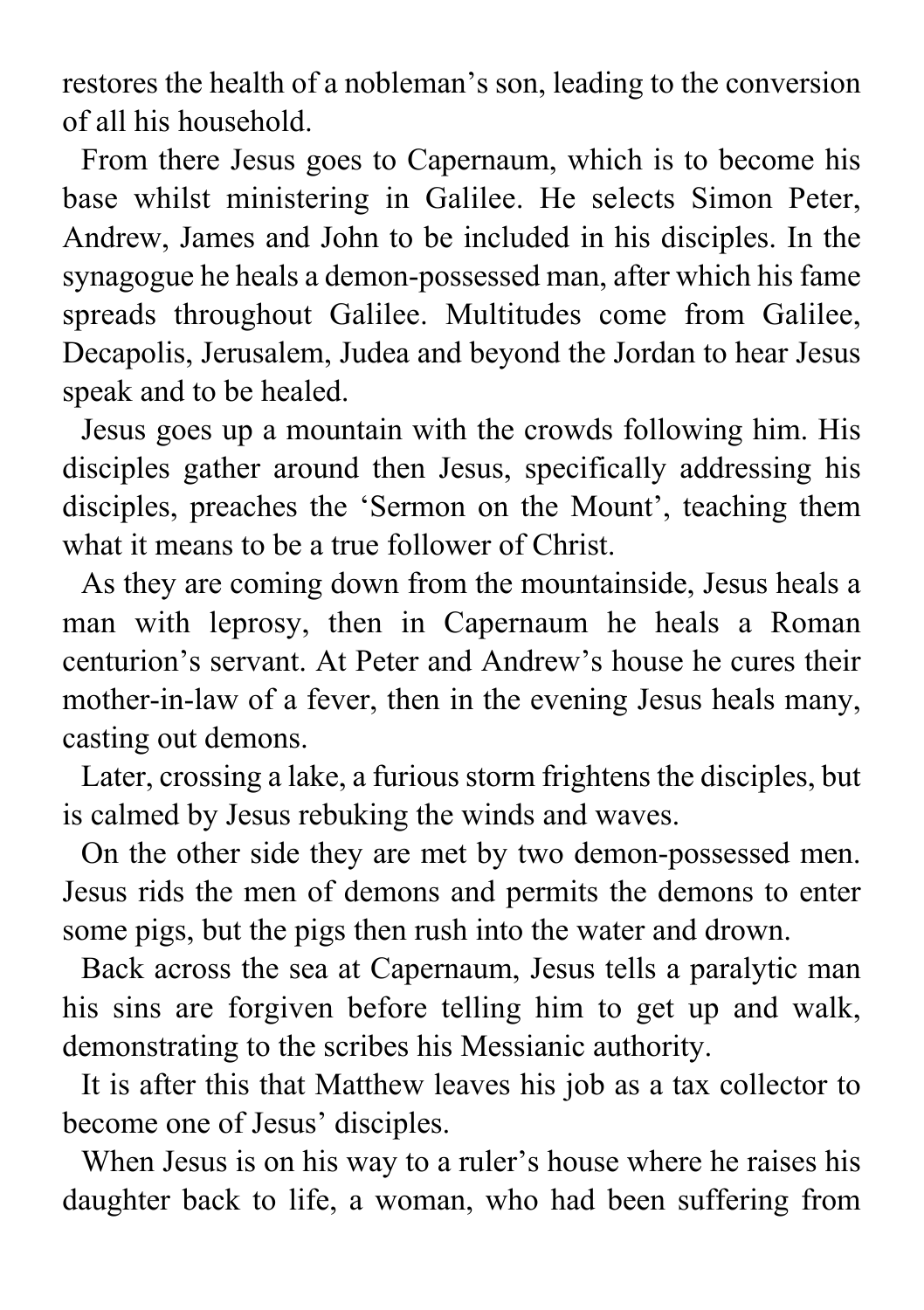bleeding for twelve years, touches Jesus' cloak and is immediately healed. After leaving the ruler's house, he is followed by two blind men whose sight he restores, and later, a demon-possessed mute is healed and is able to speak again.

It is at this point the Pharisees claim that Jesus is driving out demons with the authority of the Devil.

Because there are now a great number of people in need of his ministering, Jesus gathers his chosen twelve disciples and commissions them to go and preach, *the kingdom of heaven is at hand*, but only *to the lost sheep of the house of Israel*. They are given authority to heal the sick, cleanse the lepers, raise the dead and to cast out demons.

Back in Galilee, Jesus confirms to two of John the Baptist's disciples that he is the Messiah. As they leave, he turns to the crowd and praises John the Baptist, then speaks against the cities where most of his good works had been done for not repenting, mentioning Chorazin, Bethsaida and Capernaum by name.

Some time later, Jesus justifies to the Pharisees why his disciples should have plucked and eaten ears of corn on the Sabbath when hungry, then heals a man with a withered hand and again justifies his action.

Later, a blind and dumb man, possessed with a demon, is brought to Jesus and is completely healed by him. The people begin to recognise that this man might be the son of David. The Pharisees again accuse Jesus of casting out demons in the name of the Devil and ask Jesus for a sign. He again rebukes them and, referring to Jonah, covertly foretells his death and resurrection.

From a boat a little way offshore, Jesus speaks to the crowd in parables, referred to as the kingdom parables. They are the parables of the sower, the tares, the mustard seed, the leven,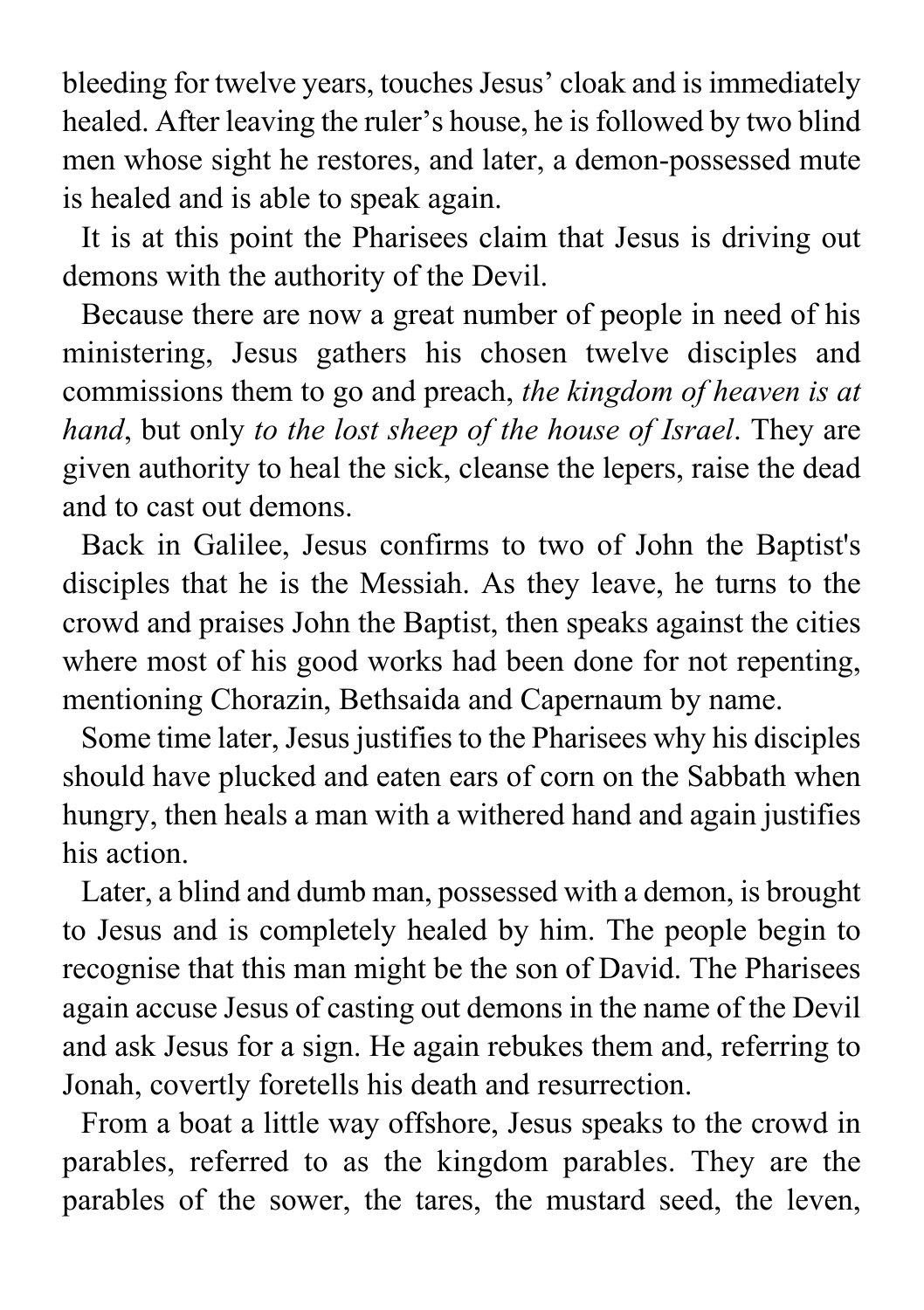treasure hidden in a field, a pearl of great price and the dragnet.

Jesus then returns to Nazareth to teach in the synagogue, but the people question how the son of a carpenter could possibly attain such abilities. Because of their unbelief, Jesus no longer ministers in Nazareth.

#### *Jesus withdraws from Galilee*

Because of a rash promise during his birthday celebration, Herod the tetrarch had John the Baptist beheaded. He now fears that Jesus might be the Baptist risen from the dead.

Hearing of his cousin's death, Jesus crosses the sea by ship to a quiet place, but the crowds catch up with him. Filled with compassion for them, he heals their sick. When evening comes, 5000 men plus women and children are miraculously fed from just five loaves and two fishes.

Jesus tells his disciples to return across the sea then goes to pray alone. During the night, Jesus walks on the water to catch up with the disciples. Peter attempts to emulate Jesus, but lacks faith and has to be saved from sinking. The disciples then worship Jesus, acknowledging he is the Son of God.

Later, the Pharisees ask Jesus why his disciples do not go through the ritual required of washing their hands before they eat. Jesus rebukes them and later explains to his disciples that it is not what goes into the mouth that defiles a person, but what comes out of the mouth, which is from the heart.

#### *To Phoenicia*

In the region of Tyre and Sidon, Jesus reluctantly heals a Gentile woman's daughter after first establishing her great faith.

On a mountainside by the Sea of Gaililee, great multitudes of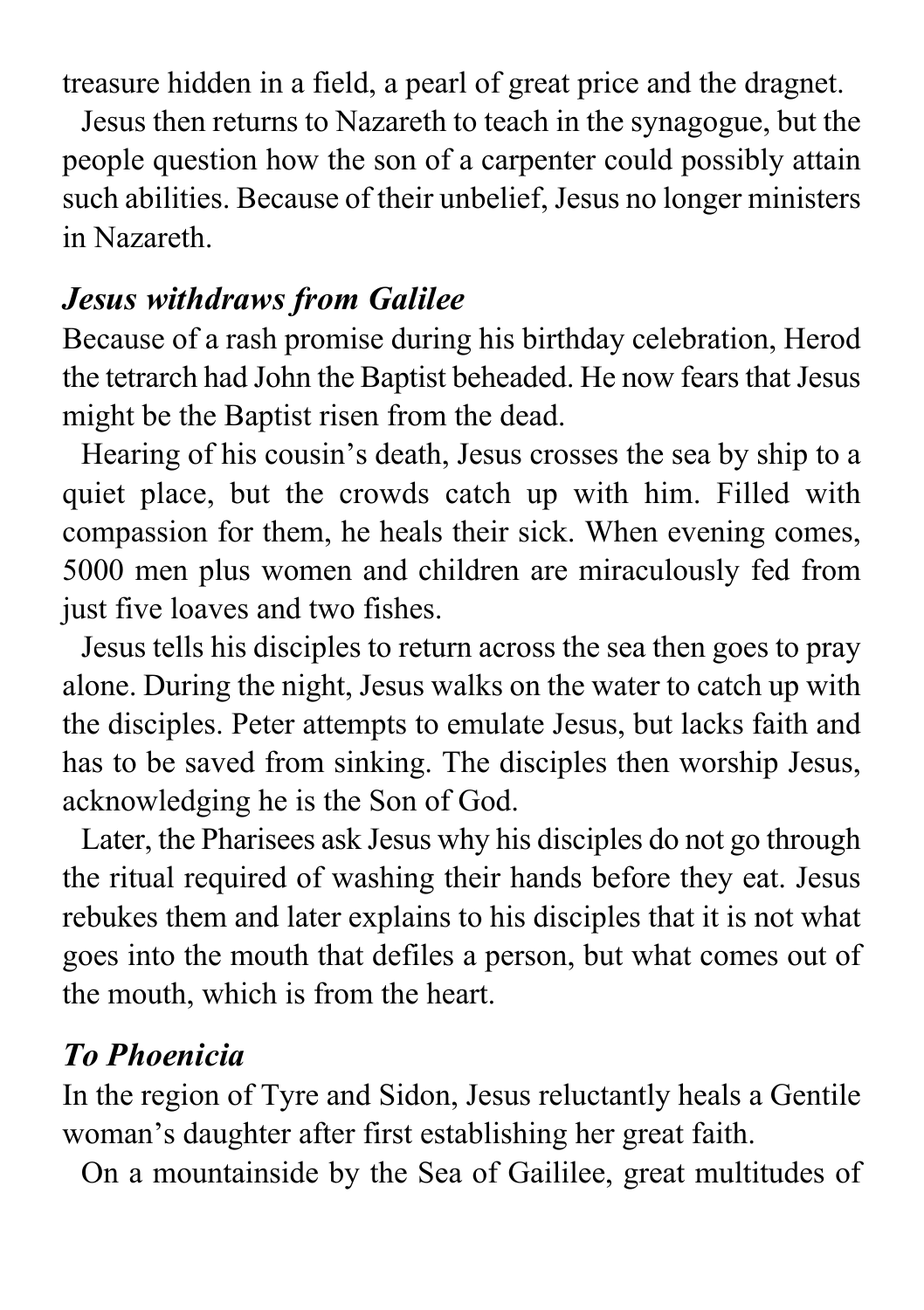people come and many sick people are healed over a period of three days. Jesus then feeds four thousand men, besides women and children, again by the multiplication of food as with the five thousand.

At the coast of Magdala, Jesus warns his disciples to beware the leaven of the Pharisees and of the Sadducees, by which he means their doctrine.

### *To Caesarea Philippi*

At the region of Caesarea Philippi, Peter acknowledges Jesus as the Christ, the Son of the living God. From this point on, Jesus begins to explain that he must go to Jerusalem where he will be killed and will rise again on the third day.

Six days later, Peter, James and John witness Jesus' transfiguration and meeting with Moses and Elijah. The three are told by Jesus not to mention what they have seen to anyone until after his resurrection.

Soon after, Jesus heals a man's son who is possessed, but who the disciples were not previously able to heal. Jesus tells them that this kind of exorcism would have required prayer and fasting.

### *Jesus' last ministry in Galilee*

Jesus again tells his disciples how he will be betrayed and killed, but will rise again on the third day.

At Capernaum, Jesus avoids causing offence concerning payment of taxes by miraculously providing tribute money from the mouth of a fish caught by Peter.

Jesus encourages humility amongst his disciples, then gives instruction on how to deal with unrepentant sinners.

He then emphasises the extent to which forgiveness should be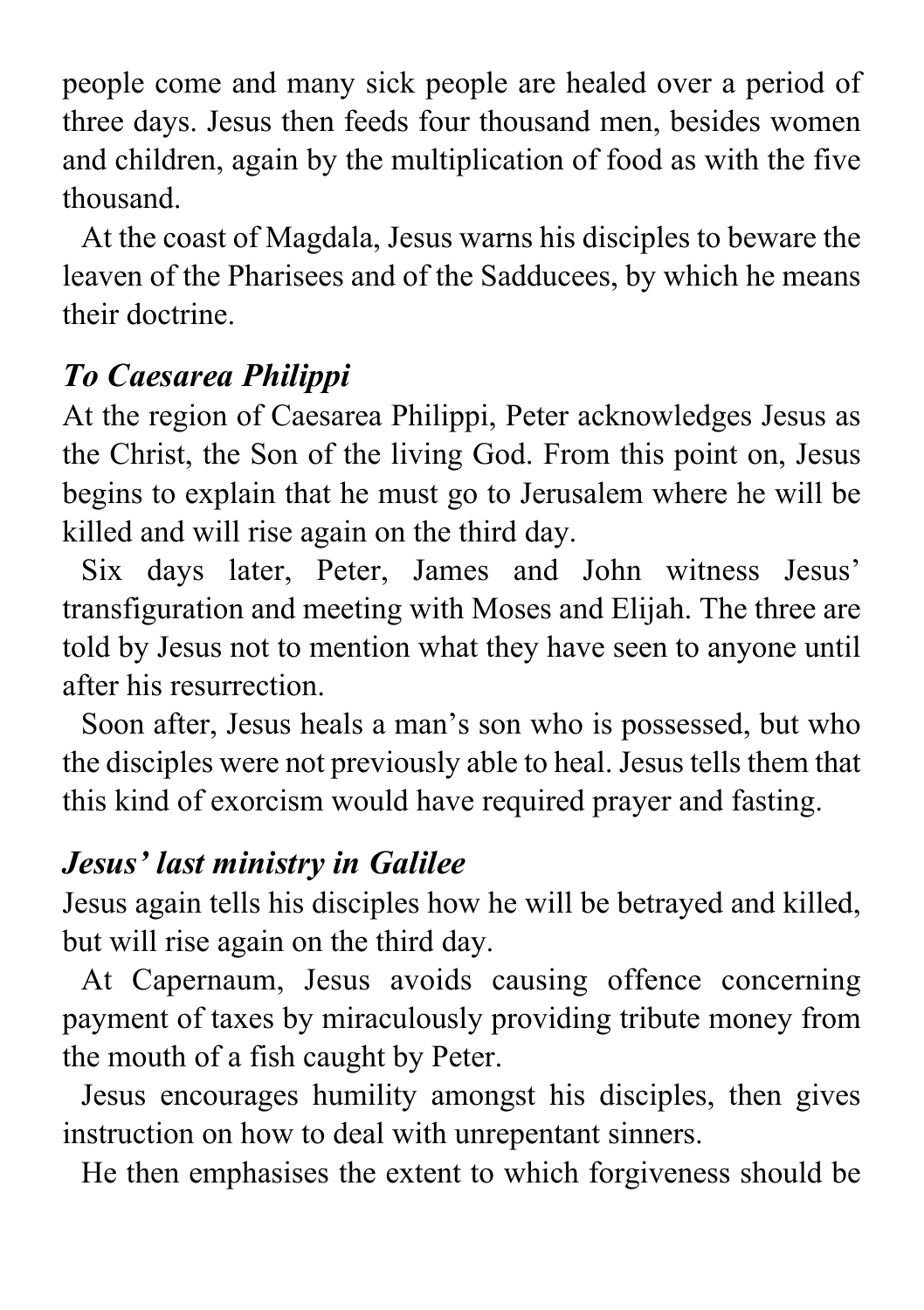exercised by the parable of the unforgiving servant.

## *In Judea*

Now in the area of Judea, when the Pharisees question Jesus concerning divorce he quotes Genesis (2:24), upholding God's institute of marriage.

Jesus sends seventy of his disciples out to preach the gospel. They later return with joy reporting the success they had experienced, including being able to exorcise spirits.

The parable of The Good Samaritan is given as an example of what is meant by loving your neighbour.

On an occasion when Jesus is at Martha's house, Martha complains that her sister is spending time sitting at his feet leaving her to do the work. He tells Martha that Mary is right to take the opportunity to care for her soul rather than the things of this world.

Asked by one of his disciples, Jesus teaches them to pray, encouraging them to always 'ask, seek and knock' through prayer.

Jesus later casts out a demon and warns it is possible for a person to be repossessed to a greater degree if precautions are not taken once cleansed. In response to a woman saying how blessed his mother is, Jesus tells the crowd that people are most blessed when they hear the word of God and keep it.

Jesus again condemns the Pharisees for their hypocrisy, pronouncing woes against the Pharisees and the lawyers in his condemnation.

When a large crowd has gathered, Jesus turns to his disciples and again warns them against *the leaven of the Pharisees*. He also warns them against reticence in professing the gospel, in blaspheming against the Holy Spirit and covertness, teaching his disciples to first seek the kingdom of God and live in dependence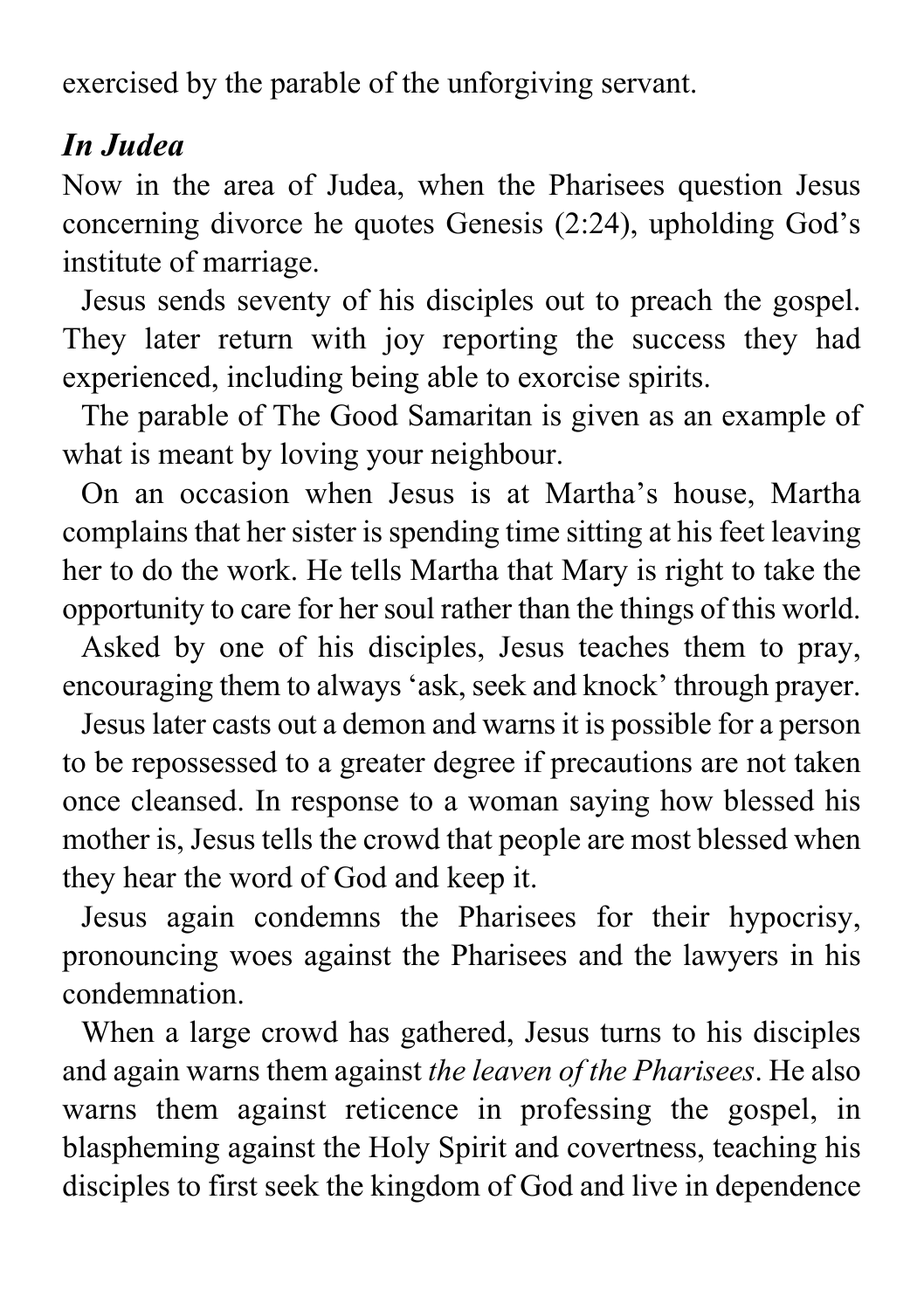on him. Another parable warns them they will not know the hour when he will return, but meanwhile they are to expect trouble and persecution because of their faith.

Jesus then speaks to all the people warning them to be prepared in time for the judgement to come, emphasises the necessity of repentance, then using the parable of the fig tree he teaches the importance of bearing fruit in one's life.

Later, in a synagogue on the Sabbath, Jesus heals a woman who has been afflicted for eighteen years, then puts to shame the ruler of the Synagogue for his indignation that this healing work was done on the Sabbath. He then repeats the parables of the mustard seed and the yeast to warn against false teaching in the church.

#### *In and around Perea*

Continuing his journey towards Jerusalem, passing through Perea, Jesus emphasises the importance of really knowing him, is defiant toward Herod's murderous intentions towards him, then foretells his death at Jerusalem and pronounces judgements on that city.

In response to the Pharisees continuing criticism when Jesus heals on the Sabbath, he places emphasis on the need for humility and charity, and not the things of the world.

Later, when a great number of people are with him, Jesus warns of the need to give serious consideration to the personal consequences of discipleship.

The parables of the lost sheep, the lost silver, the prodigal son and the shrewd manager cause offence to the Pharisees who Jesus then rebukes, relating a parable about the fate of the rich man and Lazarus, warning against covetousness and lack of compassion.

Jesus teaches his disciples to take care not to give offence, to readily forgive offences against them, to keep increasing their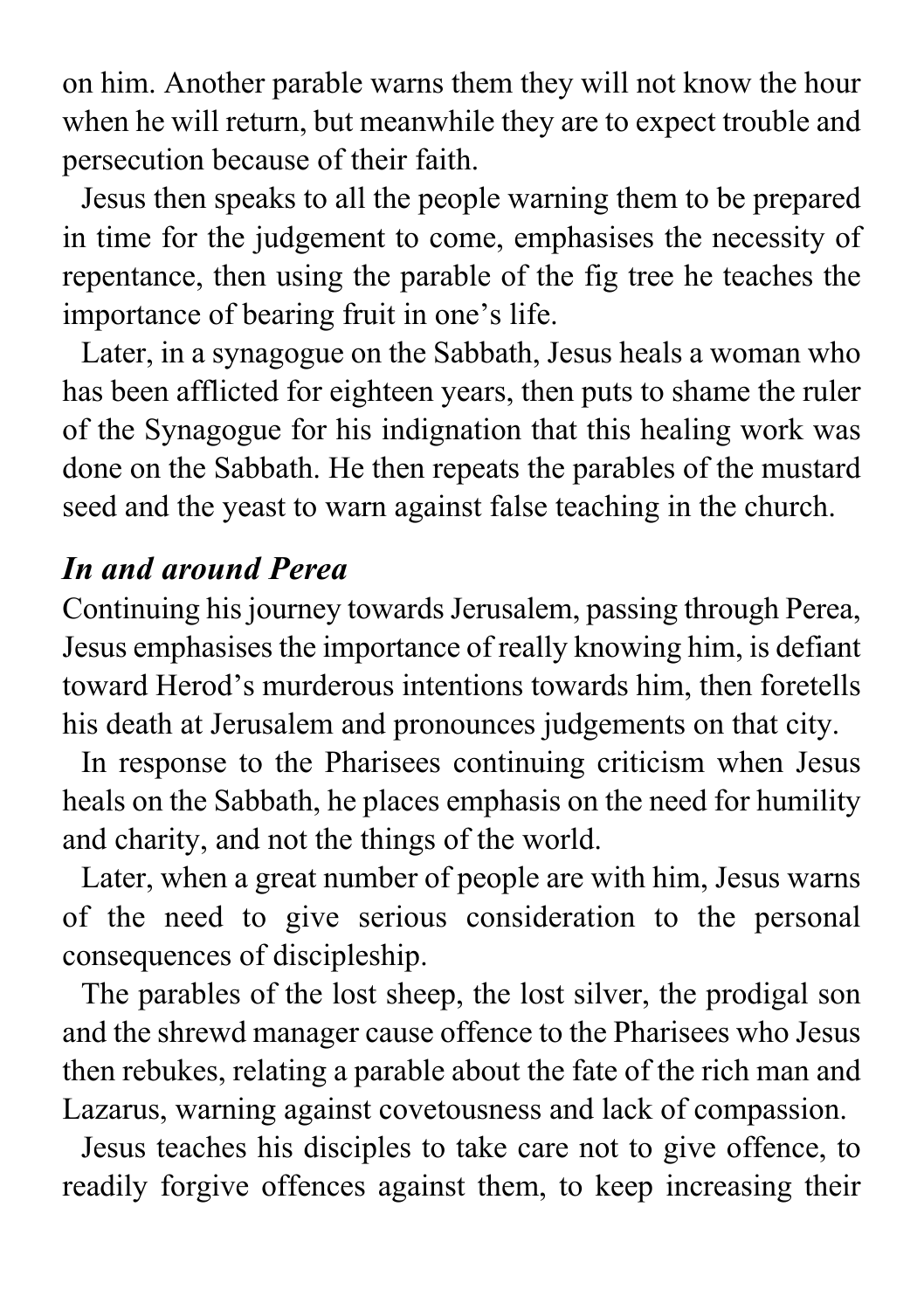faith, and exercise humility in their service to God.

Passing through Samaria and Galilee, ten lepers are cleansed, but only one, notably a Samaritan, gives thanks and glorifies God.

Jesus tells his disciples about the coming of the kingdom of God and how it will be at an unexpected time. Meanwhile, fervency in prayer and an attitude of humility are essential.

Some little children are brought to Jesus for a blessing. Then a rich young man is disappointed by Jesus' suggestion he should give up his wealth to follow him, indicating how much more difficult it might be for a rich man to enter the kingdom. Peter is told by Jesus that, having given up everything to follow him, the disciples will be sitting on twelve thrones, judging the twelve tribes of Israel. Anyone who surrenders family or possessions for Jesus' sake will receive much more and inherit eternal life, which is available even to those who come to him very late in life.

Jesus again tells his disciples he will be betrayed, is to suffer and be killed, but will be resurrected on the third day. He then reminds his disciples that they, like him, should not expect to be served but should serve others.

When leaving Jericho, two blind men's sight is restored and they join the others and follow Jesus.

#### *The triumphal entry*

Jesus finally arrives at Jerusalem and makes his triumphal entry on a colt with many crying out *Hosanna to the Son of David*. He then goes to the temple Court of the Gentiles creating havoc with those selling animals for sacrifice, and overturns the moneychangers' tables. The blind and lame are brought to the temple and are all healed by Jesus, to the considerable displeasure of the chief priests and scribes. Jesus then stays the night at Bethany.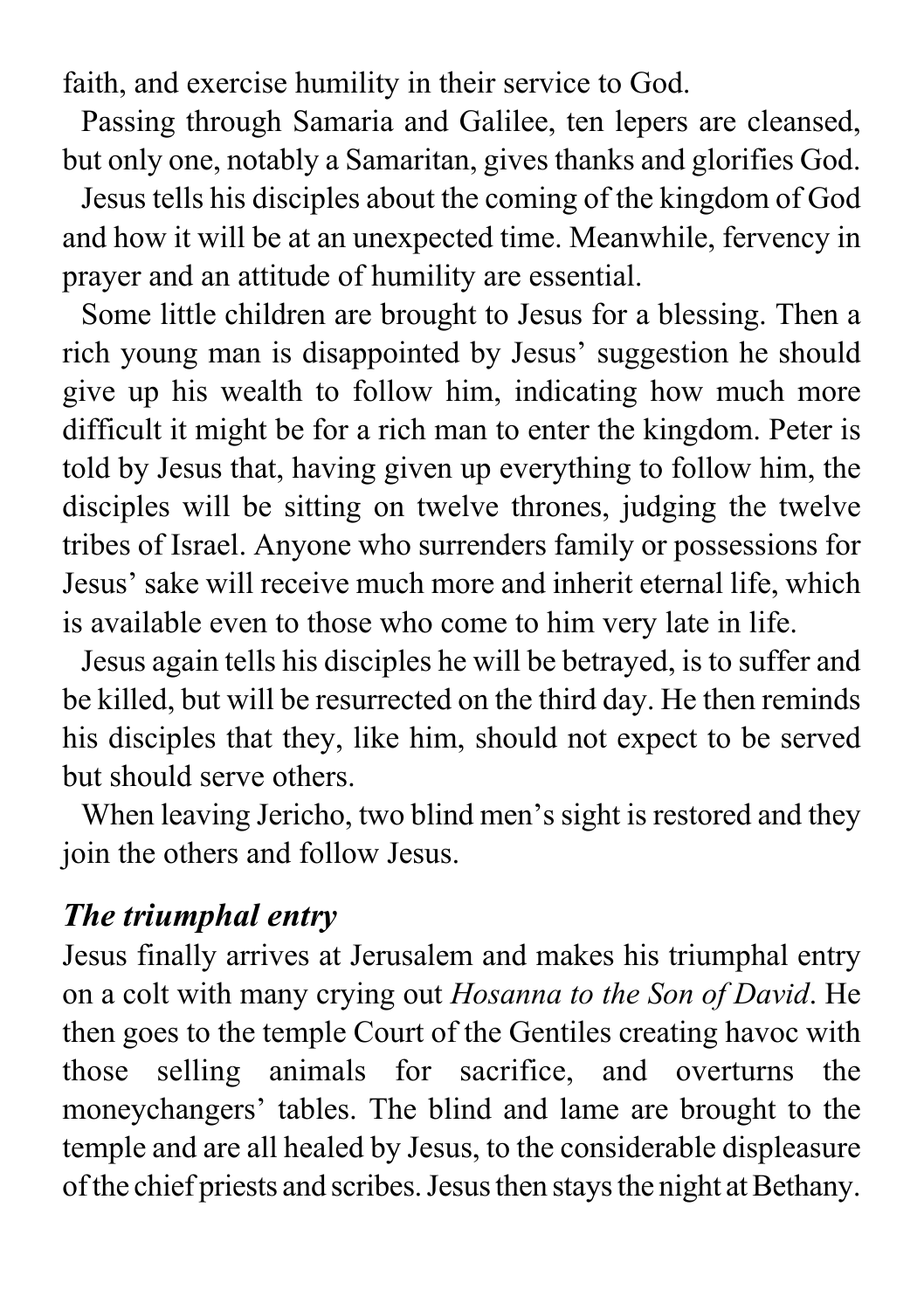The next morning, Jesus curses a fig tree causing it to wither. He tells his disciples that they will be able to do much more than this if they ask in prayer and believe.

At the temple, Jesus has exchanges with the chief priests, elders, theirs and the Herodian's disciples, the Sadducees and the Pharisees. He confounds them all with his responses to their attempts at entrapment to the extent they dare not challenge him again. Jesus then berates the scribes and Pharisees' hypocrisy as religious leaders, prophesies the destruction of the temple, then tells the Jews they will not see him again until they acknowledge him as the Messiah.

On the Mount of Olives, Jesus warns his disciples they will be persecuted, predicts the fall of Jerusalem, and teaches about his second coming when there will be a judgement of mankind, but tells that the hour of his coming will not not be known. In the meantime, they must bear fruit for the kingdom and always be prepared for his coming.

Meanwhile, the chief priests, scribes and elders have assembled before the high priest Caiaphas to discuss how they might kill Jesus, but avoiding doing so on the feast day.

At Simon the leper's house, Mary, the sister of Martha and Lazarus (who Jesus had earlier raised from death) anoints Jesus' feet. Judas then goes to make an arrangement with the chief priests to deliver Jesus for thirty pieces of silver.

In the evening, Jesus tells them one of them will betray him. He breaks bread and shares a cup of wine, initiating communion in remembrance of him. Later, on the Mount of Olives, Peter is told he will deny Jesus three times before the cock crows.

At Gethsemane, Jesus prays three times whilst Peter, James and John fall asleep waiting for him. Each time he asks his Father if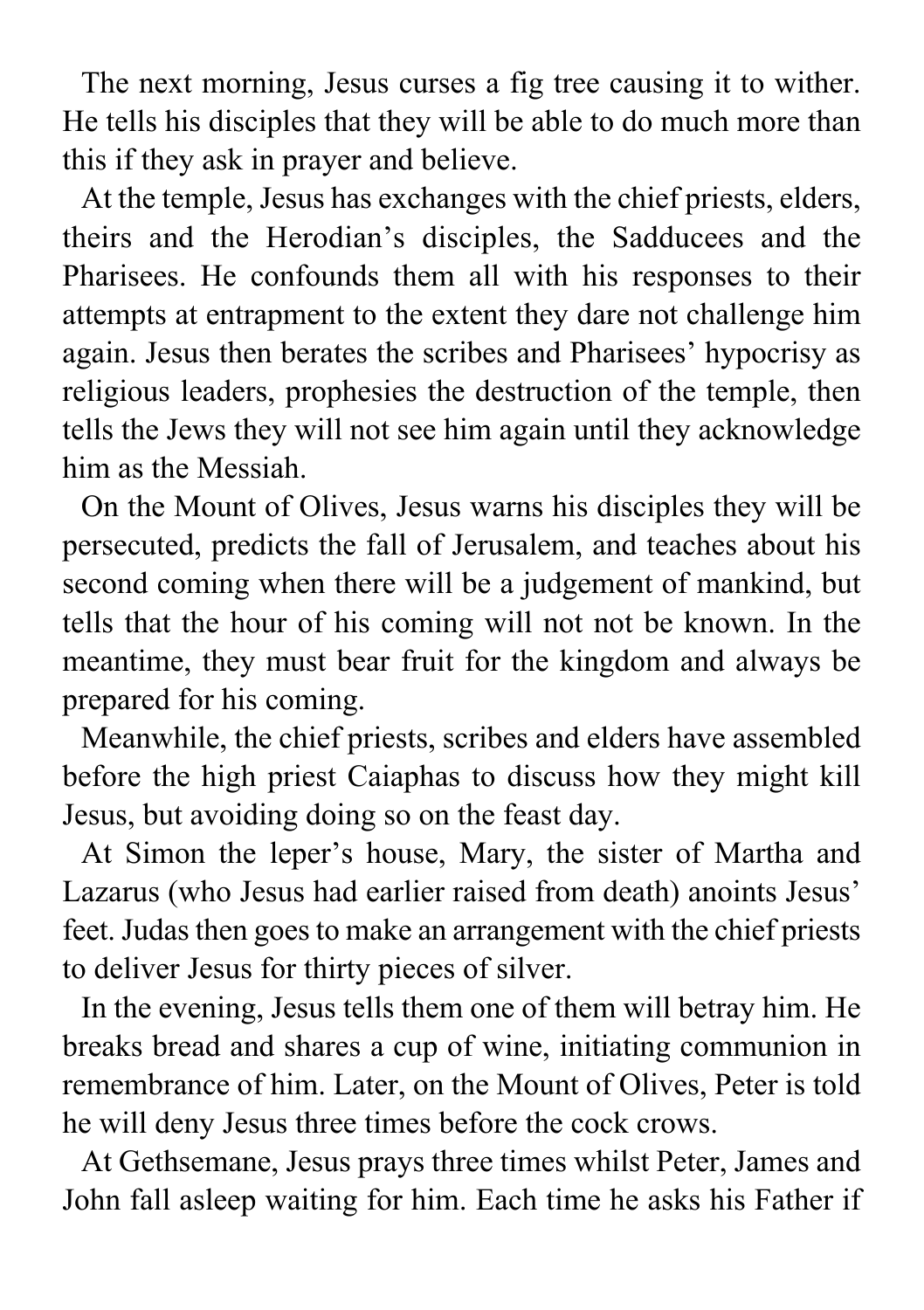there is another way remission of sins can be accomplished, but there is not. Then Judas arrives, betrays Jesus with a kiss and the disciples scatter whilst Jesus is taken to Caiaphas to be tried. Peter follows and sits amongst the servants*.*

#### *Jesus' trial, death and resurrection*

At his trial, no testimony is given sufficient to condemn Jesus. He doesn't answer any accusations, but when asked under oath has to admit he is the Christ, the Son of God, enabling those assembled to claim he has blasphemed and can be condemned to death. He is spat on and abused. Peter denies knowing him three times before the cock crows, then leaves and weeps bitterly. Judas, having betrayed innocent blood, unsuccessfully attempts to return the thirty pieces of silver.

The Jews, having had no authority to execute anyone for some years now, take Jesus before Pilate, but Pilot is unable to find anything against Jesus according to Roman law. Fearing the mood of the people, he allows them to choose Barabbas to be released and Jesus to be crucified. Pilate publicly washes his hands of the matter before handing him over to be scourged and mocked, then led away to be crucified at Golgotha between two thieves. When Jesus gives up his spirit, the temple veil is torn from top to bottom and the earth quakes.

In the evening, Pilate allows Joseph of Arimathaea to take Jesus' body. Joseph wraps Jesus in a clean linen cloth, lays him in his own sepulchre and rolls a great stone in front of it.

On the Sunday morning, Mary Magdalene, Mary (the mother of James) and Salome go to the sepulchre where they are greeted by an angel and told that Jesus has risen. They run and tell the disciples what they have seen, then Peter and John run to the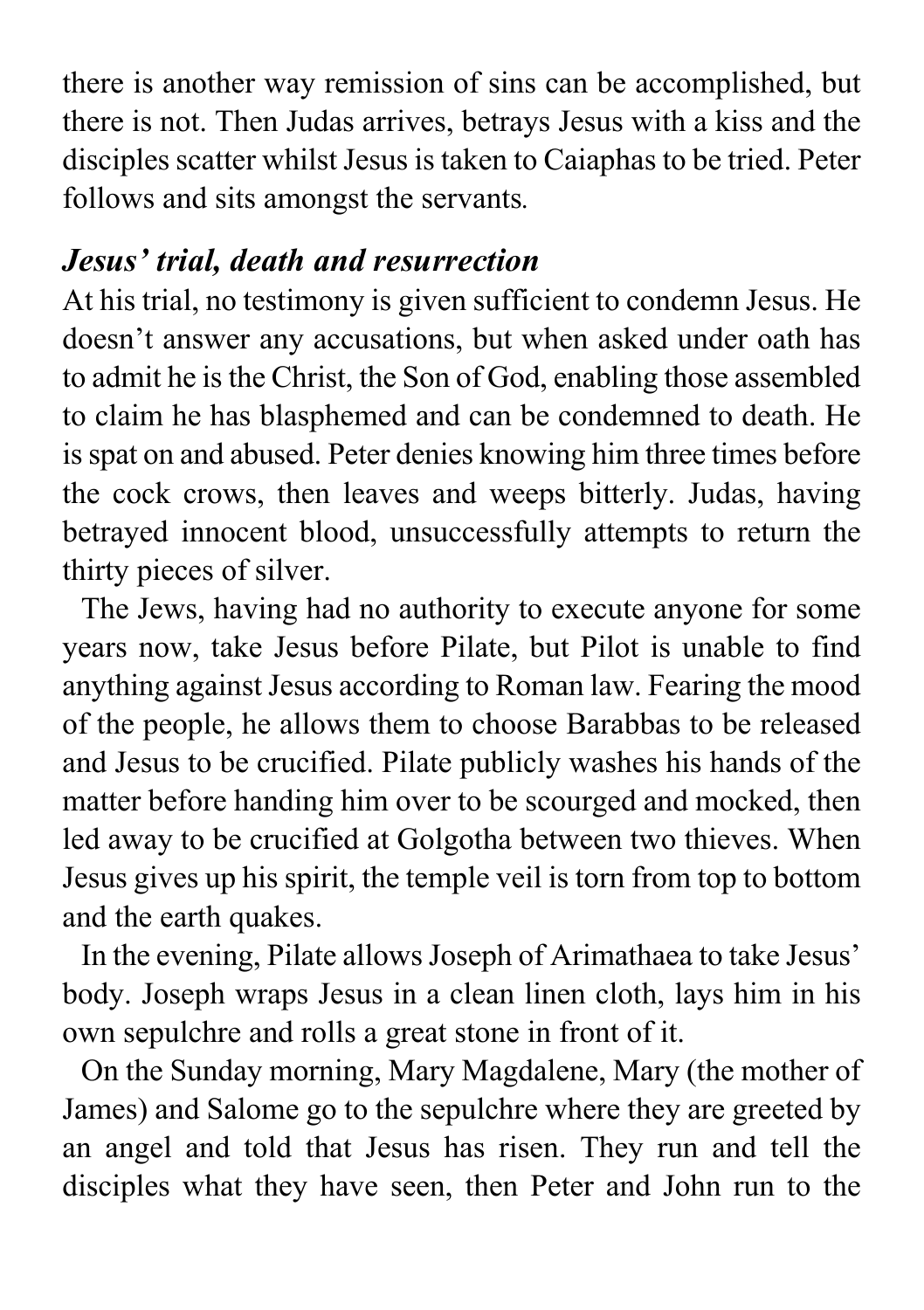sepulchre to see for themselves.

That same day, Jesus appears to two disciples on their way to Emmaus and explains how the scriptures had foretold all that had happened, but they don't realise it is Jesus until they are all eating together. He then vanishes from their sight.

Jesus then appears to his disciples, but Thomas isn't there and doesn't believe he has risen until eight days later when he appears to them all.

Later, the eleven disciples go to Galilee where Jesus meets them for the last time. Here he commissions them to go and *teach all nations, baptising them in the name of the Father, and of the Son, and of the Holy Spirit* before ascending to heaven.

## **The Early Church**

as told in the Acts of the Apostles

#### *The beginnings of the church*

When all the disciples are gathered together, about one hundred and twenty in all, Peter recalls the fate of Judas and the need to replace him to restore the number of apostles to twelve. Through prayerful casting of lots, Matthias is chosen and becomes the twelfth apostle.

On the day of Pentecost all the disciples are gathered together, are filled with the Holy Spirit and begin to speak in tongues. Peter addresses the crowd, telling them how Joel prophesied the event they are witnessing, then preaches Jesus as the true Messiah, after which about three thousand souls become believers.

The apostles go on to preach daily, healing the sick, casting out demons and converting many. The fellowship of believers begins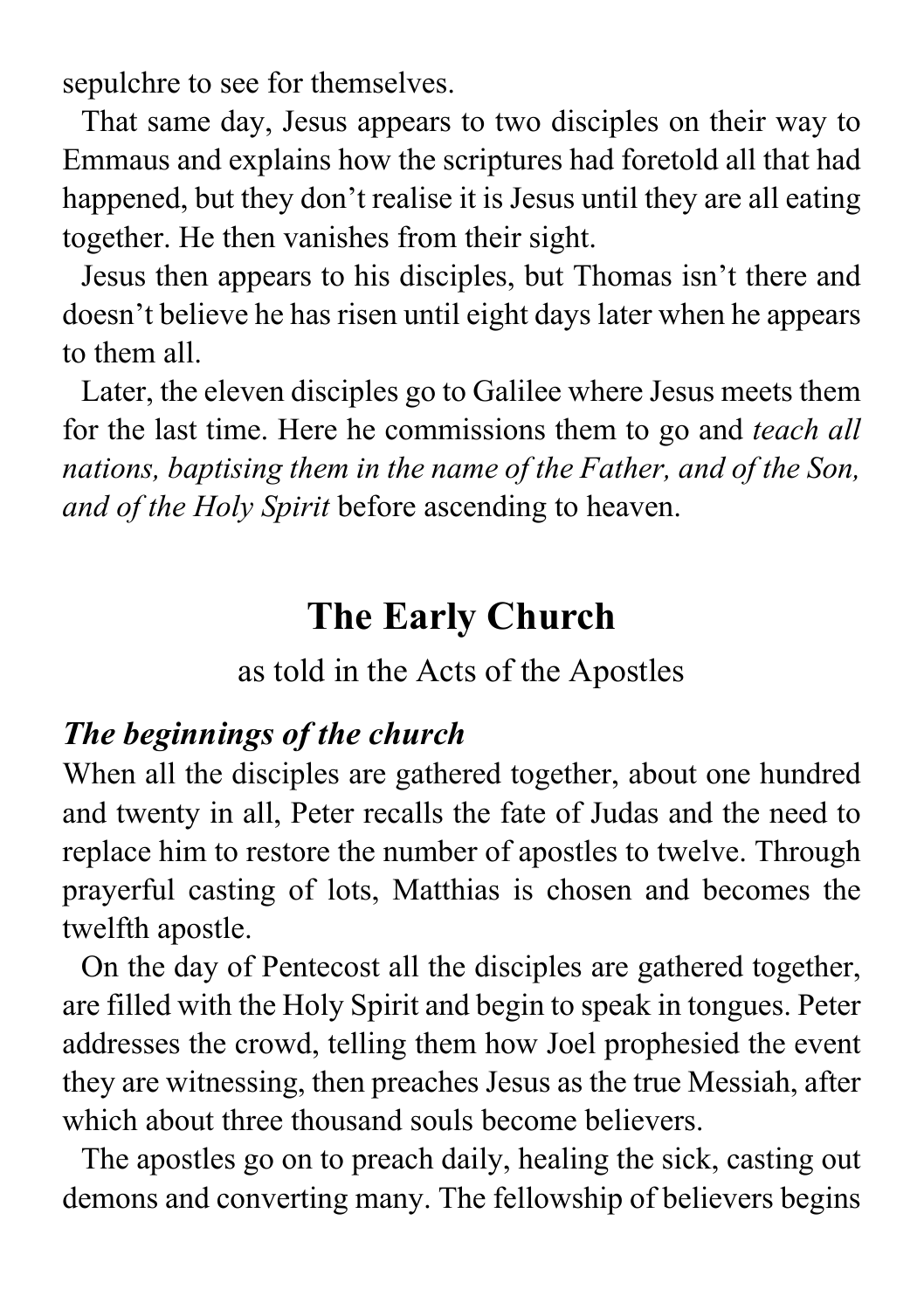to grow and many of them sell their possessions, sharing what they have with the needy amongst them.

One day, when Peter and John go to the temple to pray, they are confronted by a man who has been lame from birth and heal him. Peter explains to onlookers how the man was healed through the power of Jesus, and calls them to repentance. Many are converted, making the number of believers now around five thousand. Because they are preaching the resurrection, which the Sadducees do not believe in, Peter and John are arrested. Next day they appear before the Sanhedrin to whom they answer defiantly and are threatened by them. Returning to the brethren, they give thanks to God and are again filled with the Holy Spirit, enabling them all to continue to witness with boldness.

Among those selling their possessions for the needy are Ananias and his wife Sapphira, but they are deceitful in their giving, which is considered to be an offence against God. They are separately rebuked by Peter then struck dead by the Holy Spirit, bringing fear to the whole church.

The apostles' working of many miracles angers the Jewish rulers - primarily Sadducees - who imprison them, only to be later freed by an angel. After being rearrested the next morning, they are then released on the advice of Gamaliel, but are first beaten and warned against further preaching. They leave, rejoicing in their persecution and continue to preach in defiance.

#### *Stephen and his martyrdom*

The church has now grown so much that it becomes necessary to appoint seven deacons to assist the apostles. One of these is Stephen, a man full of faith and the Holy Spirit. Stephen preaches in the synagogue where none are able to overcome his wisdom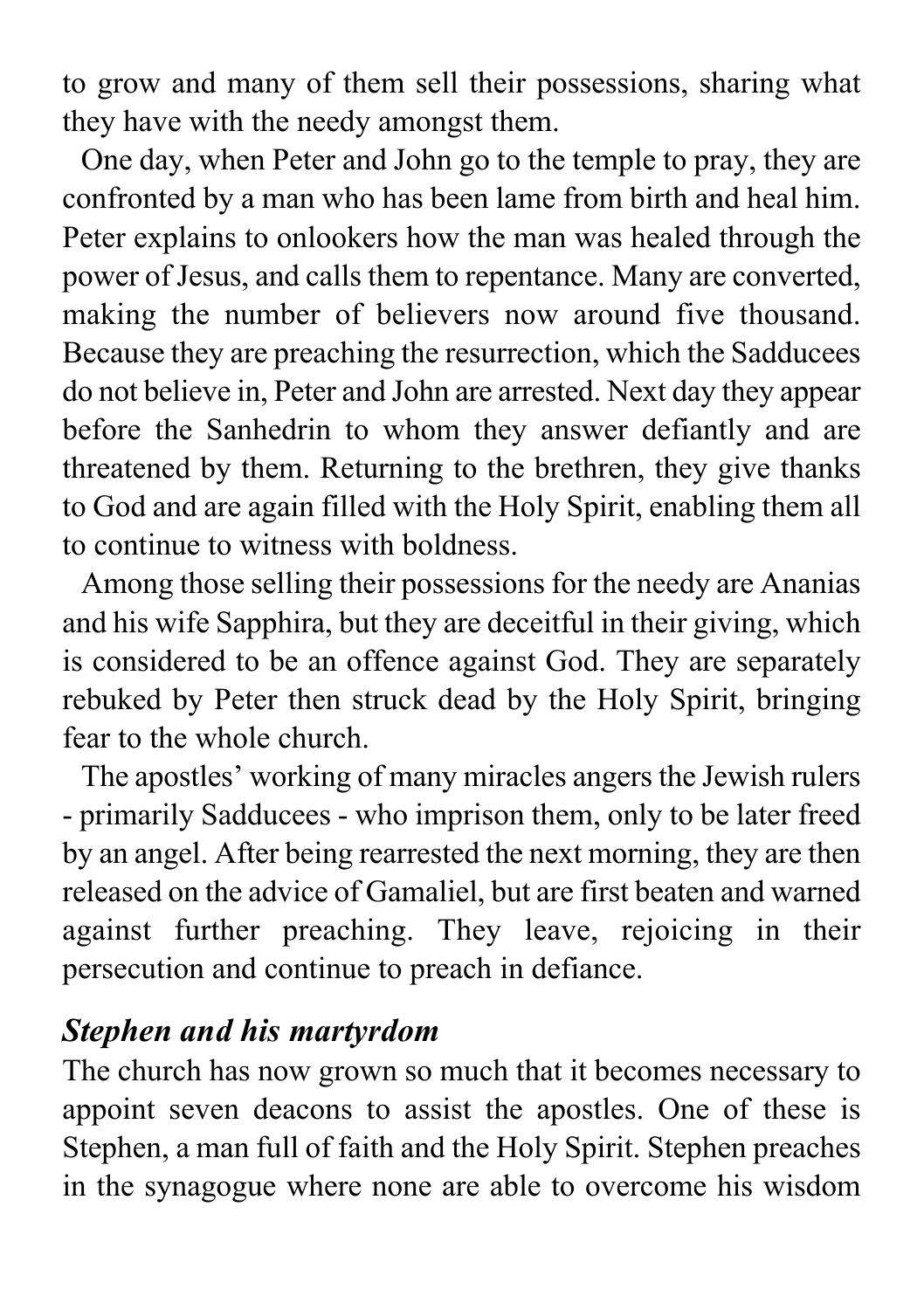and teaching. He is falsely accused of blaspheming and is brought before the Sanhedrin. During his lengthy defence he is interrupted, taken outside and stoned while a young man named Saul looks on.

A great persecution of the church follows in which Saul plays a major roll. With the exception of the apostles, the church is scattered abroad.

### *Philip's ministry*

Philip, another of the chosen seven, preaches in Samaria, healing the sick and casting out demons. Among those baptised is Simon, a sorcerer.

Peter and John are sent to Samaria by the apostles at Jerusalem to investigate. They confirm the converted with prayer and the laying on of hands, and the Holy Spirit comes upon them. Simon the sorcerer offers money for the ability to confer the Holy Spirit, but is rebuked by Peter and repents.

Peter and John continue to preach in the villages of Samaria a while before returning to Jerusalem.

Instructed by an angel, Philip then travels towards Gaza where he preaches the Gospel to an Ethiopian eunuch, then baptises him in nearby water.

The Spirit of God then carries Philip to Azotus where he preaches there and in all the cities until he comes to Caesarea.

#### *Saul's conversion*

During his zealous persecution of the church, Saul, the notable witness at Stephen's stoning, is challenged by Jesus on the way to Damascus and converted. He loses his sight and spends three days without food or drink before his sight is restored by Ananias,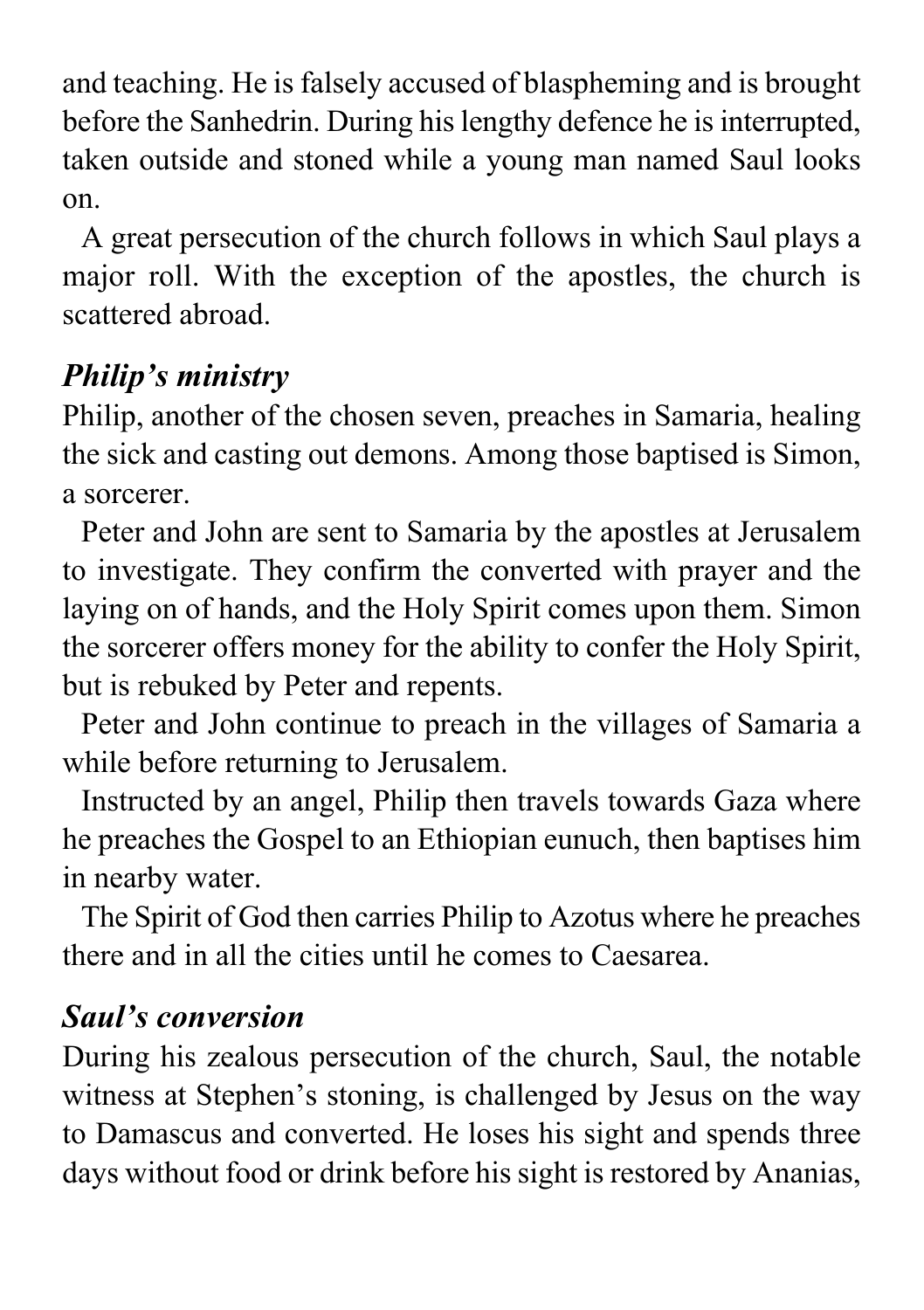who was sent by God to lay hands on him. Saul is then filled with the Holy Spirit.

Saul now preaches Christ, but his life is threatened by the Jews and he escapes and goes to Jerusalem. After initial concerns because of Saul's reputation, the disciples' minds are put to rest when Barnabas confirms his conversion. However, the Hellenistic Jews are unconvinced and plan to kill him, so he flees and returns to his home at Tarsus.

#### *Peter's ministry*

The churches, now being freed from persecution, were edified, walked in fear of the Lord and multiplied.

Peter goes to Lydda where he heals a man of the palsy, an act which brought about the conversion of all at Lydda and the district of Saron.

Farther on at Joppa, Peter raises Tabitha from death, bringing about the conversion of many at Joppa.

Peter stays at Joppa for many days, during which time an angel tells a centurion at Ceasarea, called Cornelius, to send men to Joppa to fetch Peter. The next morning, while they are travelling, Peter has a dream of a sheet being lowered with all kinds of animals in it, both clean and unclean, which he is instructed to kill and eat. This happens three times before the men sent by Cornelius arrive to deliver their message. Next morning they return to Ceasarea, accompanied by Peter who takes six men with him as witnesses. There, inspired by his dream, Peter preaches Christ to Cornelius and his friends. The Holy Spirit descends on them all, after which they speak in tongues and praise God to the astonishment of the witnessing Jews. Peter has them baptised and agrees to stay with them for a few days.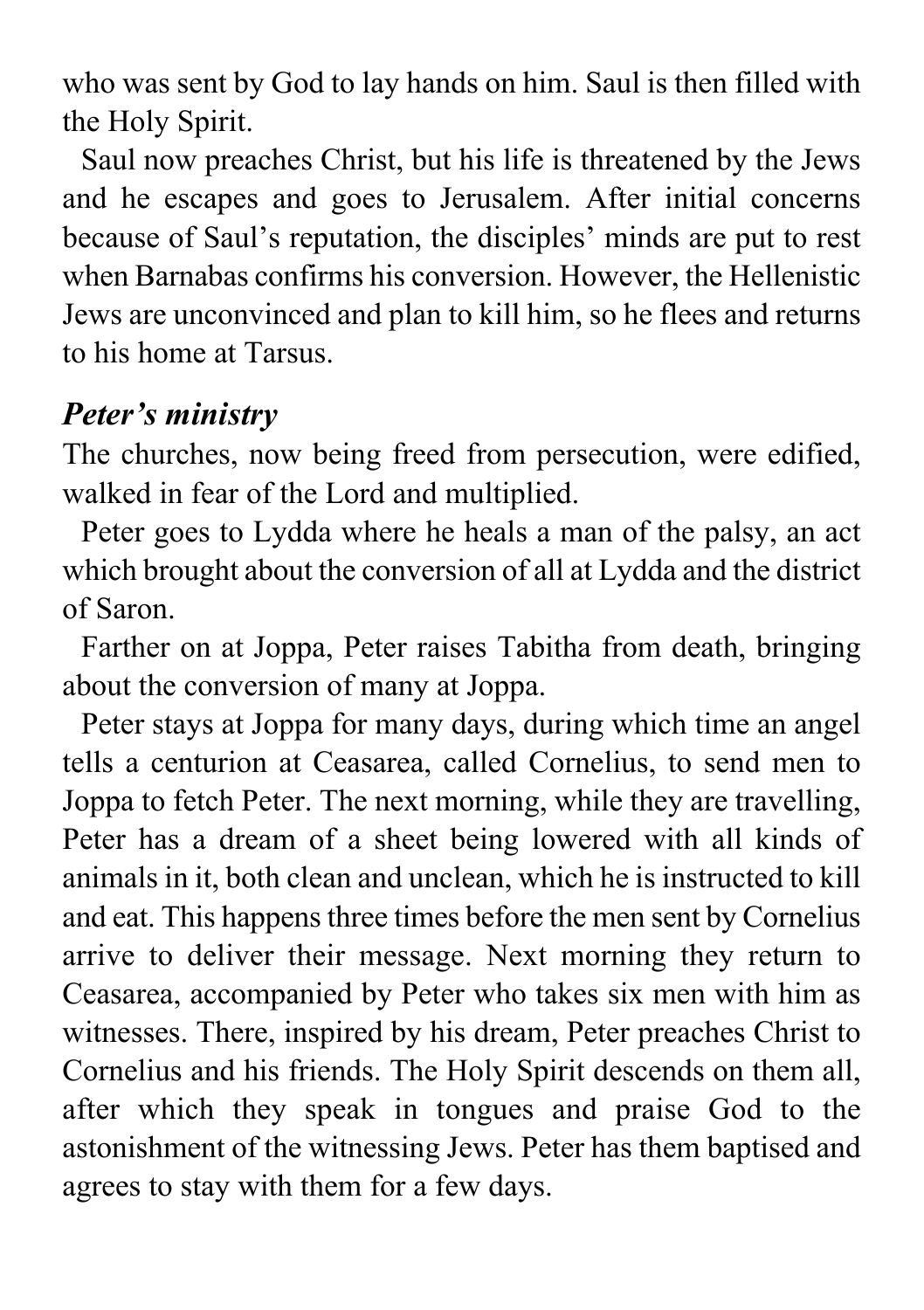When Peter returns to Jerusalem, he gives an account to the brethren of all that happened. They then glorify God for having granted repentance and eternal life to the Gentiles.

## *Paul's Ministry*

#### **The church at Antioch**

Hearing that the Gospel is preached to the Gentiles at Antioch, the Jerusalem church send Barnabas who, confirming their faith, decides to fetch Saul from Tarsus. The two spend a year together in Antioch teaching people about Christ. It is here that converts are first called Christians.

A prophet from Jerusalem foretells a great famine in Judea. In response, a collection is made for the brethren there and delivered by Barnabas and Saul.

Herod Agrippa begins to persecute the church and kills John's brother, James. He then imprisons Peter, but he is later freed by an angel. Herod makes a speech to the people in his royal apparel and receives praise as if he is a god. He is consequently smitten by the angel of the Lord and dies a miserable death.

Having delivered the offerings raised by the church at Antioch, Barnabas and Saul return from Jerusalem, bringing with them John Mark, Barnabas' nephew.

#### **Paul's first missionary journey**

Through prayer and fasting, the Holy Spirit appoints Saul and Barnabas from among the teachers at Antioch to go and preach to the Gentiles. They leave Antioch, taking John Mark with them, and travel to Cyprus. Elymas, a Jewish sorcerer, opposes them and is struck blind by Saul, now called Paul, bringing about the conversion of Sergius the deputy.

Paul and his company leave Paphos and sail north to Perga in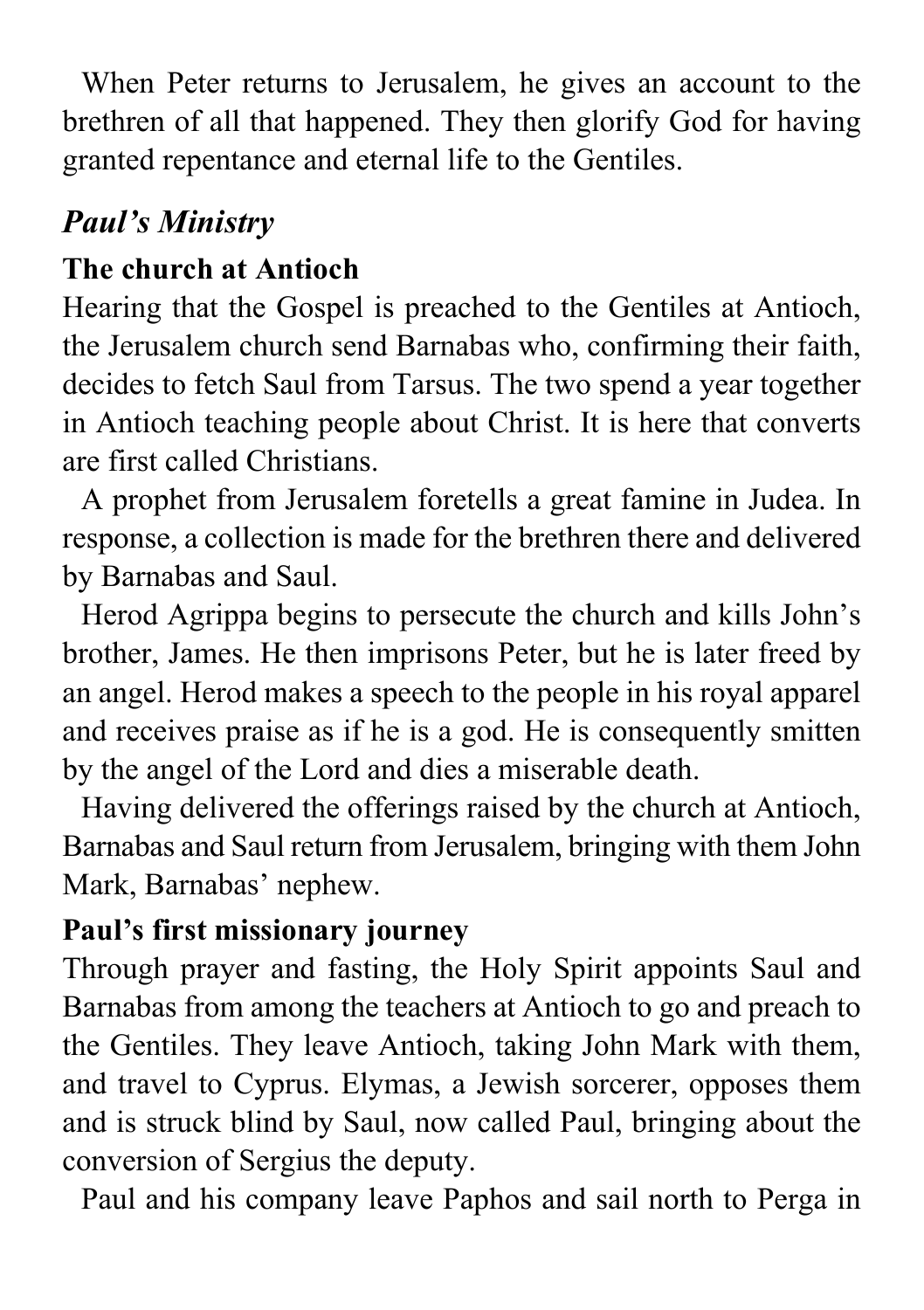Pamphylia. At this point, John Mark decides to leave them and Paul and Barnabas continue north to Antioch in Pisidia without him. Here Paul preaches that Jesus is the Christ, as he does in Iconium, Lystra, and Derbe, all the while meeting with opposition from the Jews, including inciting the stoning of Paul at Lystra. They then retrace their steps through Lystra, Iconium and Antioch, confirming the disciples and ordaining elders in every church. They also preach the word in Perga, returning to Antioch where they now remain for a long time.

A dispute arises because some Jewish preachers are insisting that converts should be circumcised and follow Moses' law. Paul and Barnabas refer the problem to the elders at Jerusalem with James, Jesus' brother, now a leader at Jerusalem, responding with a requirement that the only burden to be placed on the Gentiles is that they *abstain from meats offered to idols, and from blood, and from things strangled, and from fornication*. A letter is written to be dispersed among the churches informing them of the decision.

#### **Paul's second missionary journey**

Paul now chooses to revisit the churches planted during his first missionary journey. However, he refuses to take Mark with him, taking Silas in his place and leaving Barnabas and Mark to go their own way. He first travels to the churches at Derbe and Lystra, and then Iconium where Timothy, respected amongst the churches, is invited to join them. After travelling on through Asia Minor to Troas, Paul is directed by a vision to cross the sea to Macedonia. It's at Troas that Paul is joined by Luke before making the crossing. Paul preaches at Philippi where Lydia is converted and offers them her hospitality. A sorceress, who had been bringing her masters much gain by soothsaying, is cleansed of an evil spirit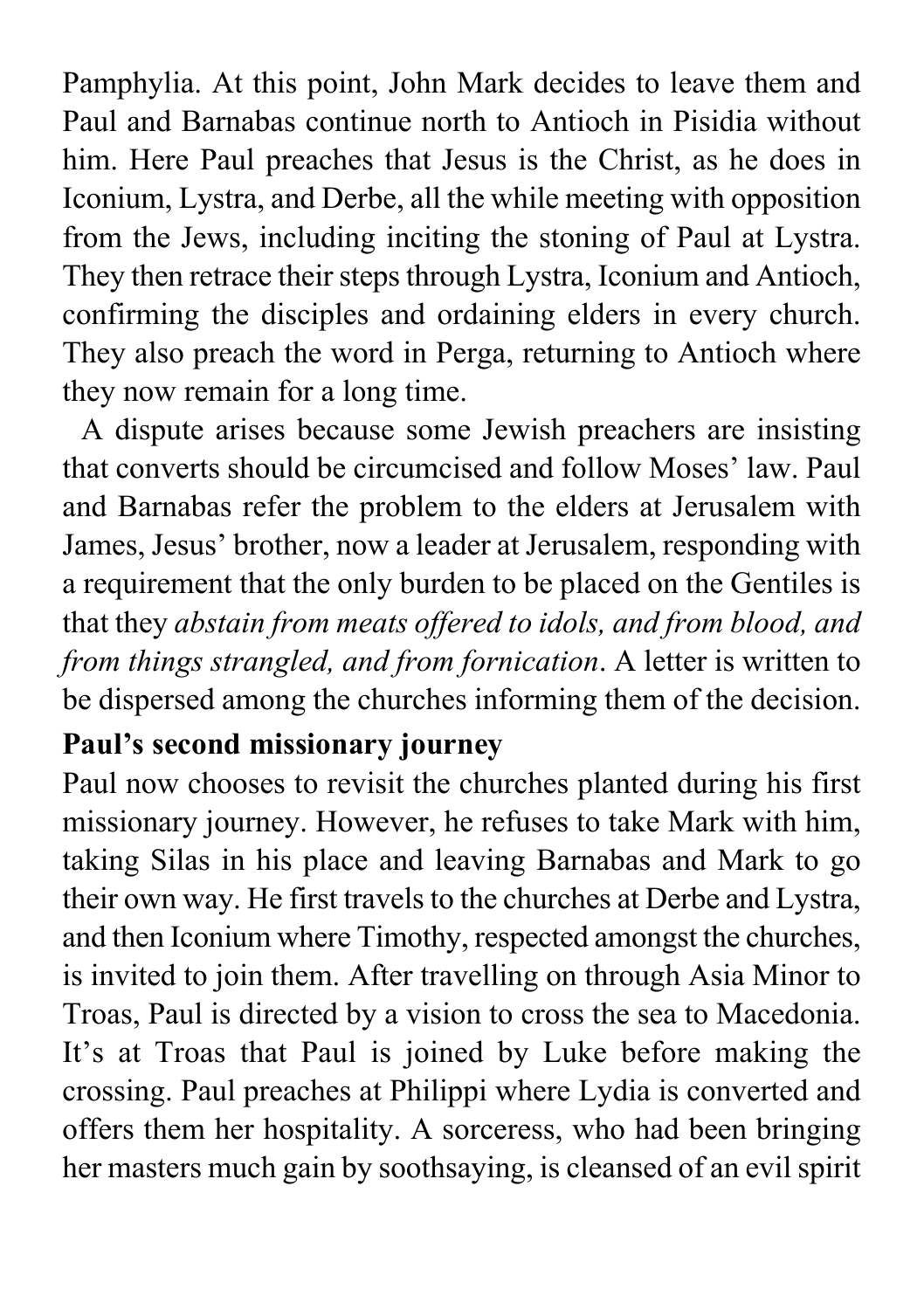by Paul. Her masters' loss results in Paul and Silas being beaten and thrown in prison, only to be liberated by divine intervention. Their release leads to the conversion and baptism of the prison keeper and his household. Having declared he is a Roman citizen, and unlawfully treated, the magistrates are forced to personally oversee their release, but they then have to leave the area, taking Timothy with them but leaving Luke in Philippi.

Churches are planted at Thessalonica and Berea, although not without opposition from the Jews who incite a mob at both locations. Paul has to leave and travels to Athens accompanied by some brethren, but without Silas and Timothy who stay at Berea. The brethren return to Berea with a message for Silas and Timothy to join Paul as soon as possible.

Paul opposes idolatry at Athens and gains some converts before moving on to Corinth. Here he meets Aquila and Priscilla who invite him to stay with them. Encouraged by Silas and Timothy now joining him, he teaches to the Jews that Jesus is the Christ, but is opposed and so turns his attention to the Gentiles. Paul has a dream one night in which he is greatly encouraged by God, and consequently remains in Corinth for eighteen months. It is during his time at Corinth that Paul writes his epistles to the Thessalonians, and perhaps the Galatians.

The Jews rise against Paul and take him before the deputy Gallio, accusing him of persuading *men to worship God contrary to the law*. This attempt to have him convicted fails when Gallio dismisses it as solely a Jewish concern.

Some time after this, Paul takes his leave of the brethren at Corinth and sails to Syria, accompanied by Priscilla and Aquila as far as Ephesus. From Ephesus he goes to Jerusalem for Passover before returning to Antioch.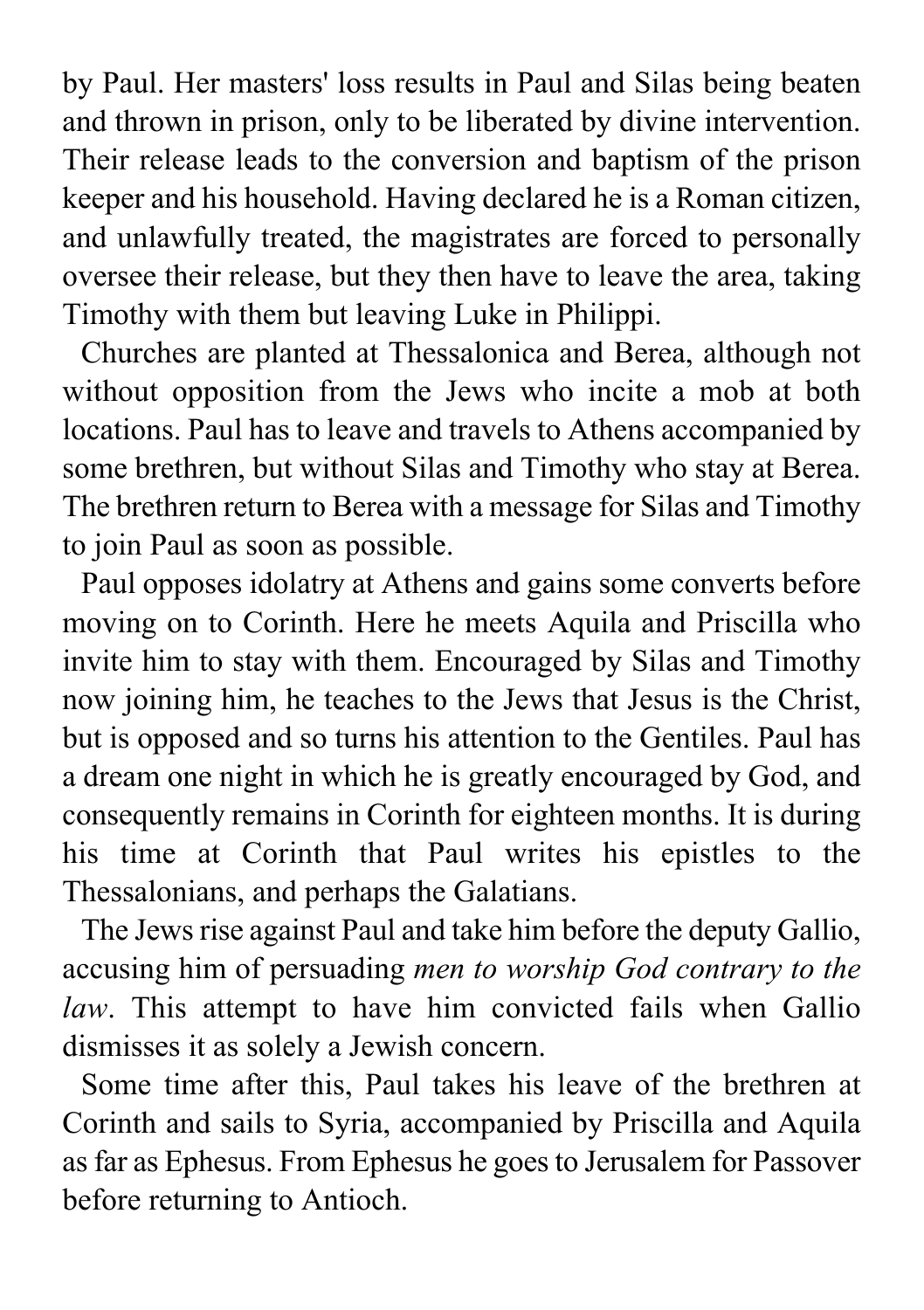#### **Paul's third missionary journey**

After spending some time back at Antioch, Paul again leaves and travels through Galatia and Phrygia, strengthening all the disciples.

Meantime, Apollos goes to the church at Corinth where they receive letters of commendation concerning him from Ephesus. Here at Corinth, Apollos teaches in the synagogue, converting many Jews to Christ.

While Apollos is at Corinth, Paul arrives at Ephesus where he preaches in the synagogues for three months, but many oppose him and he leaves the synagogue, spending the next two years preaching *daily in the school of one Tyrannus*. From here, the news of the gospel spreads to both Jews and Gentiles throughout Asia.

Demetrius, a silversmith and maker of silver shrines for the goddess Diana, his livelihood now under threat, incites a demonstration against Paul, but the town clerk intervenes and the crowd is appeased.

It is at Ephesus that Paul writes his epistles to the Corinthians.

Paul then travels through Macedonia, preaching along the way, and on to Greece where he spends three months before intending to sail to Syria. It is probably during this time in Greece that Paul writes to the Romans. Hearing that Jews would be laying in wait for him, he returns back through Macedonia accompanied by several companions. They then go ahead of him to Troas while Paul waits until he is joined by Luke. Paul and Luke then sail from Philippi and catch up with the brethren at Troas where they stay for seven days.

Paul then leaves for Athos by land while Luke and his companions go by sea, meeting with Paul at Athos from where they all travel together to Mitylene, eventually arriving at Miletus.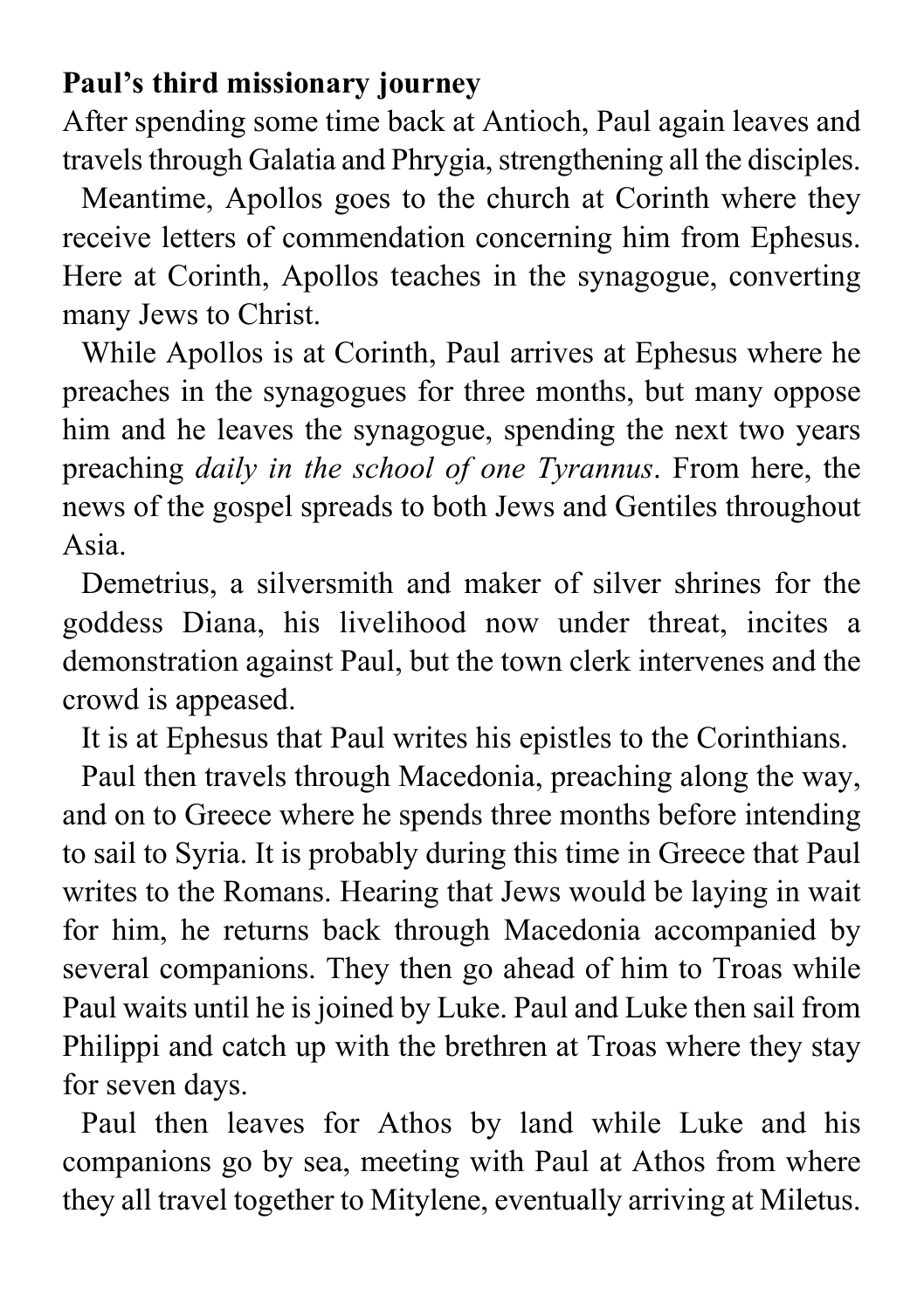Here Paul sends for the Ephesian church elders to say his last farewell to them before a sorrowful departure by ship to Caesarea. Travelling with his companions, and heading for Jerusalem, they stay at Tyre, Ptolemais and Caesarea along the way. Paul is warned twice not to travel on to Jerusalem where trouble lays ahead for him, but he insists he must go, saying he is prepared to die there for the name of the Lord Jesus.

They eventually arrive at Jerusalem where they lodge with a disciple Mnason.

#### **Paul's arrest and trial in Jerusalem & Caesarea**

In Jerusalem, Paul is encouraged to go with four men in a purification process to show he is compliant with Moses' law, but is later accused of taking Gentiles into the temple. In the tumult that follows, Paul escapes a scourging ordered by the chief captain when he announces he is a Roman citizen.

To avoid a conspiracy to have Paul killed, the chief captain sends him to Caesarea where he is imprisoned by Felix the governor of Judea, although allowed access to his companions..

After two years, Festus replaces Felix who asks Paul if he would be willing to go to Jerusalem to be tried. He refuses and appeals to Caesar as is his right as a Roman citizen. Following later hearings before Agrippa, Festus and Agrippa agree that Paul could have been set free, but having appealed to Caesar, then to Caesar he must go.

#### **To Rome and house arrest**

Following a perilous voyage, Paul and his company are shipwrecked on the Isle of Melita (Malta) where Paul, having healed the governor's sick father, stays for three months. They then set off again and Paul finally arrives at Rome where he is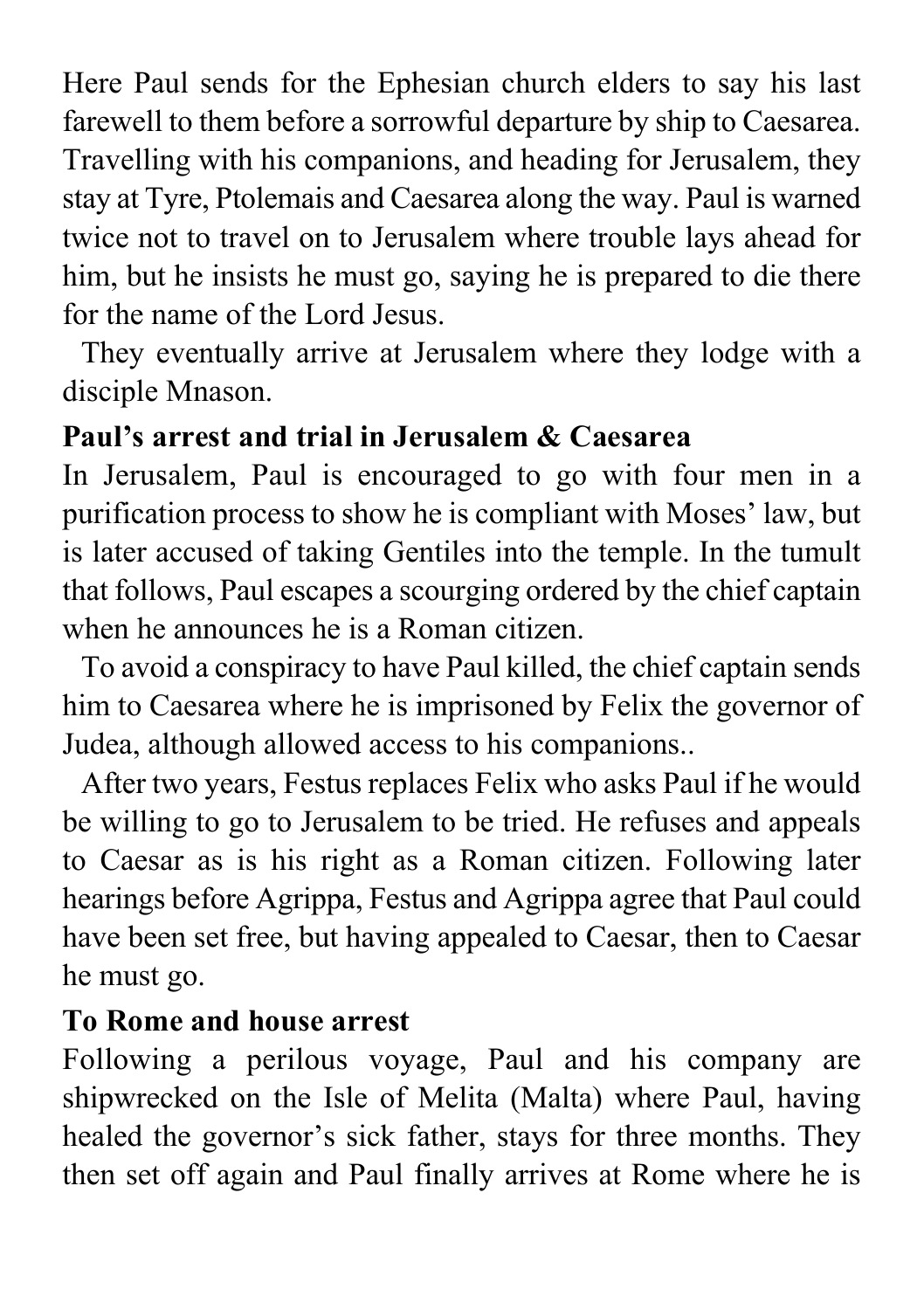delivered to the captain of the guard.

Paul is placed under house arrest where he remains for two years. During this time he is able to preach the Gospel unhindered to all who come to him. He also writes his epistles to the Ephesians, Colossians and Philippians, and possibly his letter to Philemon.

From his pastoral letters to Timothy and Titus, we learn that Paul was released from prison. He was later imprisoned again and wrote his second, and final letter, to Timothy.

## **Revelation**

Whilst exiled on the isle of Patmos, John, the disciple Jesus loved, writes a revelation of Jesus Christ, given to Jesus by God, and given to John by an angel. The revelation is to show things that are to come to pass. We are told that anyone who reads this revelation, or hears it read, will be blessed.

John first sees a vision of Christ and is instructed to write to seven churches.

#### *Letters to the seven churches*

The seven churches are: Ephesus, Smyrna, Pergamos, Thyatira, Sardis, Philadelphia and Laodicea. Each letter is introduced as being from Christ, and each letter is a critique of that church's spiritual condition. It is considered by some that these churches are also representative of churches through the ages to the present day.

Two of these churches, Smyrna and Philadelphia, have nothing bad said against them; two of them, Sardis and Laodicea, have nothing good said about them. All churches are given a promise to overcomers.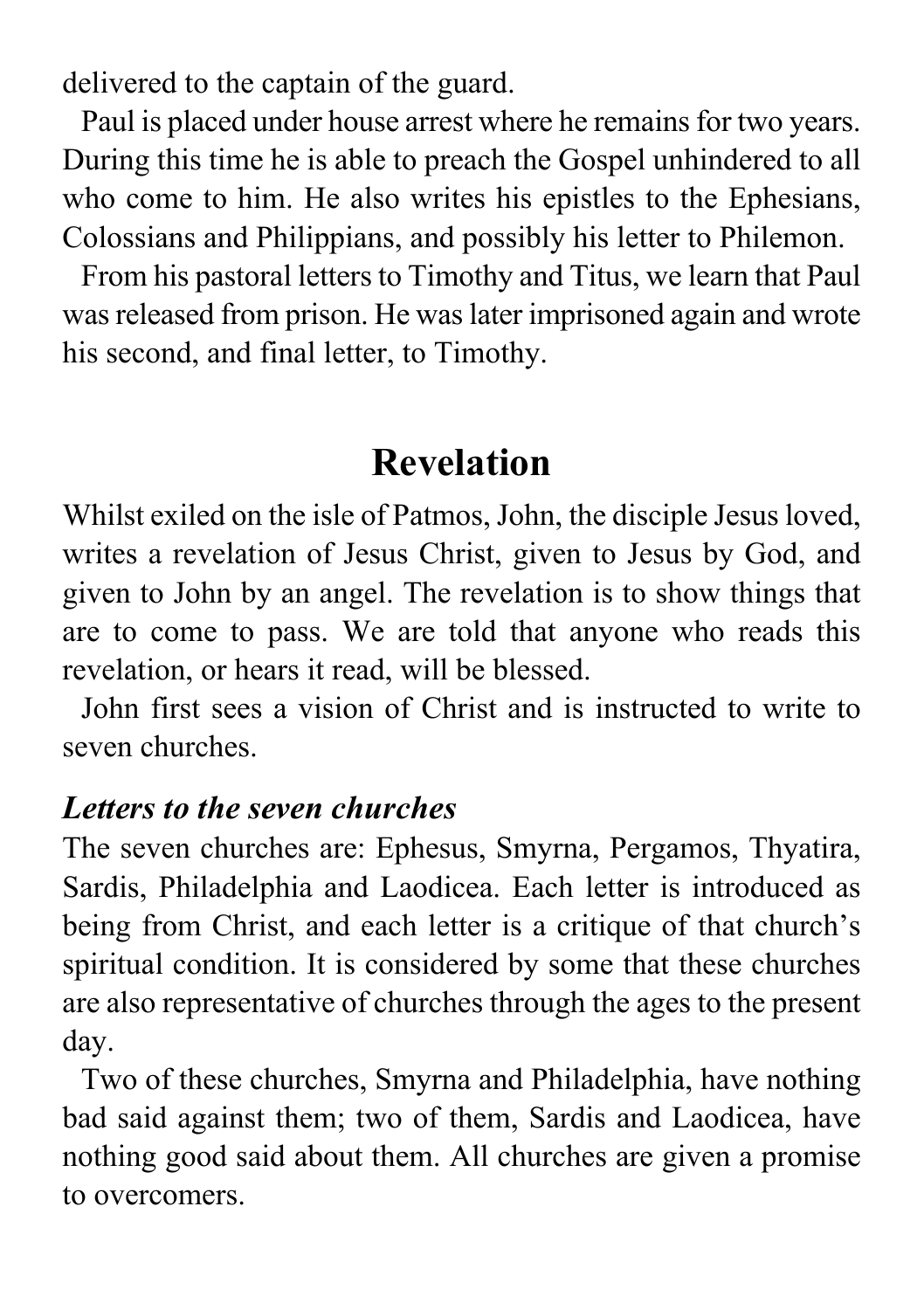John is called to be shown the things that will happen in the future. He sees the throne of God, but is not able to see God, only the glory emanating from it. He also sees 24 elders and four 'beasts', all worshipping and praising God, who created all things for His pleasure.

#### *The Seven Seals*

John sees a scroll in God's right hand, written on both sides and having seven seals that only Jesus is qualified to open.

Jesus begins to open the seals. From the first four seals come four horses with riders, generally known as the 'four horsemen of the apocalypse'. These represent the antichrist, wars, famine and death.

With the opening of the fifth seal the souls of martyrs cry out for vengeance, but they are told they must be patient.

With the sixth seal there follows earthly and cosmic devastation announcing the great day of the wrath of the lamb.

After the first six seals have been opened, there is a pause until God's servants have been sealed. Those to be sealed number 144,000, consisting of 12,000 from each tribe of Israel. John then sees a great multitude from all nations, having overcome the great tribulation to be with Christ.

The seventh seal is now opened followed by a period of silence. The seventh seal releases seven angels with their trumpets that will announce judgements on man. But before the trumpets are sounded, another angel offers the prayers of all the saints with incense, then fills his censer with the fire of the altar and casts it to earth.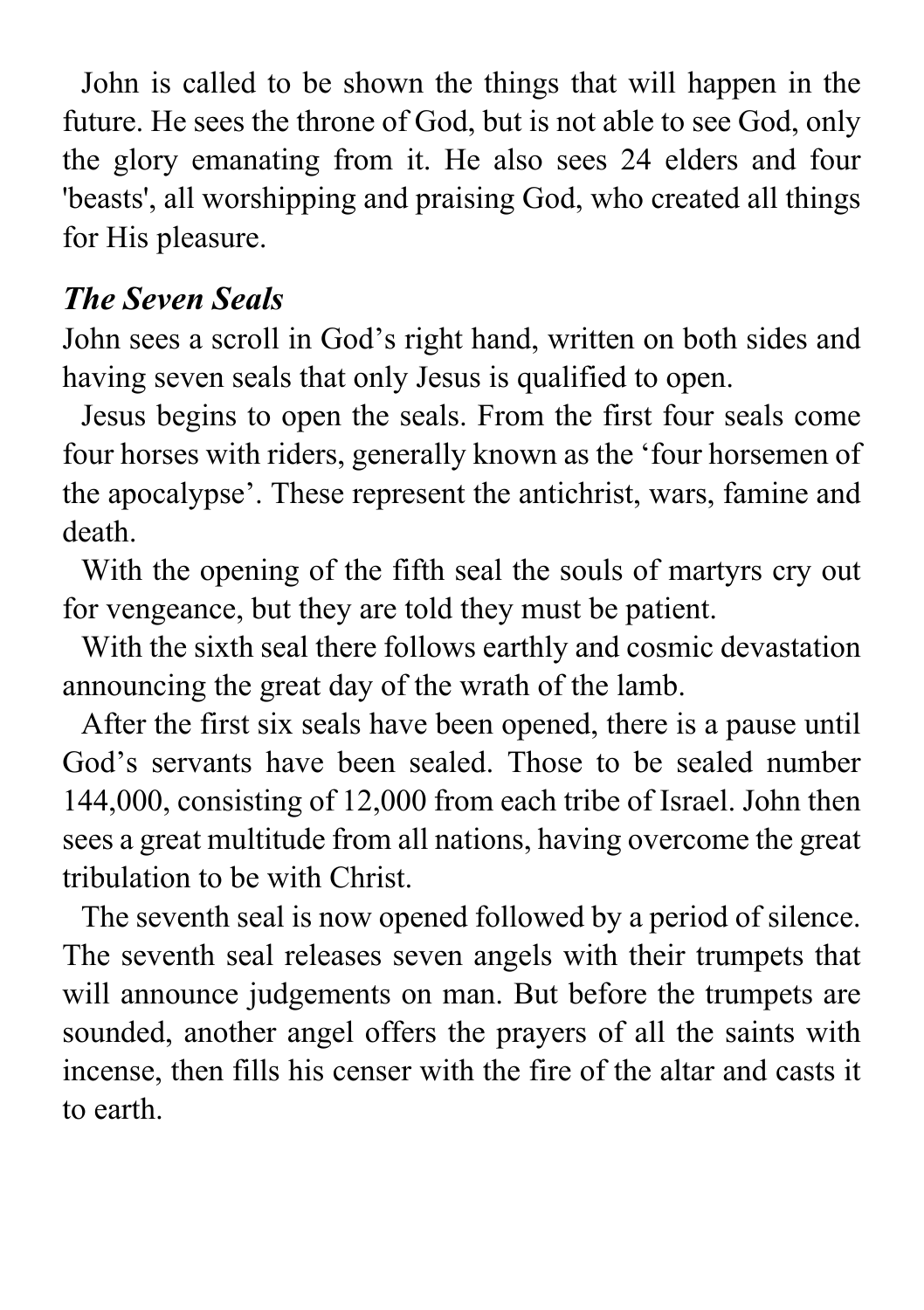#### *The seven trumpets*

These are the judgements announced with the first four trumpets: a burning up of a third of the trees and all the grass; the killing of a third of life in the sea and destroying a third of all ships; a third part of the rivers become wormwood and many die from its bitterness; a third part of the sun, moon and stars are hidden.

Then an angel proclaims three woes, warning that, although the first four trumpets heralded severe events, worse is to come from the remaining three.

Following the fifth trumpet, the first woe is the release of smoke from a bottomless pit which darkens the sky, and the release of locusts which are to torment those who do not have the seal of God on their forehead. This torment is to last for a period of five months with no relief.

When the sixth angel blows his trumpet, four of Satan's angels command a vast army that will slay a third part of all men during a specified period of time. Despite this judgement, the survivors do not repent of their sins.

A mighty angel gives John a little book to digest and makes a solemn oath that the mystery of God, as declared by His prophets, would be finished at the beginning of the seventh trumpet.

Two witnesses will prophesy for three and a half years during which time no rain will fall on the earth. The witnesses have the power to smite the earth with plagues as they see fit, all the while being protected from any who try to kill them.

When the three and a half years is over they will be killed, only to be resurrected after a short period of time and to ascend to heaven. At the same time there will be a great earthquake destroying a tenth of the city and killing seven thousand men, bringing fear on the remnant who will then give glory to God.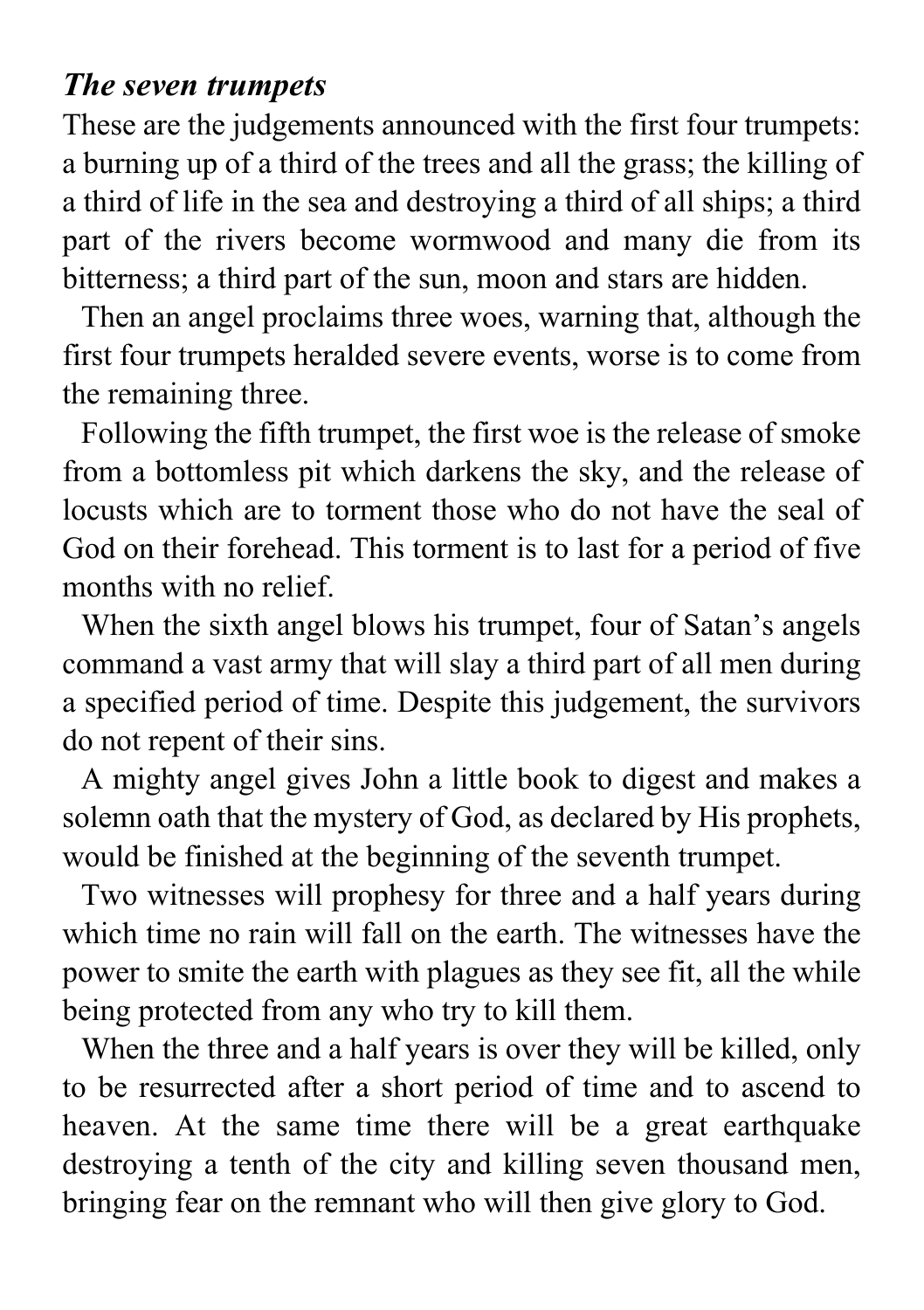This is the second woe, the third is to quickly follow.

The seventh trumpet is sounded heralding the coming of the third woe. Voices in heaven announce the kingdoms of the world are now Christ's, and he is to reign for ever. Thanks are given for the victory that has come, for the judgement that will follow and rewards given to his prophets and saints that feared him, and for the pending destruction of the Antichrist and his followers.

The temple of God in heaven is opened, the ark of the covenant is seen in the temple and there are *lightnings, and voices, and thunderings, and an earthquake, and great hail*.

#### *The woman and the dragon*

John now sees a vision of a woman [Israel] and a dragon [Satan]. The woman is pregnant and the dragon stands before her ready to devour her child. She bares a son [Jesus], who is taken up to God and to His throne, then flees to the wilderness where she is to remain and be fed for three and a half years. Then a war is fought in heaven between Michael and his angels and Satan and his angels, with Michael prevailing and Satan and his angels being cast out of heaven. A warning is given to the inhabitants of the earth that the wrath of Satan is to come because he only has a short time left. Satan persecutes the woman and makes war with the remnant of her seed who keep the commandments of God and have the testimony of Jesus Christ.

#### *The two beasts*

A beast arises out of the sea, given authority and power by Satan. This beast has a deadly wound, yet survives it, causing the world to worship Satan and the beast. For three and a half years this beast will blaspheme against God, make war with the saints and be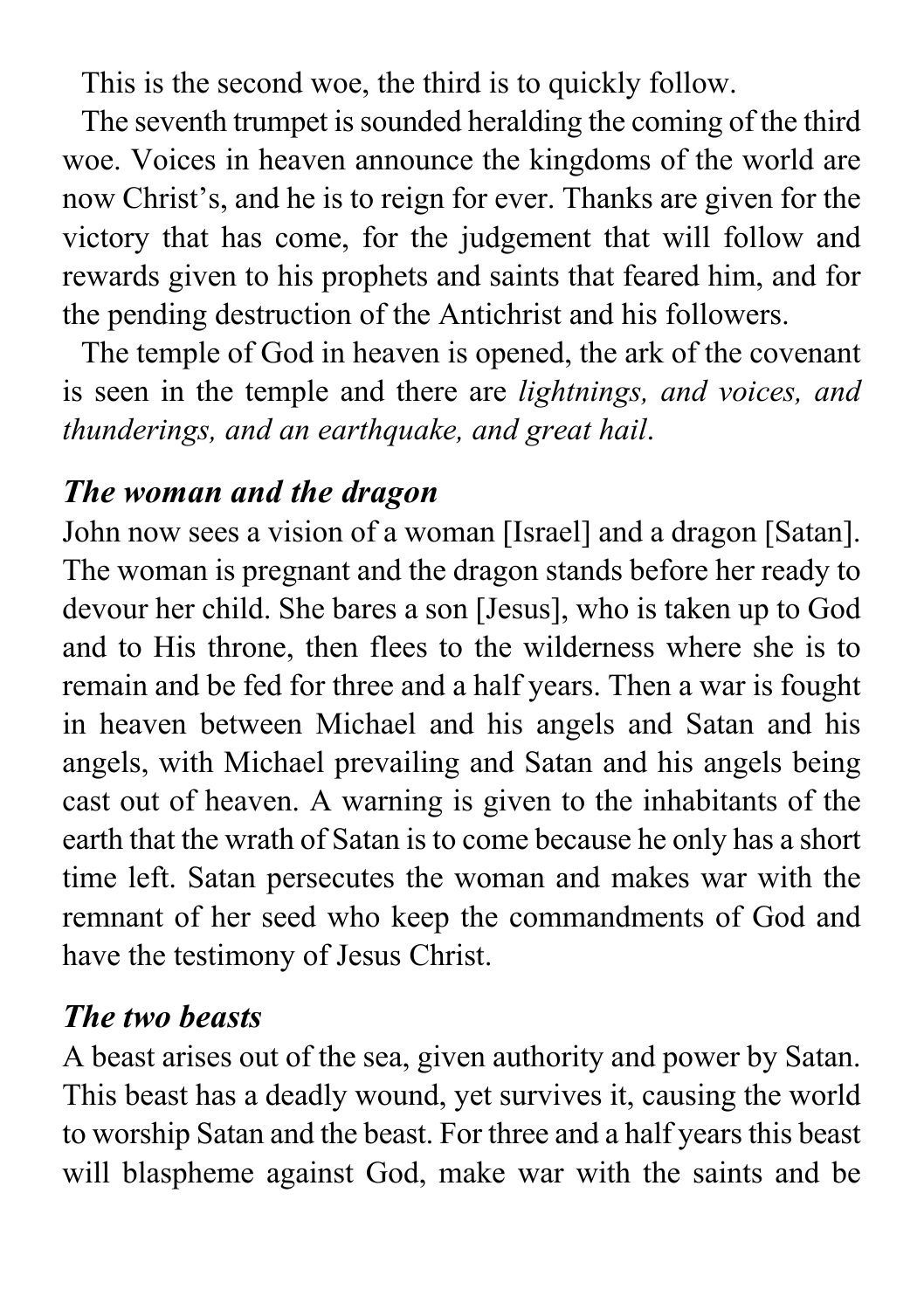victorious over them. Yet the saints are encouraged to be faithful and patient.

Then a beast arises out of the earth, being like a lamb, but speaking as a dragon, exercising all the power of the first beast and deceiving the world with miracles. He instructs an image of the first beast to be made that everyone must worship or be killed. Everyone is to receive a mark of the beast on their right hand or forehead, without which they will not be able to buy or sell anything. The number of the beast, the number of a man, is given as 666.

#### *The joy of the redeemed and the harvest*

John now sees Jesus with the 144,000, the first-fruits through Jesus, having his Father's name written on their foreheads. They sing a song that only they are able to sing, having been redeemed from the earth and having no blemish. Then he sees an angel preaching to everyone on earth, calling them to fear God and worship Him, for the hour of judgement has come. This angel is followed by another announcing Babylon has fallen because of her fornication. Then a third angel is seen, warning that anyone who receives the mark of the beast would receive the full wrath of God.

The patience of the saints will be tried and the overcomers rewarded.

John now sees a vision of Jesus reaping the earth and gathering the redeemed. Another angel is called to gather the wicked who are then to face divine wrath.

#### *The seven bowls*

The seven bowls of God's wrath are now to be poured on the earth.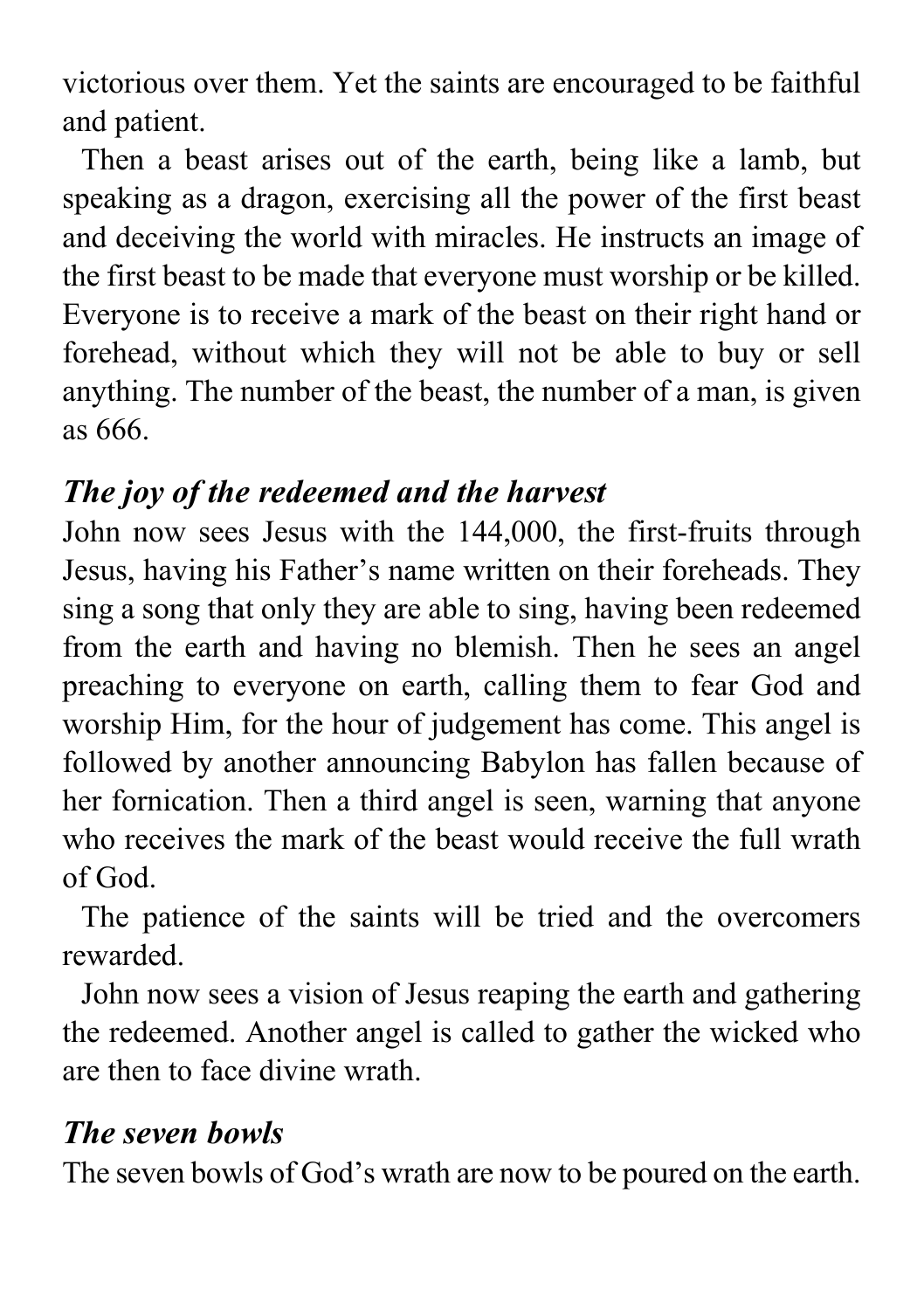The first is poured upon the land, punishing those who have the mark of the beast and have worshipped his image.

The second is poured upon the sea, turning it to blood and killing every living creature in it.

The third is poured upon the rivers and fountains of water, which also becomes blood so that those who killed the prophets and saints should have to drink it.

The fourth is poured upon the sun, causing men to be scorched with fire, for which they blaspheme God and do not repent.

The fifth is poured upon the seat of the beast, and his kingdom becomes full of darkness, causing great anguish, but no repentance.

The sixth is poured on the river Euphrates, causing it to dry up to prepare the way for the kings of the east.

Between the pouring of the sixth and seventh bowl is the battle of Armageddon.

The seventh bowl is poured into the air and a great voice from the throne in the temple of heaven announces *It is done*. There are voices, thunders and lightnings, and the greatest earthquake ever seen, dividing Babylon into three. Then there is a great hail with stones as heavy as a talent, causing men to blaspheme God because of it, and still they do not repent.

#### *God's final triumph*

#### **The Woman and the Beast**

An angel comes to invite John to see the judgement of the great whore, Babylon, who is the source and epitome of fornication. She is riding a beast, who is the devil risen from the bottomless pit and who will make war with the Lamb, but will be defeated. Many will turn against her and come to hate her, according to God's will to fulfil prophecy.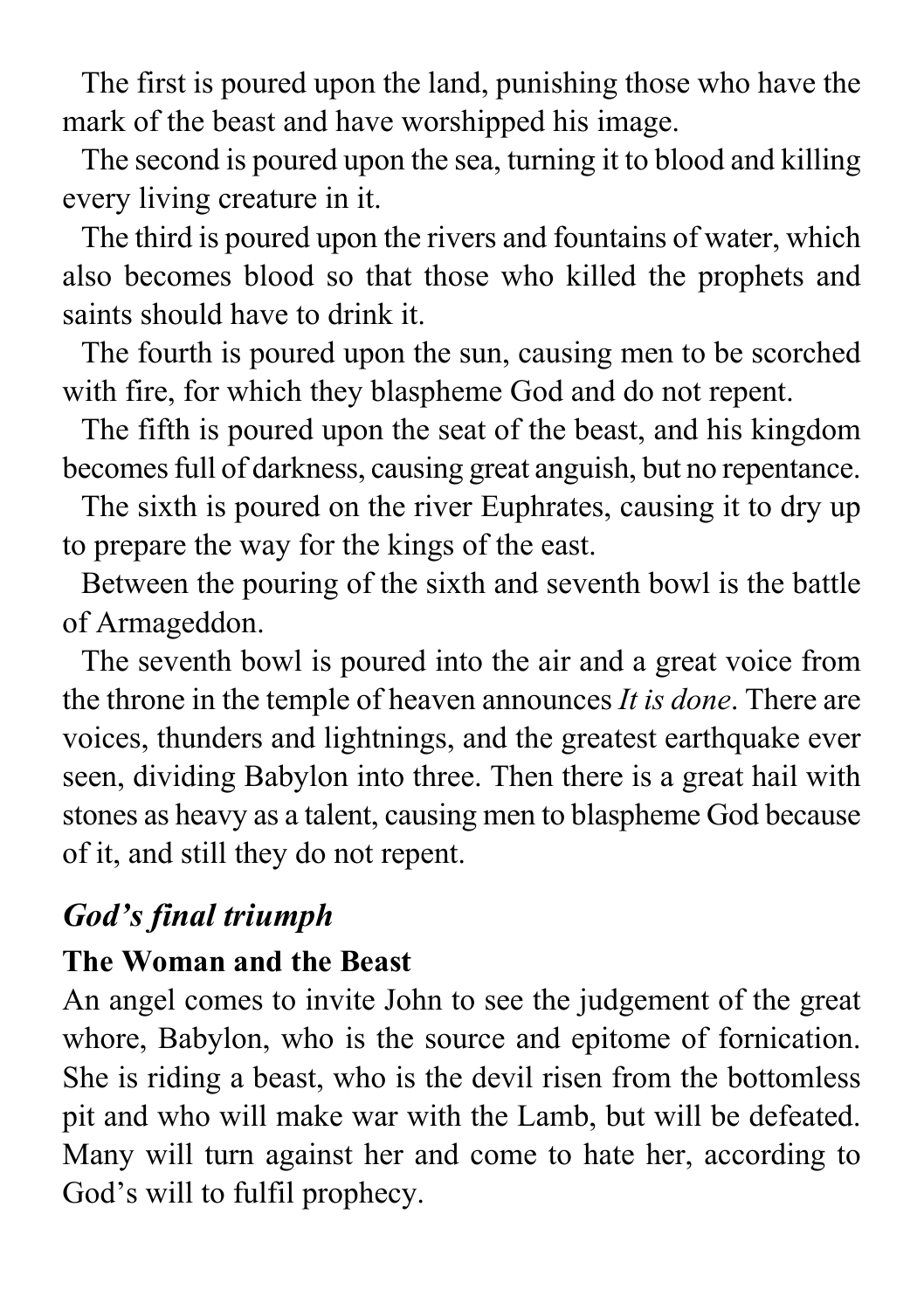#### **The Fall of Babylon**

Another angel comes and announces that Babylon the great has fallen, having become the habitation of everything evil, where nations and kings had committed fornication with her.

Another voice is heard calling His people to come out of Babylon and not be partaker of her sins, but to take full vengeance on her because she has glorified herself and felt secure. Plagues will come on her in one day and she will suffer death, mourning and famine, and will be utterly burned by fire. All had benefited from her greatness and riches, but they have all now come to nought within the space of one hour.

God's people are called to rejoice, for God has now taken vengeance on her.

#### **The hallelujah and the wedding feast**

There follows a great rejoicing in heaven for the triumph over Babylon. The voice of a great multitude is then heard calling one another to be glad and rejoice, for the time of the Lamb's marriage with his bride, the church, has come. His wife, having made herself ready, is dressed in white linen, the linen depicting the righteousness of the saints.

### *Christ victorious*

John sees heaven open and Jesus riding on a white horse to judge and make war, followed by his armies in heaven, also on white horses.

The beast, kings of the earth and their armies, then gather to make war against Jesus and his army. They are defeated and the beast and his prophet are both cast into the lake of fire, and the kings and their armies are slain to the rejoicing of the righteous.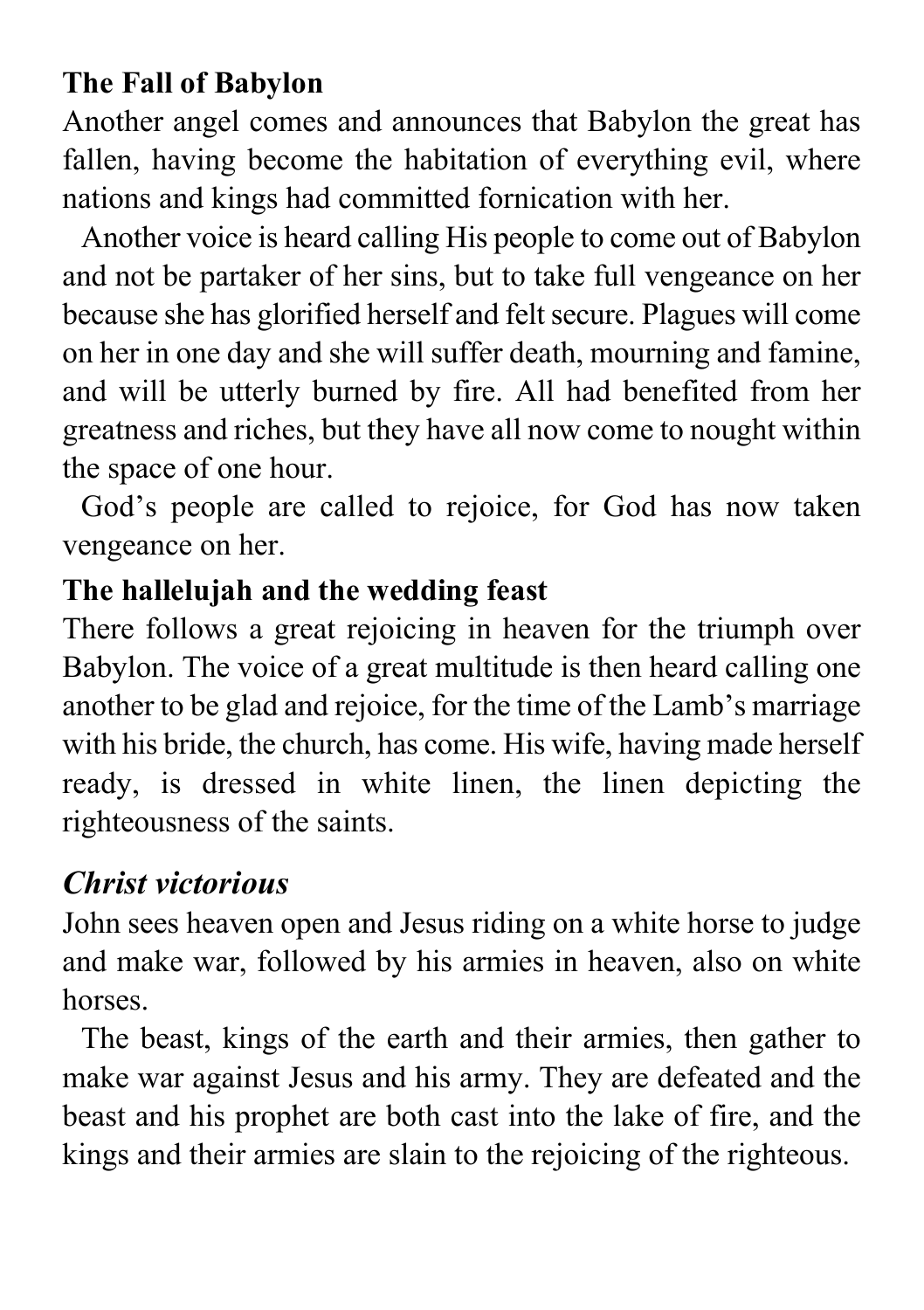#### **The Thousand Years and the last judgement**

Satan is bound for a thousand years so that he is unable to deceive the nations. During this time the church sits on thrones to judge with Jesus, as do the saints who had been martyred and had not received the mark of the beast or worshipped him. This is described as the first resurrection. The rest of the dead will not be raised until the thousand years are complete.

When the thousand years are up, Satan is released to deceive the nations. The number deceived is great and are gathered to do battle, but are defeated. Satan is cast into the lake of fire and brimstone, where the beast and false prophet are, and will be tormented day and night forever.

All the dead, small and great, now stand before God to be judged according to their works.

Death and hell are cast into the lake of fire, as are those whose name is not found written in the book of life. This is the second death.

#### **God's new world**

John now sees the new heaven and the new earth in which there is no more sea, and in which there is no tabernacle, as God will now dwell amongst His people.

*And God shall wipe away all tears from their eyes; and there shall be no more death, neither sorrow, nor crying, neither shall there be any more pain: for the former things are passed away*.

Jesus then declares the work is done.

John is shown the new Jerusalem and observes there is no temple within, as God and the Lamb are its temple. There is no sun or moon as the glory of God and the lamb are its light, and the gates are not shut as there is no night. Everything within it is pure and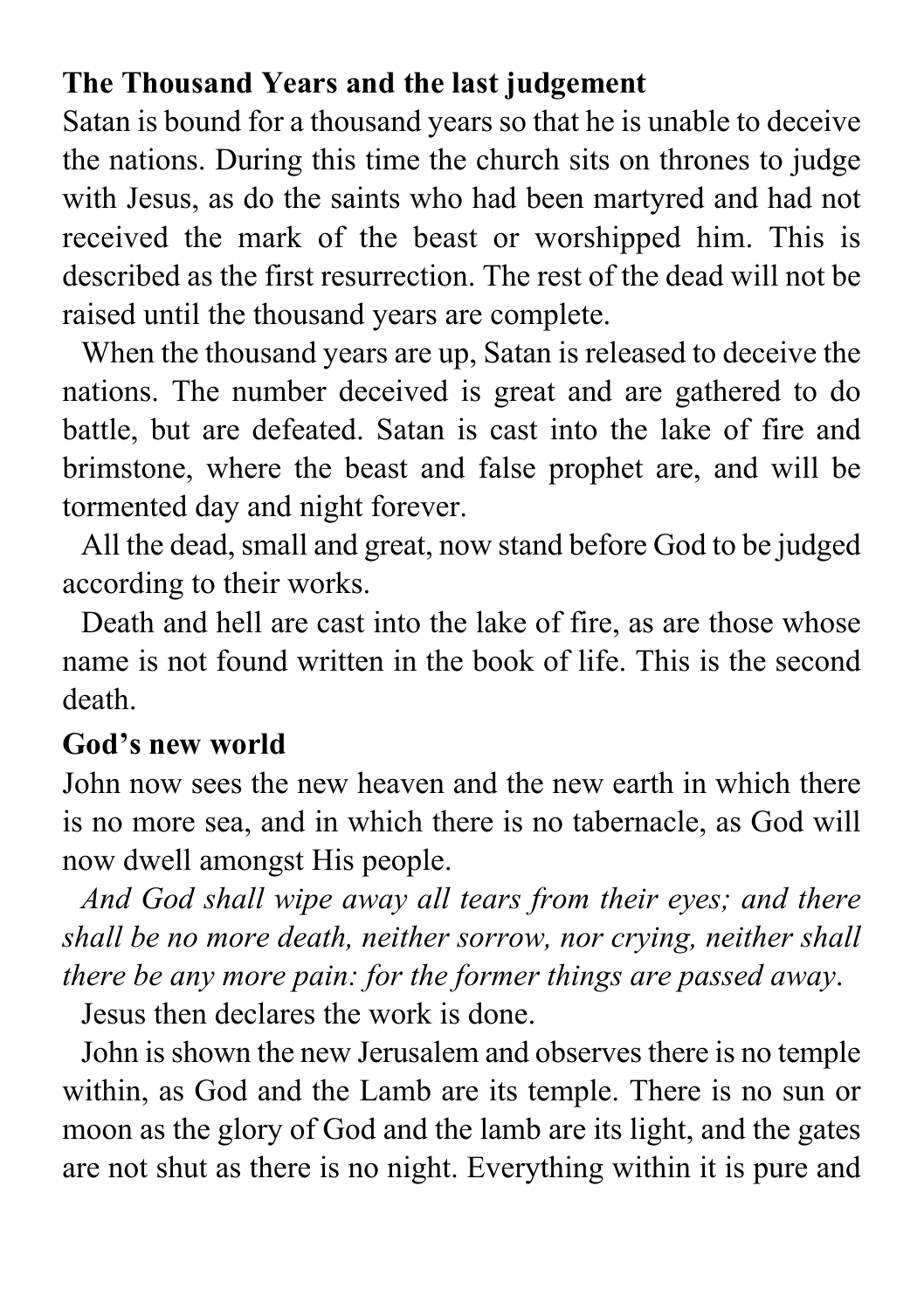nothing can enter that might defile it.

John sees a pure river of water of life coming from the throne of God and the Lamb, with the tree of life that bares twelve fruits, yielding a fruit every month, and whose leaves are for the healing of the nations.

The angel tells John that all the visions he has seen are faithful and true, and that the Lord God had sent His angel to reveal these things to him.

John is told to reveal all that he has seen. Jesus tells John he will come quickly, with his reward to be given to every man according to his works, and confirms John has been given these visions to testify to the churches.

## **Epilogue**

My hope is that this book has served as encouragement to look further into God's Word, either through personal reading and study or in a Bible study group. Please use Bible commentaries to help with your understanding, and do use more than one version of the Bible. Your choice will be personal, but there may be people who disagree with you as there is much debate in this area. If you are in a Bible study group, be guided by them initially, but not necessarily limited by them.

If you would prefer to first go a little deeper using a Bible précis, then you are encouraged to explore 'The Bible in a Day' available at easybible.net